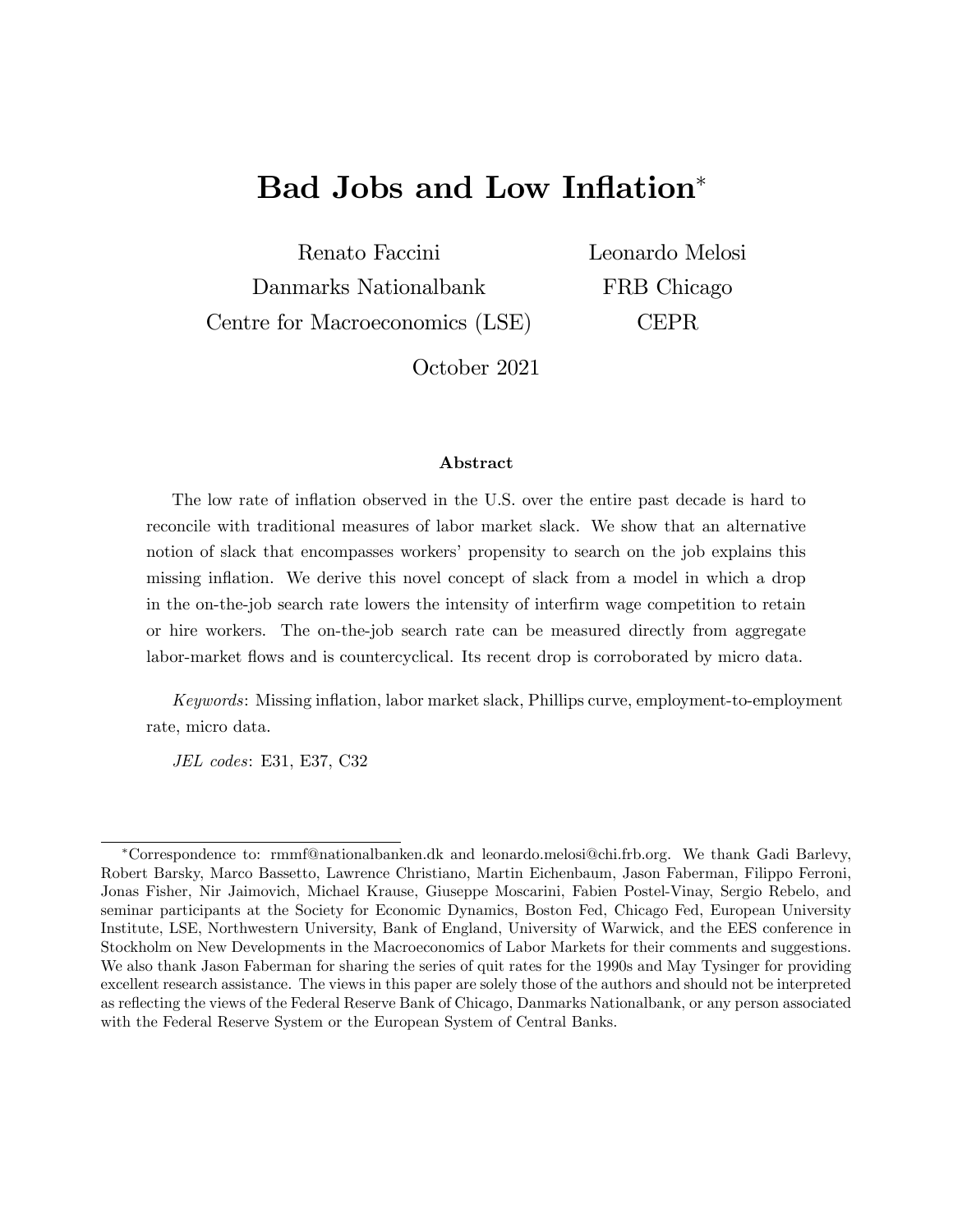ìOur framework for understanding ináation dynamics could be misspeciÖed in some fundamental way, perhaps because our econometric models overlook some factor that will restrain inflation in coming years despite solid labor market conditions."

Janet Yellen, Federal Reserve Chair, at the 59th Annual Meeting of the National Association for Business Economics in Cleveland, OH, on September 26, 2017

## 1 Introduction

Workhorse models used to study inflation attribute a key role to the labor market. When the labor market is tight, wage pressures and marginal costs increase, resulting in growing inflation; when the labor market is slack, wages and marginal costs fall and inflation decreases. This prediction is not borne out by the recent U.S. macroeconomic developments when the rate of unemployment is taken as a proxy for labor market slack, following a conventional approach dating back to Phillips (1958). As shown in Figure 1, from March 2017 through the end of 2019 the unemployment rate has stayed consistently below its average level measured over the last twelve months of the previous expansion, and by September 2019 it had reached its 50 year low at 3.5%. At the same time, core inflation according to the Price Index for Personal Consumption Expenditures (PCE) remained persistently below its long-term expectations.<sup>1</sup>

We first show that traditional measures of labor market slack fail to explain this missing inflation. We then introduce a more comprehensive measure of labor market slack, which depends on the unemployment rate as well as the employment-to-employment (EE) áow rate. As shown in Figure 1, the EE rate has recovered sluggishly in the previous decade, remaining below its pre-Great Recession average. One factor behind this low churn rate is the decline in the propensity of employed workers to search on the job, which we show to be supported by the micro data. We build a model to show that the low propensity to search on the job and the ensuing rise in low-productivity matches can explain the missing inflation in the last decade.

In the model, the productivity of jobs is match-specific and can be either high or low. All unemployed workers and a time-varying fraction of the employed search for a job. Firms have to compete to attract or retain workers who search on the job by bidding up their wage offers. As a result, these job seekers are more expensive to hire than the unemployed. A lower rate of on-the-job search reduces the incidence of wage competition between firms, leading to a decline in the expected labor costs and lower inflationary pressures. Intuitively, if firms expect their employees to be less willing to search and quit for another job, they will also anticipate less

<sup>&</sup>lt;sup>1</sup>In the post-war period, the U.S. economy experienced low rates of unemployment and inflation in other periods, for example in the 1960s and in the 1990s. However, these episodes occurred in connection with high labor productivity growth, which in New Keynesian (NK) models lowers real marginal costs and hence dampens inflationary pressures. What made the latest expansion particularly puzzling was that inflation remained low while labor productivity growth also slowed down (Fernald 2016).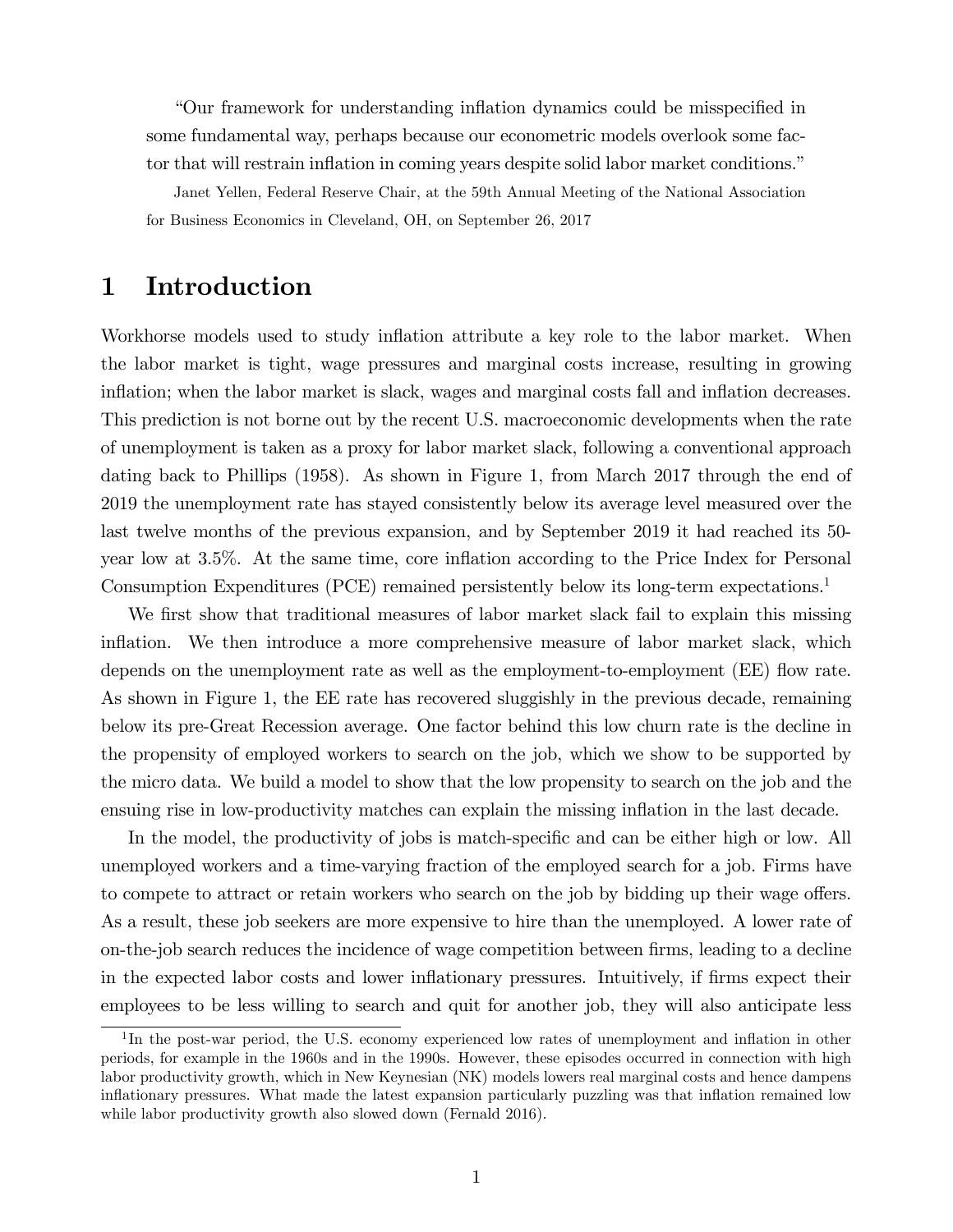

Figure 1: Labor market and ináation dynamics during the post-Great Recession recovery. The left panel: the civilian unemployment rate (solid line) and its average computed over a period spanning July 1990 through December 2007 (red dashed line). Source: Bureau of Labor Statistics (BLS). The central panel: the Price Index for Personal Consumption Expenditures (PCE) Excluding Food and Energy (black line). Average of monthly figures annualized in percentage. Source: Bureau of Economic Analysis (BEA). The red dashed line denotes the expectations about the PCE inflation rate over the next ten years. Source: Survey of Professional Forecasters. The right panel: employment-to-employment flow rate (black line) and its average computed over a period spanning July 1990 through December 2007 (red dashed line). Three-month centered moving average. Source: Current Population Survey (CPS) extended back to January 1990 by splicing it with the quit rate measured by Davis, Faberman, and Haltiwanger (2012) and corrected by Fujita, Moscarini, and Postel-Vinay (2019). The shaded areas denote the NBER recessions.

frequent pay raise requests to match outside offers and hence less pressure on payroll costs.

We first show that the on-the-job search rate in the model is implied by the unemployment rate and the EE flow rate and hence can be measured using aggregate labor market flows. A low and stagnant fraction of workers who switch jobs, combined with a tight labor market in which finding a job becomes easier over time, is interpreted by our model as a fall in the onthe-job search rate. To validate this prediction, we compute the on-the-job search rate at the micro level using a supplement to the Survey of Consumer Expectations (SCE) administered by the Federal Reserve Bank of New York. This is a new, and still largely unexplored survey, which was specifically designed to measure job search behavior, and overcome the scarcity of direct information available in alternative datasets. In the Survey, the on-the-job search rate has fallen from 2014 through 2017 in a way that is remarkably similar to our measure based on the aggregate labor market flows. While the time period covered by the survey is quite short, it contains information on the search behavior of the employed over those years that are critical for our model to explain the missing inflation.

We derive a model-consistent concept of labor market slack, which can be measured using the observed series of the unemployment rate and the EE rate. Labor market slack hinges on the intensity of interfirm wage competition, which is shown to depend on  $(i)$  the unemployment rate,  $(ii)$  the degree of cyclical labor misallocation (i.e., the incidence of low-productivity jobs), and *(iii)* the on-the-job search rate. An increase in the rate of unemployment or a fall in the fraction of workers who are searching on the job increase slack in the model because they raise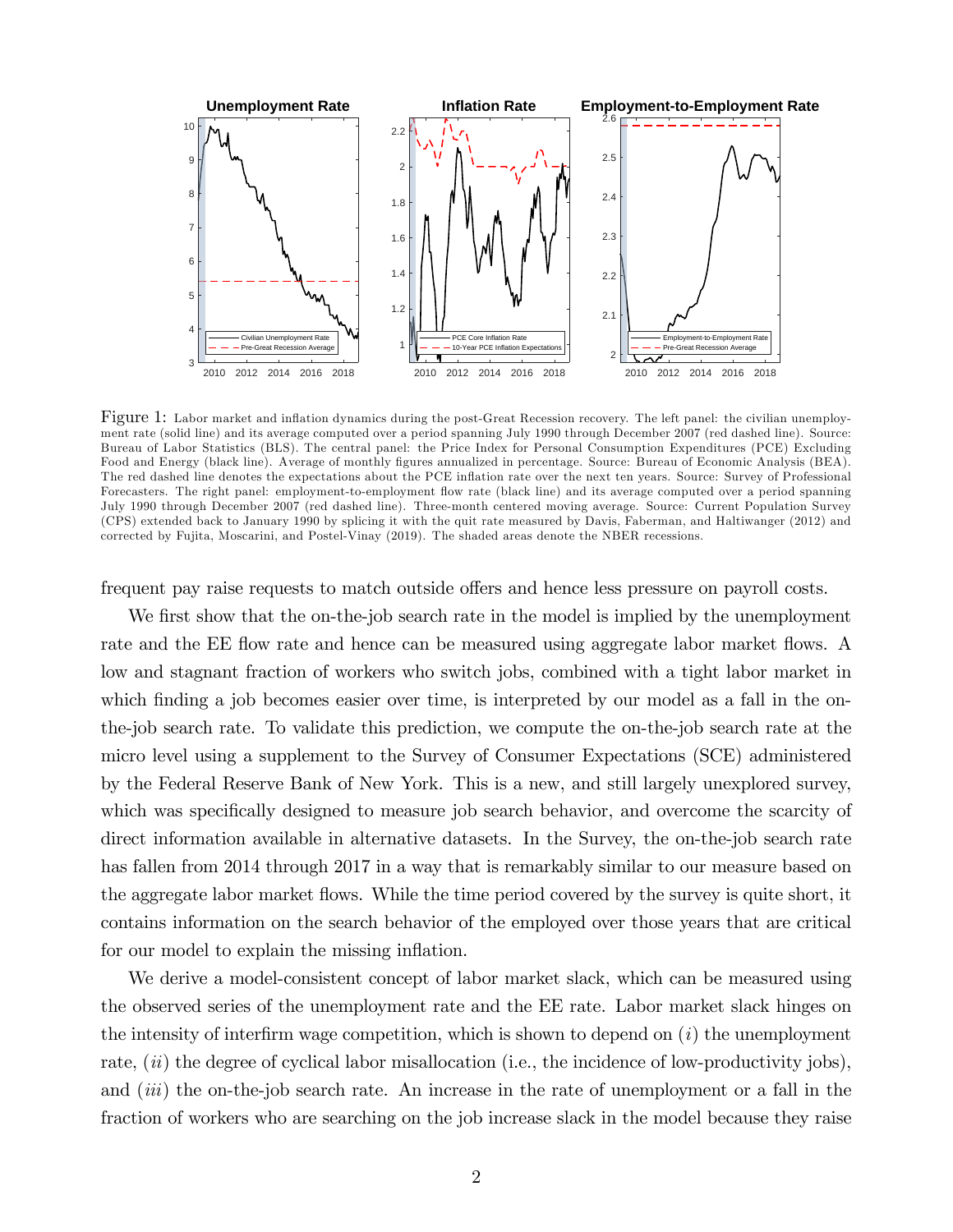the firms' chances to fill their vacancies with unemployed workers, who are cheaper to hire, as they are unable to prompt wage competition between employers. The more inefficient the allocation of labor, the more likely it is for firms to meet workers employed in low-productivity (bad) matches. Because enticing a worker away from a bad match is cheaper on average than poaching a worker from a good match, labor misallocation lowers the intensity of wage competition and raises labor market slack.

We then take the model to the unemployment rate and the EE flow rate observed in the data and recover the two shocks that buffet the model economy: a shock to the on-the-job search rate and a demand shock. The demand shock serves the purpose of generating the fluctuations in the unemployment rate observed in the data. Given the unemployment rate, the EE rate allows us to pin down the shocks to the on-the-job search rate, as described earlier. We use the time series of the two shocks to simulate inflation and labor costs from the model. We find that the model does not predict ináationary pressures during the most recent expansion, and this result is driven by the decline in the rate of on-the-job search, which has kept wage competition at low levels. In addition, labor-cost dynamics in the model closely correlate with the growth rate of average hourly earnings and the employment cost index.

We analyze the contribution of each of the three components of labor market slack to inflation during the expansionary period following the Great Recession. We find that the drop in the on-the-job search rate emerges as the key explanation for why inflation was so low in the U.S. after nine years of economic recovery. Labor misallocation also contributes significantly to keeping inflation persistently subdued following the Great Recession, offsetting the effects of the low unemployment rate.

The surge in labor misallocation right after the recession was due to the exceptionally high stock of unemployed workers who took a first step back onto the job ladder. As a result of the persistent decline in the on-the-job search rate throughout the recovery, the speed at which workers moved to better jobs fell, exacerbating labor misallocation and exerting persistent downward pressures on wages and inflation. Indeed, our model predicts that after nine years of expansion, a significant fraction of the employed workers is still stuck in suboptimal jobs. This prediction is consistent with the micro evidence from the SCE, which shows that in 2017, after eight years of economic recovery, about  $30\%$  of workers were not fully satisfied with how their current jobs fit their experience and skills. This persistent rise in bad jobs also accords well with the findings in Autor (2010), Brynjolfsson and McAfee (2011), and Jaimovich and Siu  $(2018)$ , who show that job polarization intensified following the Great Recession. Jaimovich et al. (2020) document that the deterioration of employment prospects for a large share of workers who were employed in routinary occupations, led to widespread discouragement in searching for jobs.

When we extend the evaluation of our theory to include the periods before the post-Great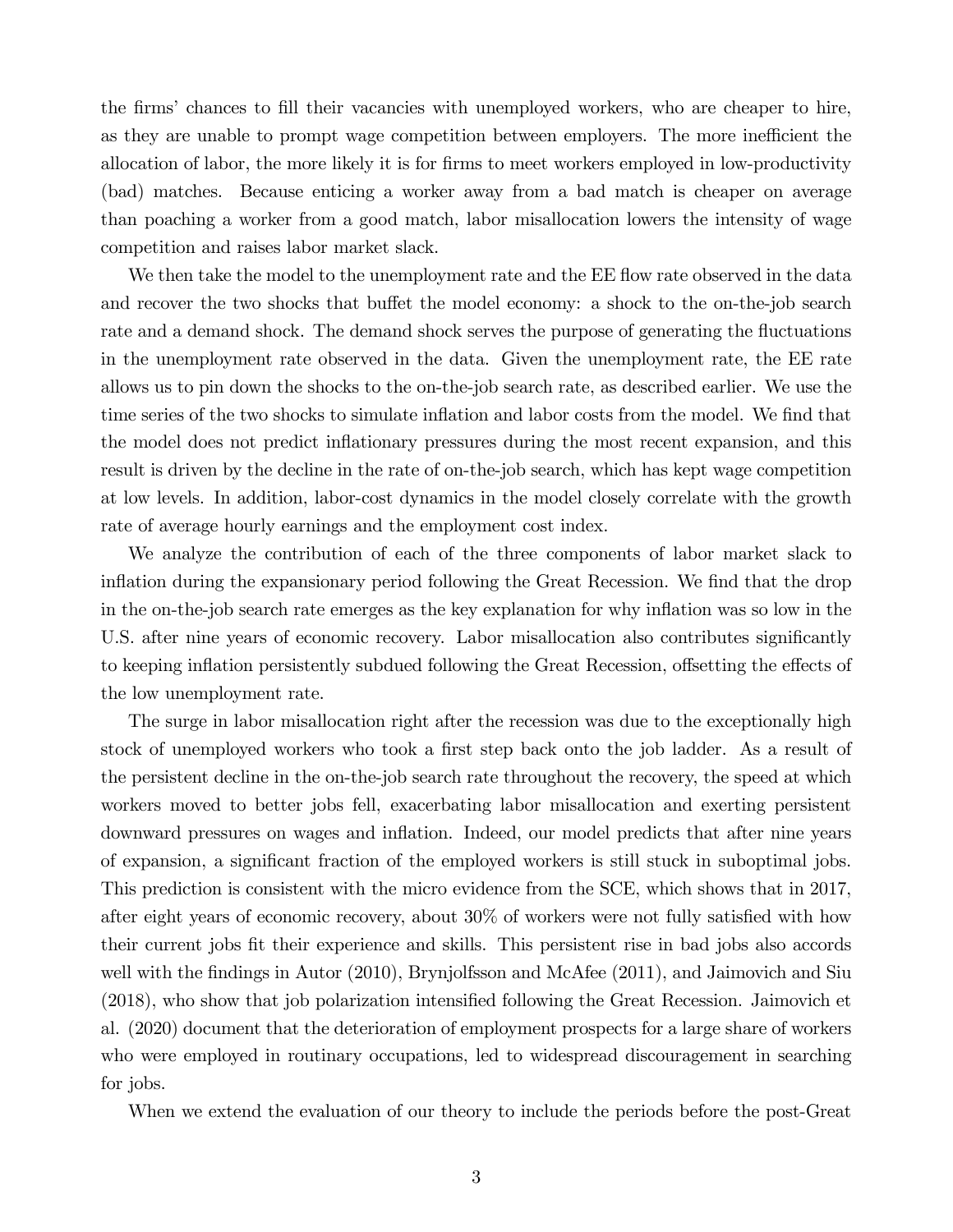Recession recovery, we find that our measure of labor market slack performs better in explaining inflation than other popular measures in the literature—such as the labor share of income (as in Galí and Gertler 1999); the unemployment gap based on the nonaccelerating inflation rate of unemployment (NAIRU); and the hours worked, which features prominently in estimated dynamic general equilibrium models as the key observable variable informing the output gap (e.g., Christiano, Eichenbaum, and Evans 2005). The appalling performance of these traditional measures of slack in explaining inflation over the last decade largely drives this result. In contrast, our measure of slack does a good job at explaining inflation across the three business cycles of this longer sample period (1990-2018).

The assumption that the on-the-job search rate varies stochastically over time is meant to capture all those cyclical factors that drive the decision to search on the job, as well as compositional changes in the propensity to search within the pool of employed workers.<sup>2</sup> At first, we do not explicitly model these compositional changes and assume that on-the job search is exogenous. One advantage of this approach, is that it allows us to derive a closed-form expression for labor market slack, which can be measured from the rate of unemployment and the EE transition rate, without solving the model. A disadvantage, is that does not capture the incentives that workers may have to search more actively when employed in a bad match or during expansions, when getting job offers is easier. These effects may reduce the fall of the on-the-job search rate in recent years, which is key to explain the missing inflation. We therefore endogenize the rate of on-the-job search, so as to properly model how the propensity of workers to search on the job differs conditional on their job quality. We show that doing so does not materially affect our conclusions on the dynamics of labor market slack and on the missing inflation in the previous decade. This is because the rate of on-the-job search is effectively implied by the joint behavior of unemployment and EE rates, even in this richer version of the model. Interestingly, the stagnant EE flows during the past economic recovery is largely explained by the decline in the search rate of those workers who could not secure a good offer and thereby remained stuck in a bad match, corroborating the discouragement hypothesis.

A growing literature has investigated why inflation has apparently become less sensitive to changes in the traditional measures of labor market slack since the early 1990s. Some scholars pointed out that the slope of the estimated price Phillips curve has flattened (Atkenson and Ohanian 2001; Stock and Watson 2007, 2008, and 2019, <sup>3</sup> Del Negro et al. (2020) show that the comovement of unemployment and the labor share over the business cycle is stable over time. Since the labor share is a proxy for marginal costs in standard New Keynesian

 $2$ For instance, research shows that workers who get hired at the beginning of an expansion tend to be more eager to search on the job and to climb up the ladder than those less dynamic workers who generally find jobs only after many years of economic expansion (Cahuc, Postel-Vinay, and Robin 2006).

 $3$ McLeay and Tenreyro (2019) explain the identification problem posited by the estimation of Phillips curves using macrodata, showing evidence of a steeper Phillips curve in US regional data.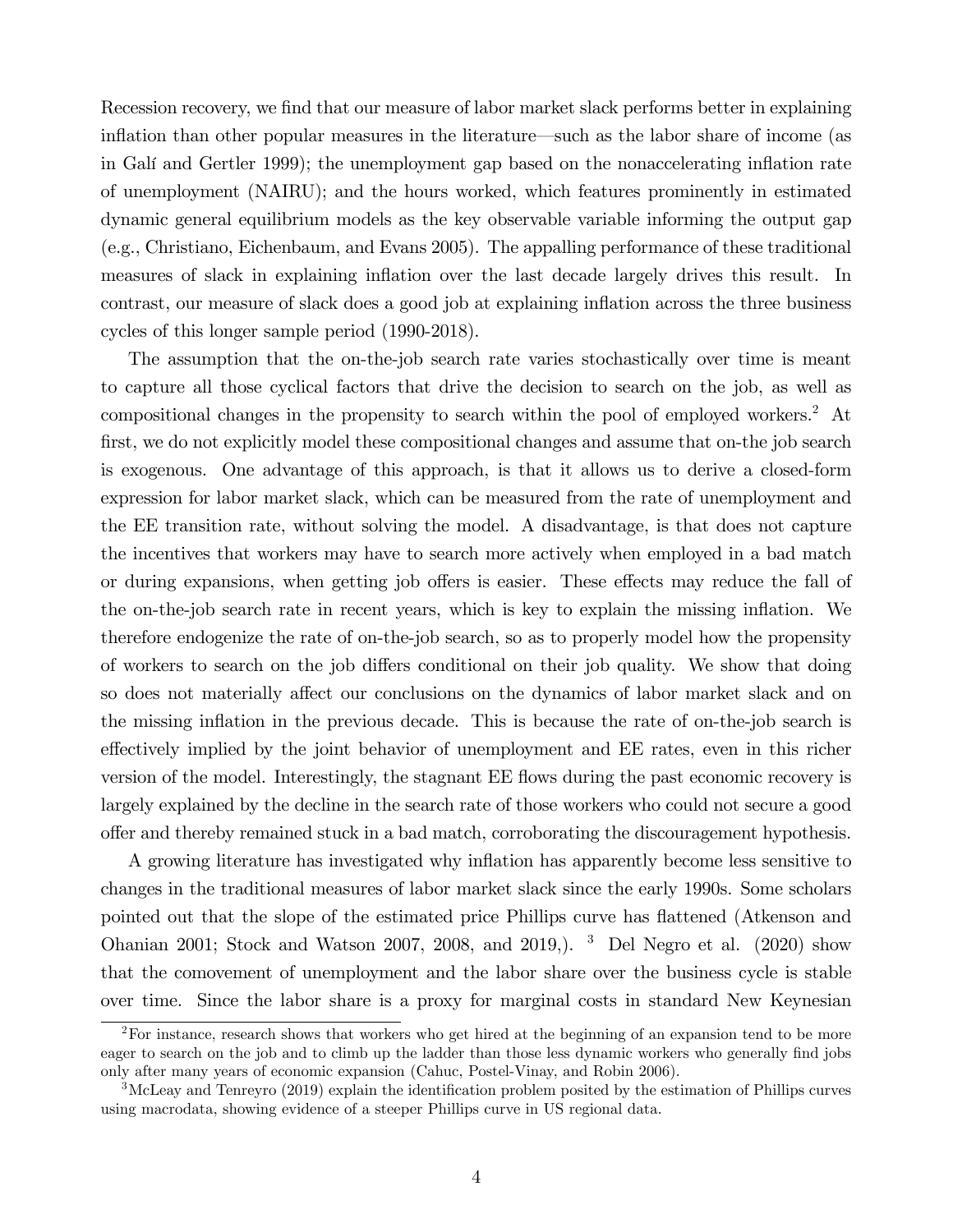models, these scholars interpret the stability of this comovement as evidence of a flattening in the Phillips curve. We note that in our model, the presence of on-the-job search breaks the traditional link between marginal costs and the labor share, by connecting marginal costs to the current and expected EE rate. So our finding that reduced on-the-job search accounts for a fall in marginal costs and inflation at a time of low unemployment is not at odds with the finding of a stable relationship between unemployment and the labor share.

Coibion and Gorodnichenko (2015) document that, when one conditions on the inflation expectations of households, an expectation-augmented Phillips curve provides a stable description of the link between the nominal and the real sides of the economy, resolving in particular the puzzle of the "missing disinflation" during the Great Recession. Note that since search efforts appear to be countercyclical, our novel measure of labor market slack increases less than alternative measures, such as the unemployment gap or the hours worked gap, in recession.

Using novel survey data on ináation expectations, Coibion, Gorodnichenko, and Ulate (2019) confirm that the fundamental theoretical prediction of the expectation-augmented Phillips curve holds across most advanced economies. These scholars also find that the inflation gap (i.e., the difference between current and expected inflation) was still negative in the U.S. at the end of the past expansion, suggesting that there remained labor market slack in the US economy. Our novel measure of labor market slack supports the conclusions of that paper by showing that slack still remained in the US labor market at the end of the past expansion even though the unemployment rate was at its record low.

Moscarini and Postel-Vinay (2019) pioneer a New Keynesian model in which cyclical labor misallocation brings about deáationary pressures. We build our model on their groundbreaking contribution. These scholars use the model to show that the degree of labor misallocation is a better predictor of inflation than the rate of unemployment. Our contribution differs from that of Moscarini and Postel-Vinay (2019) in two important respects. First, while their empirical analysis is reduced form and external to their structural model, we take our structural model to the data using time series methods. Second, while Moscarini and Postel-Vinay focus exclusively on the role of cyclical labor misallocation, we emphasize the importance of the propensity to search on the job for the dynamics of wages and inflation. We show that this propensity can be measured using aggregate labor market áows and the macro estimates are validated using micro data. Crucially, allowing the on-the-job search rate to vary over time is key to explaining the missing inflation of the past decade. When the search rate is constant, the acceptance rate, which is the ratio of EE to UE flow rates, is a leading indicator for inflationary pressures. This rate is a proxy for the degree of cyclical labor misallocation and a low value of this ratio predicts high inflation.<sup>4</sup> Through the end of 2019, the acceptance rate was lower than its pre-

 $4$ The fraction of accepted offers is lower when more workers are employed in high-productivity jobs. If workers are efficiently allocated, outside offers are declined and matched by the current employer, raising production costs and inflation.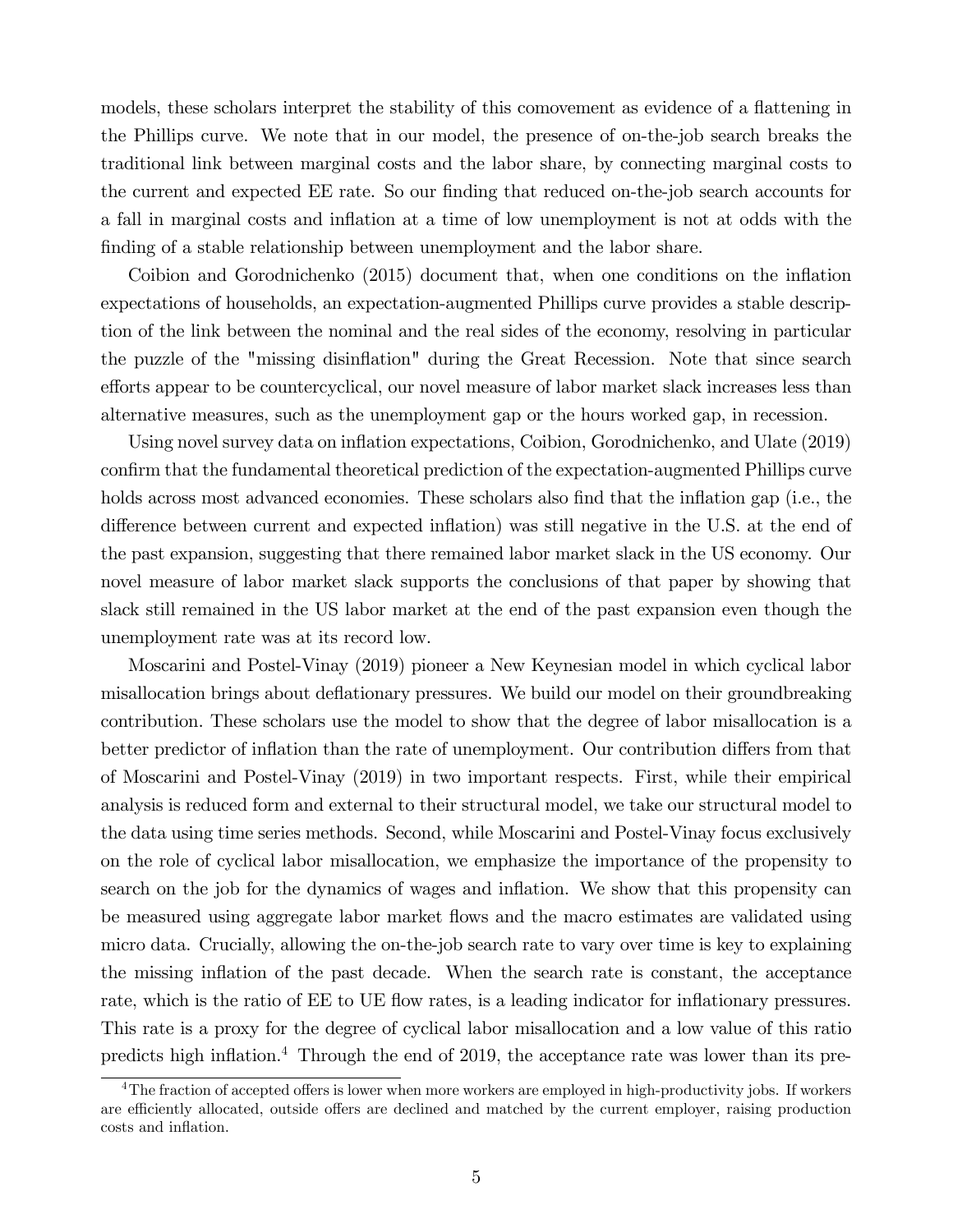Great Recession average in the data (see Appendix A). Our model jointly explains this low EE/UE rate, the persistent increase in bad jobs, and the low inflation in the most recent years with the decline in the incidence of on-the-job search. According to our model the  $EE/UE$  rate was low at the end of the past recovery, not because employment is efficiently allocated but because fewer workers are searching on the job.

Understanding the search behavior of the employed using disaggregated labor data is an active area of ongoing research, to which we will refer in the paper. In this paper, we stress the importance of this line of research to improve our understanding of inflation. Abraham and Haltiwanger (2019) survey this literature and analyze the behavior of a measure of labor market tightness extended to include all effective job seekers, including employed workers searching on the job. A fall in the rate of on-the-job search, in their view, reduces the number of job seekers and thereby increases labor market tightness, which in turn puts upward pressure on wage and price inflation. In our model, a fall in the rate of on-the-job search instead reduces interfirm wage competition, thereby inducing lower inflationary pressures.

The paper is organized as follows. In Section 2, we provide the motivation for our paper by laying out the missing ináation puzzle. The model from which we derive the novel measure of labor market slack is introduced in Section 3. We explain the empirical strategy and results in Section 4. We check the robustness of our results in Section 5, where we study a model in which workers optimally chose whether to search or not to search on the job. In Section 6 we discuss the performance of the proposed measure of slack in fitting inflation on a longer sample starting in the early 1990s. In Section 7, we present our conclusions.

## 2 The Missing Inflation Puzzle

The New Keynesian model is the most popular framework to study inflation. A key building block of this framework is the New Keynesian Phillips curve, which posits that inflation  $\pi_t$ hinges on the expected dynamics of future real marginal costs  $\varphi_t$ :

$$
\pi_t = \kappa \varphi_t + \beta E \pi_{t+1},\tag{1}
$$

where  $\kappa$  denotes the slope of the curve and  $\beta$  the discount factor. In empirical applications, the real marginal cost  $\varphi_t$  is proxied in a variety of ways. We consider proxies related to the following three traditional theories of the Phillips curve:  $(i)$  old-fashioned theories (recently revived by Galí, Smets, and Wouters 2011) that link inflation to the current and expected unemployment gap;  $(ii)$  the standard New Keynesian theory (derived from models with no labor frictions), which suggests that the labor share alone is the key determinant of the inflation rate (Galí and Gertler 2000); *(iii)* a variant of the standard New Keynesian theory, based on models that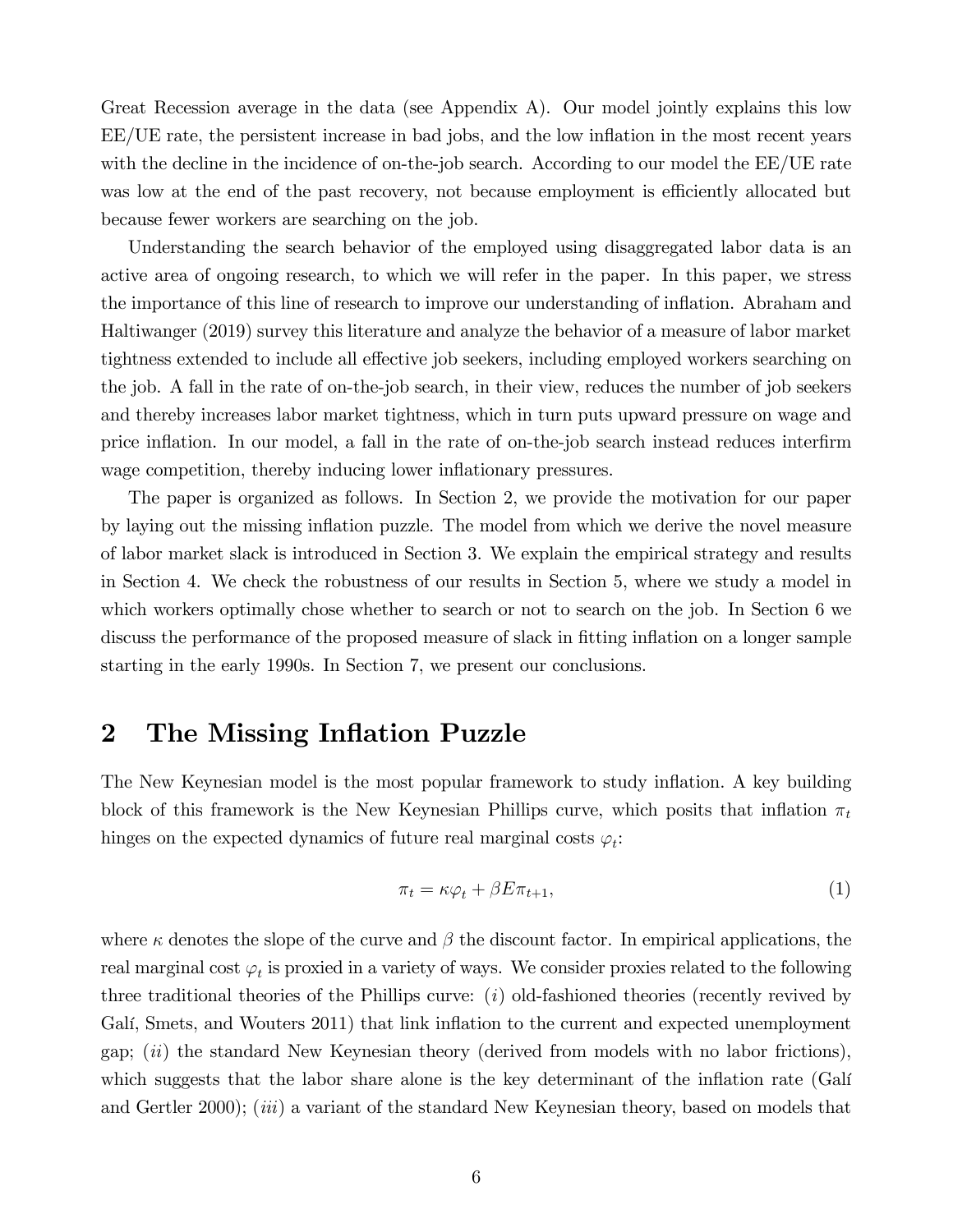account for search and matching frictions, which explains inflation using current and expected measures of the labor share as well as UE flow rates (Krause, Lopez-Salido, and Lubik, 2008).<sup>5</sup>

While there are more sophisticated versions of the New Keynesian Phillips curve, which, for instance, feature price indexation, we focus here on the simpler version of this curve to facilitate comparability with the model presented in the next section. We discuss the extension to the case of price indexation in Appendix C and show that it does not affect our main conclusions.

By solving equation (1) forward, we can express expected inflation as the sum of the current and future expected real marginal costs. We estimate a Vector Autoregression (VAR) model to forecast the future stream of the three aforementioned measures of real marginal costs. The forecasts of real marginal costs are launched from every quarter during the post-Great Recession recovery and are then plugged into the Phillips curve, which returns the predicted inflation rate by each of the three theories of marginal costs in every quarter of the recovery. To conduct this exercise, we set the discount factor  $\beta$  to 0.99 (data are quarterly) and a slope of the Phillips curve  $\kappa$  equal to 0.005, so as to fit inflation at the beginning of the post-Great Recession recovery  $(2009–2011)$ . The resulting Phillips curve is fairly flat and in line with estimates obtained by Del Negro et al. (2020) for the U.S economy over the post-1990 period, using standard measures of slack. While the slope of the Phillips curve affects the magnitude of inflation predicted by the three measures of slacks, it does not affect the point in time when inflation rises above its long-run level, which is what we are interested in (see Appendix C). A flatter Phillips curve in and of itself does not explain why inflation has remained subdued for an entire decade.

To estimate the VAR model, we use the following observable variables: the labor share, the job Önding rate, real wages, the civilian unemployment rate, real gross domestic product (GDP), real consumption, real investment, ináation according to the Consumer Price Index  $(CPI)$ , and the federal funds rate  $(FFR)$ .<sup>6</sup> We detrend the observable variables by using their 8-year past moving average trend. The only exception is when we construct the unemployment gap, for which we use the short-term NAIRU estimates.<sup>7</sup> We rely on the NAIRU estimates to construct the unemployment gap as this practice is very popular in those studies whose object is to estimate the Phillips curve. The sample period for estimation is from 1958Q4 through 2017Q4.

Figure 2 shows that all the three traditional theories of marginal costs predict that inflation should have been above its long-run level (positive inflation gap) by the end of 2012. None of these theories is able to account for why ináation stayed so low for so many years after the Great Recession because all three proxies for marginal costs improved quickly in the first years of the economic recovery. Consequently, the VAR modelís forecasts of future marginal costs

 $5T<sub>5</sub>$  make the paper self-contained, we summarize how this third series of marginal costs is constructed in Appendix B. We refer the interested reader to Krause, Lopez-Salido, and Lubik (2008) for more details.

 ${}^{6}$ Details on how these series are constructed are in Appendix D.

<sup>&</sup>lt;sup>7</sup>Using the long-term NAIRU would not change our main conclusions.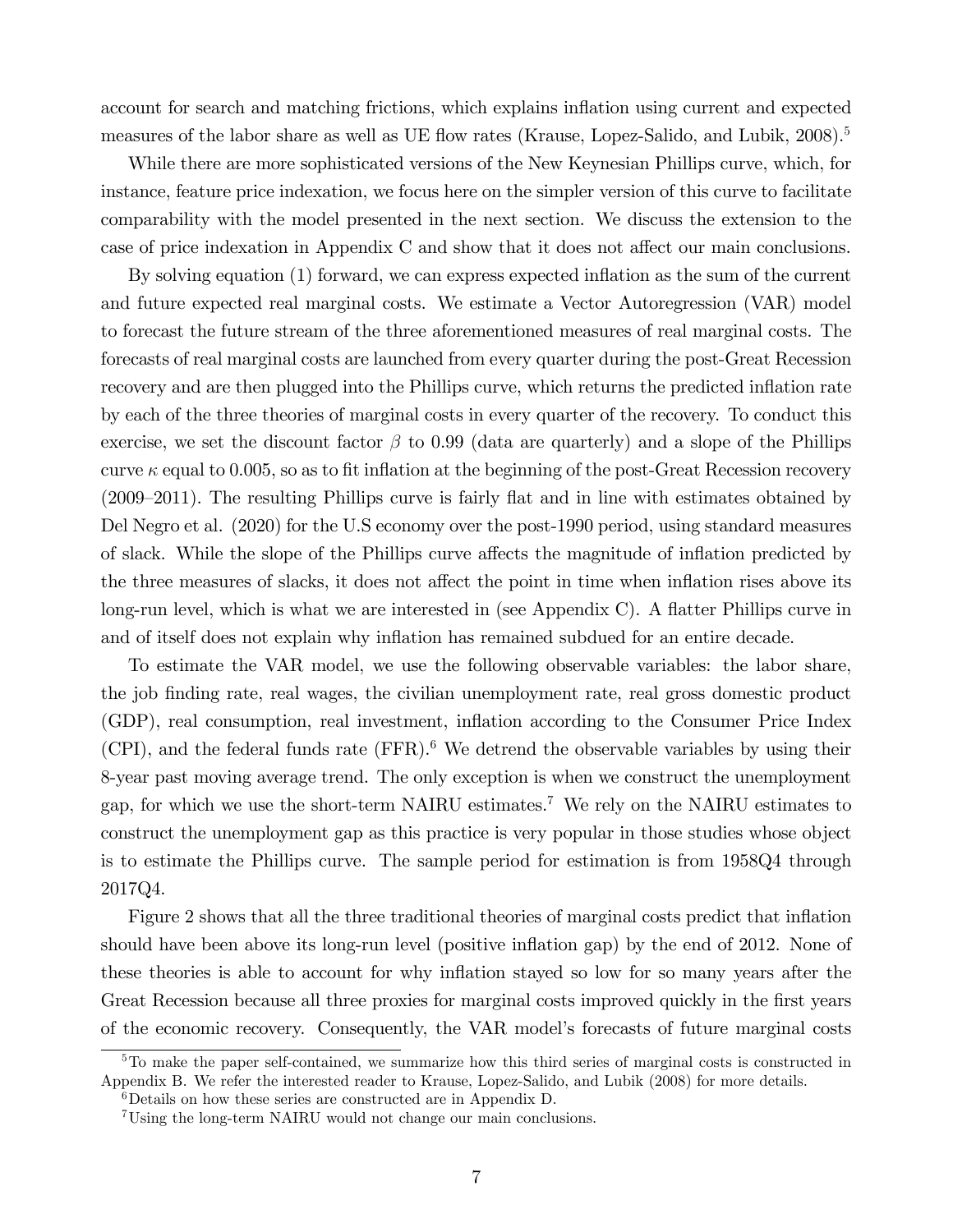

Figure 2: Core PCE inflation gap from 2009Q1 through 2017Q3 and inflation dynamics predicted using three traditional theories of inflation.

go up at a relatively early stage of the recovery, which leads the three New Keynesian Phillips curves to predict inflation above its long-run level. As shown in Appendix E, a state-of-the-art structural model, such as the model studied in Smets and Wouters (2007), also fails to explain the missing inflation.

It is worth noting that this VAR approach is general and agnostic because we do not impose a requirement that expectations about future labor costs are formed according to the Phillips curve. Imposing such a restriction on the VAR structure may lead to misspecification that would most likely worsen the quality of the forecasts of real marginal costs. That said, our main conclusions are not affected by imposing this restriction, and our approach is more appealing in that the unrestricted VAR model is a reduced-form, theory-free representation for the data that is less prone to misspecification than structural theory-based models. Another advantage of our approach is that VAR models generally provide reliable macroeconomic forecasts.<sup>8</sup>

## 3 A General Equilibrium Model with On-the-Job Search

The failure of the traditional measures of labor market slack to explain inflation in the past decade motivates the need of an alternative concept of slack. We build this concept using a New Keynesian model in which a time-varying fraction of workers search on the job and firms have to compete to attract or retain these workers by bidding up their wage offers.<sup>9</sup>

<sup>8</sup>For Bayesian VAR models to deliver reliable macro forecasts, the choice of the prior is key. We check that VAR forecasts are accurate in sample and follow the conventions established by the forecasting literature. Specifically, we use the unit-root prior introduced by Sims and Zha (1998) and choose the prior hyperparameters, which determine the direction of the Bayesian shrinkage, so as to maximize the marginal likelihood.

 $9$ Key empirical studies that explicitly allow for search and matching frictions in New Keynesian models include Gertler, Sala, and Trigari (2008), Krause, Lopez-Salido, and Lubik (2008), Ravenna and Walsh (2008) and Christiano, Eichenbaum, and Trabandt (2016). We deviate from these studies by considering the role of on-the-job search and by focusing on inflation.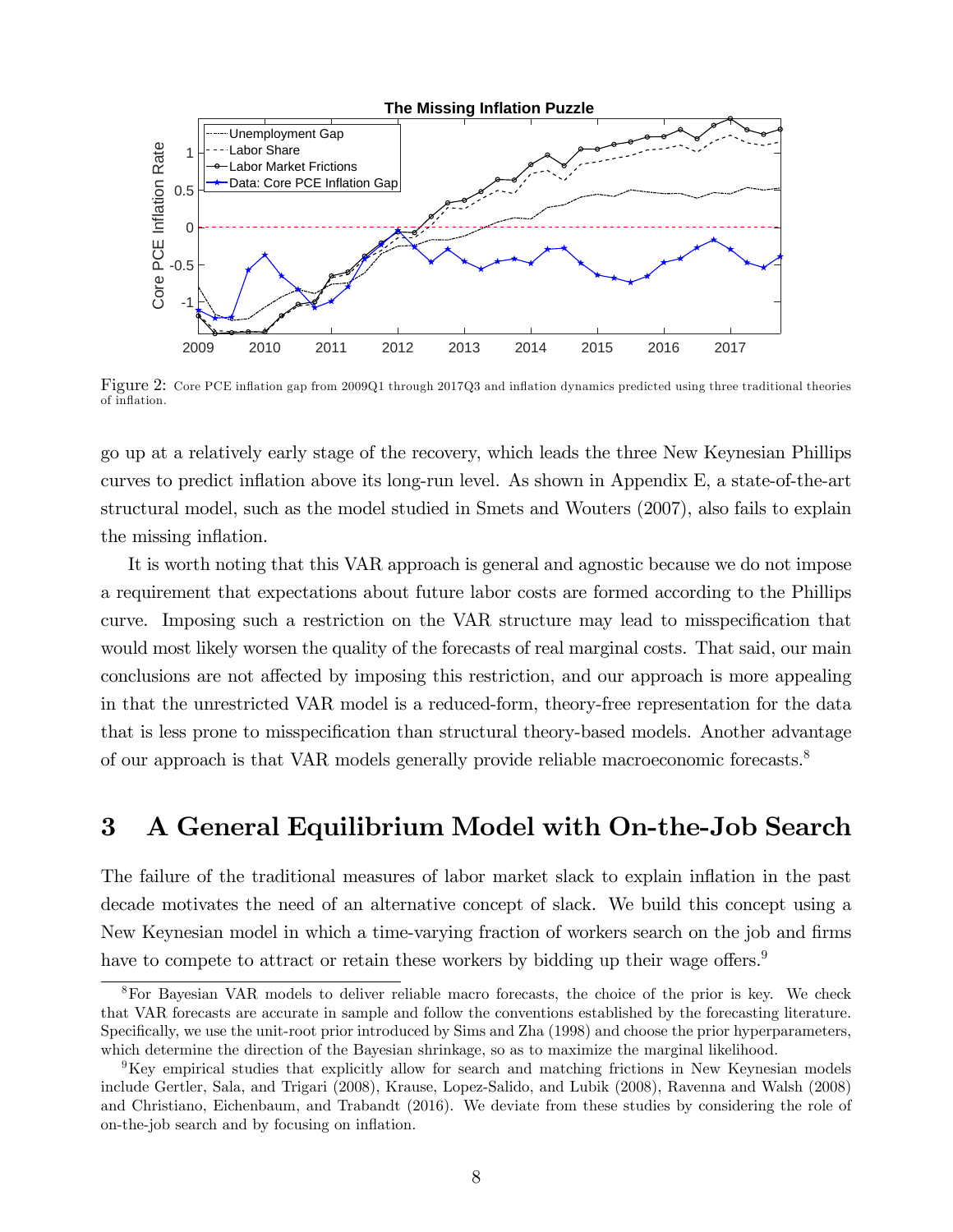#### 3.1 The Economy

The economy is populated by a representative, infinitely lived household, whose members' labor market status is either unemployed or employed. All members of the household are assumed to pool their income at the end of each period and thereby consume the same amount. The labor market is frictional and workers search for jobs whether they are unemployed or employed. While all unemployed workers are also job seekers, it is assumed that any employed worker can search in a given period with a probability  $s_t$ , which is assumed to follow an exogenous first-order autoregressive AR(1) process with Gaussian shocks. Time variation in  $s_t$  is meant to capture all those cyclical factors that are responsible for changes in the average rate of onthe-job search in the data, including compositional changes in the propensity to search in the pool of employed workers. Households trade one-period-government bonds  $B_t$ .

We distinguish two types of firms: labor-service producers and price setters. The service sector comprises an endogenous measure of worker-firm pairs that match in a frictional labor market and produce a homogeneous nonstorable good. Productivity  $y \in \{y_g, y_b\}$  is matchspecific and can be either good or bad, with  $y_g > y_b > 0$ . We let  $\xi_g$  denote the probability that upon matching the productivity draw is good and  $\xi_b = 1 - \xi_g$  the probability that the draw is bad. The output of the match is sold to price-setting Örms in a competitive market at the relative price  $\varphi_t$  (the price of the labor service relative to that of the numeraire), and transformed into a differentiated product. Specifically, one unit of the service is transformed by firm i into one unit of a differentiated good  $y_t(i)$ . These firms set the price of their goods subject to Calvo price rigidities. Households consume a bundle  $C_t$  of such varieties in order to minimize expenditure. This bundle is the numeraire for this economy and its price is denoted by  $P_t$ . The monetary authority sets the nominal interest rate of the one-period government bond following a Taylor rule subject to a nonnegativity constraint. The fiscal authority levies lump-sum taxes  $T_t$  to finance maturing government bonds.

#### 3.2 The Labor Market

The labor market is frictional and governed by a meeting function that brings together vacancies and job seekers. The pool of workers looking for jobs at each period of time t is given by the measure of workers who are unemployed at the beginning of a period,  $u_{0,t}$  plus a fraction  $s_t$  of the workers who are employed,  $1 - u_{0,t}$ . So following Moscarini and Postel-Vinay (2019), we interpret  $s_t (1 - u_{0,t})$  as the measure of employed workers who search on the job. Denoting the aggregate mass of vacancies by  $v_t$ , we can define labor market tightness as

Gertler, Huckfeldt, and Trigari (2019) develop a model where productivity is match specific, and workers climb the ladder by searching on the job. Their paper abstracts from nominal rigidities and focuses on the wage cyclicality of the newly hired workers.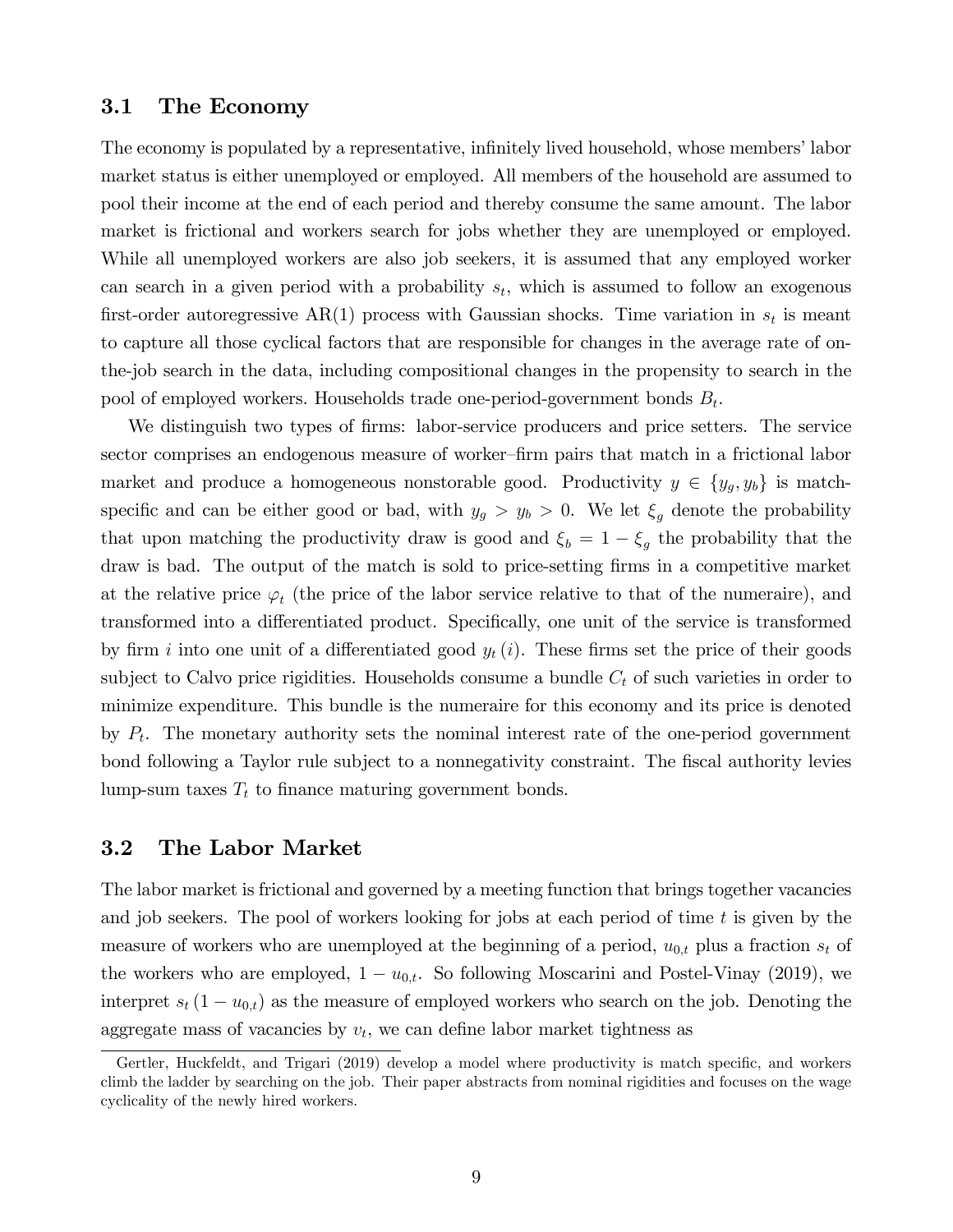$$
\theta_t = \frac{v_t}{u_{0,t} + s_t (1 - u_{0,t})}.
$$
\n(2)

We assume that the meeting function is homothetic, which implies that the rate at which searching workers find a vacancy,  $\phi(\theta) \in [0, 1]$ , and the rate at which vacancies draw job seekers,  $\phi(\theta)/\theta \in [0,1],$  depend exclusively on  $\theta$  and are such that  $d\phi(\theta)/d\theta > 0$  and  $d[\phi(\theta)/\theta]/d\theta < 0.$ 

Because of frictions in the labor market, wages deviate from the competitive solution. It is assumed that wage bargaining follows the sequential auction protocol of Postel-Vinay and Robin (2002). Namely, the outcome of the bargaining is a wage contract, i.e., a sequence of state-contingent wages, which promises to pay a given utility payoff in expected present value terms (accounting also for expected utility from future spells of unemployment and wages paid by future employers). The commitment of the worker-firm pair to the contract is limited, in the sense that either party can unilaterally break up the match if either the present value of firm profits becomes negative or the present value utility from being employed falls below the value of being unemployed. The contract can be renegotiated only by mutual consent: if an employed worker meets a vacancy, the current and the prospective employer observe first the productivity associated with both matches, and then engage in Bertrand competition over contracts. The worker chooses the contract that delivers the largest value.

The within-period timing of actions is as follows: all the unemployed workers and a fraction  $s_t$  of the employed search for a job at the beginning of the period. Next, some workers move out of the unemployment pool, while successful on-the-job seekers have their wage renegotiated and possibly move up the ladder. Then production takes place and wages are paid. This timing implies that workers who are unemployed at the beginning of the period can produce at the end of the same period if they find a job. And similarly, workers who are employed at the beginning of the period may be producing in a different job at the end of the same period if they switch employers. Finally, a fraction  $\delta$  of the existing matches is destroyed.

These assumptions imply the following dynamics for the aggregate state of unemployment. Denote the stock of end-of-period employed workers as

$$
n_t = 1 - u_t. \tag{3}
$$

Aggregate unemployment at the beginning of a period is given by

$$
u_{0,t} = u_{t-1} + \delta n_{t-1},\tag{4}
$$

while aggregate unemployment at the end of a period is given by

$$
u_t = u_{0,t} \left[ 1 - \phi\left(\theta_t\right) \right]. \tag{5}
$$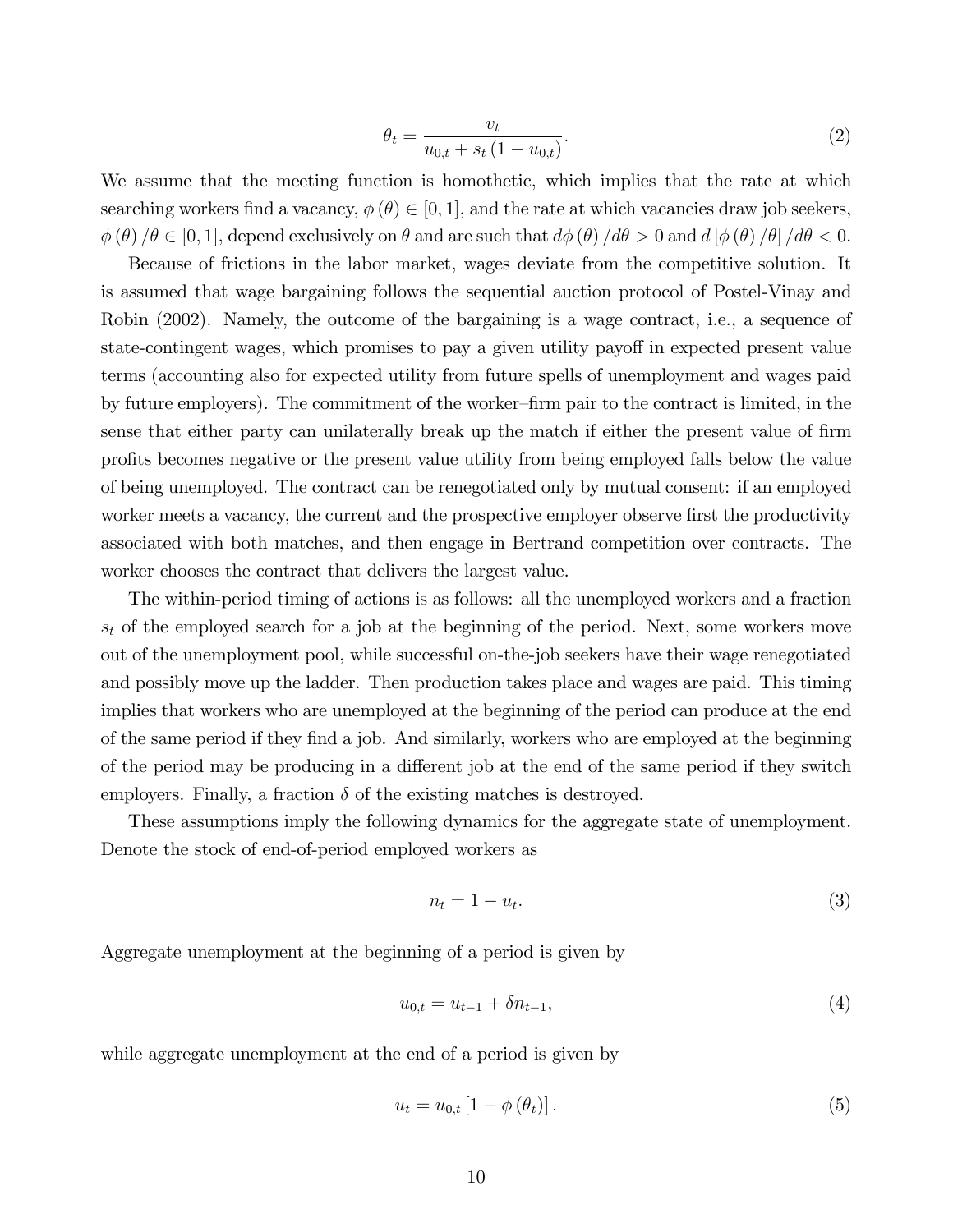#### 3.3 Households

Households solve two problems. First, they decide how to optimally allocate their consumption of the aggregate good over time. Second, they solve an intratemporal problem to optimally choose the composition of the aggregate good in terms of differentiated goods sold by the price setters. All workers share their consumption risk within the households, allowing us to solve the problems from the perspective of a representative household.

**The intertemporal maximization problem** The representative household enjoys utility from the consumption basket  $C_t$  and from the fraction of its members who are not working and are therefore free to enjoy leisure. The parameter  $b$  controls the marginal utility of leisure. We assume that the utility function is logarithmic in consumption and let  $\mu_t$  denote the preference shock to consumption, which is assumed to follow a Gaussian AR(1) stochastic process in logs. The resources available to consume at a given point in time  $t$  include government bond holdings  $B_t$ ; profits from the price setters, which sell differentiated goods,  $D_t^P$ ; profits from the service firms  $D_t^S$ ; wages from the workers who are employed; and transfers from the government  $T_t$ .

We assume that all unemployed workers look for jobs, and restrict our attention to equilibria where the value of being employed for any worker is no less than the value of being unemployed. In this setup, the measure of workers who are employed is not a choice variable of the household, but is driven by aggregate labor market conditions through the job finding probability  $\phi(\theta_t)$ . Let  $e_t(j) \in \{0, 1\}$  be an indicator function which takes the value of one if a worker j is employed after worker reallocation takes place, but before the current-period exogenous separation occurs with probability,  $\delta$ , and zero otherwise. The intertemporal maximization problem is

$$
\max_{\{C_t, B_{t+1}\}} E_0 \sum_{t=0}^{\infty} \beta^t \left[ \mu_t \ln C_t + b \int_0^1 (1 - e_t(j)) \, dj \right],
$$

subject to the budget constraint,

$$
P_{t}C_{t} + \frac{B_{t+1}}{1+R_{t}} \leq B_{t} + \int_{0}^{1} e_{t} \left(j\right) w_{t} \left(j\right) + D_{t}^{P} + D_{t}^{S} + T_{t},
$$

and the stochastic process for the employment status,

$$
prob\{e_{t+1}(j) = 1 \mid e_t(j)\} = e_t(j)[(1-\delta) + \delta\phi(\theta_{t+1})] + [1 - e_t(j)]\phi(\theta_{t+1})
$$
(6)  
\n
$$
prob\{e_{t+1}(j) = 0 \mid e_t(j)\} = 1 - prob\{e_{t+1}(j) = 1 \mid e_t(j)\},
$$

and for equilibrium wages  $w_t(j)$ .<sup>10</sup>

 $10$ The evolution of individual wages must obey the wage contract negotiated by the worker–firm pair. In these negotiations, workers and firms agree on a present discounted value of the future stream of utility, as we will show later. However, there are many streams of wages that can deliver the promised present discounted value of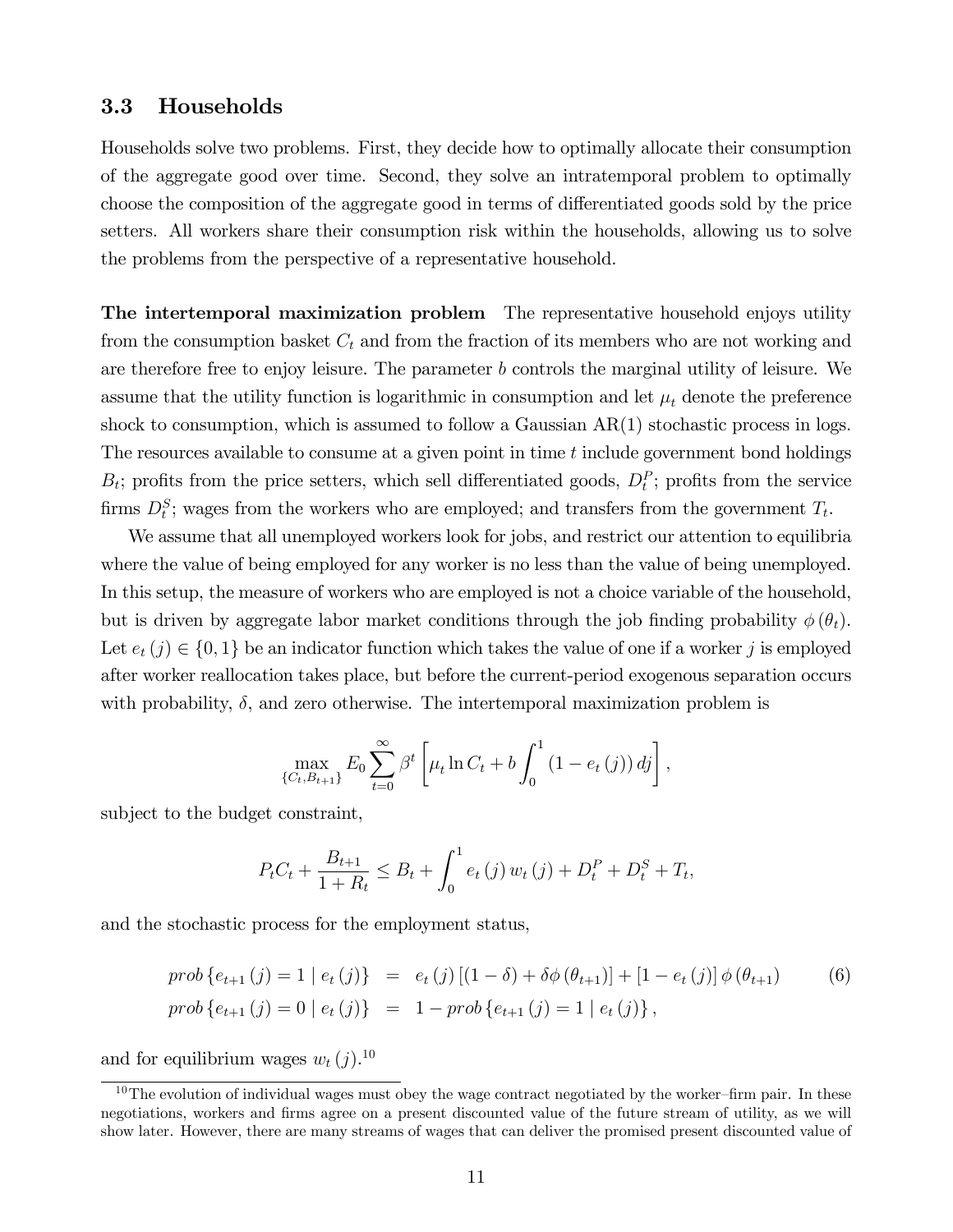Equation (6) implies that a worker j who is registered as unemployed at the production stage of period t, i.e.,  $e_t(j) = 0$ , will only have a chance to look for jobs at the beginning of next period, and get one with probability  $\phi(\theta_{t+1})$ . Moreover, a worker employed at time t, i.e.,  $e_t(j) = 1$ , will also be in employment at  $t + 1$  if she does not separate from the current job between periods at the exogenous rate  $\delta$ , or if she separates but manages to find a new job with probability  $\phi(\theta_{t+1})$  in the next period.

The intratemporal minimization problem conditions Households minimize total expenditure on all differentiated goods,

$$
\min_{q_t(i), i \in [0,1]} \int_0^1 p_t(i) q_t(i) di,
$$
\n(7)

subject to the general Kimball (1995) aggregator assumed in Smets and Wouters (2007):

$$
\int_{0}^{1} G(q_{t}(i)/Q_{t}) di = 1.
$$
 (8)

The reason why we choose this particular aggregator will be explained in Section 4.1, where we discuss how we calibrate the key parameter of this aggregation technology. As in Dotsey and King  $(2005)$ , Levin, Lopez-Salido, and Yun  $(2007)$ , and Lindé and Trabandt  $(2018)$ , we assume the following strictly concave and increasing function for  $G(q_t(i)/Q_t)$ :

$$
G\left(q_{t}\left(i\right)/Q_{t}\right)=\frac{\omega^{k}}{1+\varkappa}\left[\left(1+\varkappa\right)\frac{q_{t}\left(i\right)}{Q_{t}}-\varkappa\right]^{\frac{1}{\omega^{k}}}+1-\frac{\omega^{k}}{1+\varkappa},\tag{9}
$$

where  $\omega^k = \frac{\chi(1+\varkappa)}{1+\varkappa\gamma}$  $\frac{d(1+x)}{1+x}$ ,  $x \leq 0$  is a parameter that governs the degree of curvature of the demand curve for the differentiated goods and  $\chi$  captures the gross markup.

The solution of this expenditure minimization problem is the demand function for the differentiated good  $(i)$ :

$$
\frac{q_t(i)}{Q_t} = \frac{1}{1+\varkappa} \left(\frac{P_t(i)}{P_t \Xi_t}\right)^t + \frac{\varkappa}{1+\varkappa},\tag{10}
$$

where  $x \leq 0$  is a parameter,  $u = \frac{\chi(1+x)}{1-\chi}$  $\frac{(1+x)}{1-x}$ ,  $\Xi_t$  is the Lagrange multiplier associated with the constraint (8), and the aggregate price index (i.e., the price of the numeraire) satisfies  $1 =$  $\int_0^1$  $\int p_{t,i}$  $P_t \Xi_t$  $\int^{\frac{t}{\omega^k}} di.$ 

utility, making the distribution of the individual wages indeterminate. It can be shown that this indeterminacy is inconsequential for aggregate equilibrium outcomes. Nevertheless, as we will clarify later, the real marginal cost, which is the price of the labor service and hence a measure of the average cost of labor, is determined, even though the underyling wage distribution is not.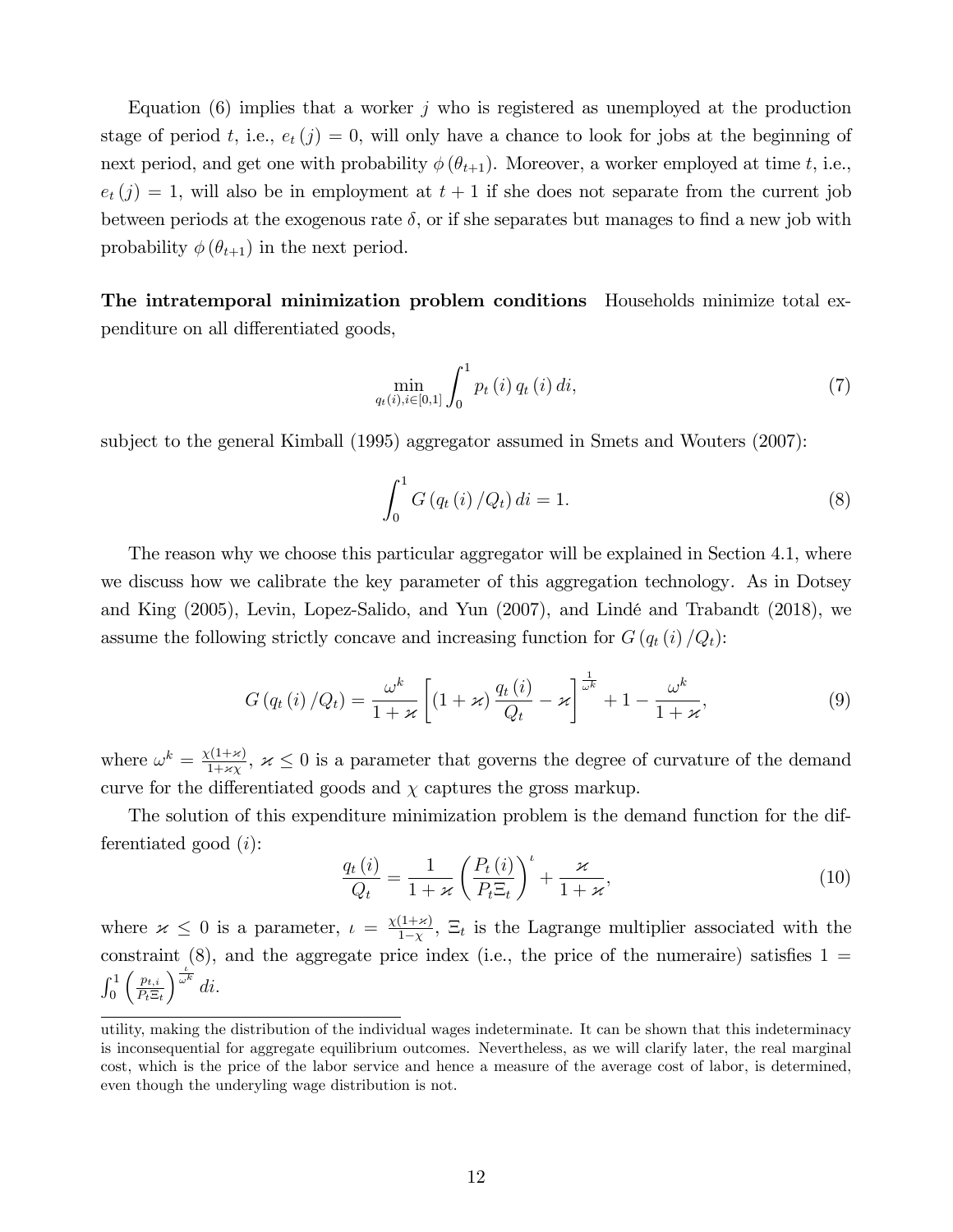#### 3.4 Price Setters

Price setters buy the (homogeneous) output produced by the service firms in a competitive market at the relative price  $\varphi_t$ , turn it into a differentiated good, and sell it to the households in a monopolistic competitive market. They can re-optimize their price  $P_t(i)$  with a period probability  $1-\zeta$ . If they cannot reoptimize, they adjust their price at the steady-state inflation rate  $\Pi$ . Therefore, the problem of the price setting firm is expressed as follows:

$$
\max_{P_{t+s}(i)} E_t \sum_{s=0}^{\infty} \beta^{t+s} \zeta^s \frac{\lambda_{t+s}}{\lambda_t} \left( P_t(i) \Pi^s - P_{t+s} \varphi_{t+s} \right) q_{t+s}(i), \tag{11}
$$

subject to the demand function (10). Log-linearization and standard manipulations of the resulting price-setting equation lead to the purely forward-looking New Keynesian Phillips curve, which was shown in equation (1).

As standard in New Keynesian models, the Calvo lottery makes this price-setting problem dynamic; i.e., price setters that are allowed to re-optimize their price at time  $t$  find it optimal to forecast the future stream of real marginal costs  $\{\varphi_{\tau}\}_{\tau=t}^{\infty}$ . This is because price setters anticipate that they may not be able to re-optimize their price in the next periods. In our model, the price setters' real marginal costs  $\varphi_t$  coincide with the relative price of the labor service, and hence, the optimizing price setters care about the determinants of that price, which are the focus of the next section.

#### 3.5 Service Sector Firms: Free-Entry Condition

In this section, we introduce the free-entry condition to the labor service firm and discuss the pivotal role played by this condition in determining the dynamics of price setters' marginal costs and inflation in the model. This condition implies that entrant firms will make zero profits in expectations; i.e., expected costs are equal to the expected surplus after the match is formed. We first discuss the expected costs incurred by entrant service sector firms and then the expected surplus.

Service firms have to pay an advertising cost  $c$  per period. In addition, to form a match and produce, they also have to pay a sunk fixed cost of hiring  $c^f$ . The expected cost of creating a job equals  $c^f + \frac{c}{\sqrt{2}}$  $\frac{c}{\omega_t}$ , where  $\omega_t$  is the vacancy filling rate and  $\omega^{-1}$  measures the expected number of periods that is required to meet a worker.

The expected return from a match depends on whether the worker matched is employed or unemployed. Following Postel-Vinay and Robin (2002) and Moscarini and Postel-Vinay  $(2018, 2019)$ , it is assumed that unemployed workers have no bargaining power, so the firm will appropriate the entire surplus of the match, which will in turn depend on its quality. If the Örm meets an employed worker instead, the Örm engages in Bertrand competition with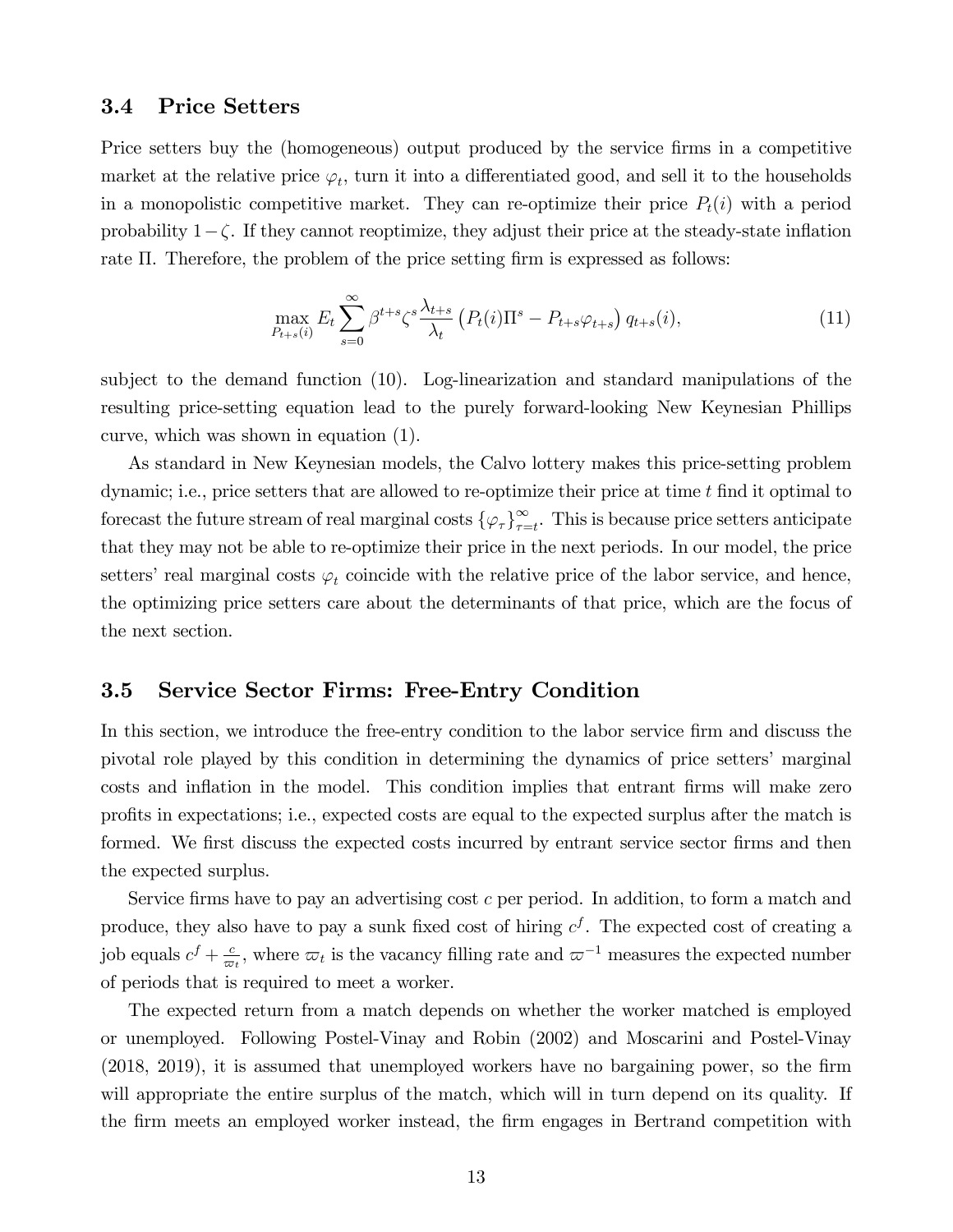the incumbent firm in an attempt to poach the worker away from the current match. An important implication of assuming Bertrand competition is that an increase in wages is not necessarily backed by a rise in workers' productivity. This can happen, for instance, when a worker renegotiates upward the value of a contract, as their employer agrees to match the offer of a poaching firm. This temporary decoupling between wages and the worker's productivity is key for the job ladder to have meaningful implications for inflation. As we will show, these assumptions also imply that the worker's ability of extracting more and more surplus from a match depends on her position on the job ladder.

While the assumption that unemployed workers have no bargaining power is not necessary to solve the model and to study the empirical properties of the model, it provides tractability, allowing for an analytical characterization of the expected surpluses that appear in the freeentry condition. Such an analytical characterization turns out to be very useful in providing intuition about the link between the labor market and inflation in the model, which will be the focus of Section 3.6.

Importantly, the Postel-Vinay and Robin's bargaining protocol breaks the direct link between labor market tightness and wages, allowing us to isolate the effects of searching on the job on firms' wage competition. Specifically, a drop in the on-the-job search rate leads to a fall in the share of job seekers that are employed, thereby reducing interfirm wage competition and the cost of labor service. This is the first paper that focuses on this channel to explain inflation. Indeed, in a standard New Keynesian model with search and matching, a fall in the rate of on-the-job search reduces the number of job seekers, increasing labor market tightness and wages. For instance, this channel is emphasized in Abraham and Haltiwanger (2019) and in most of the reduced-form labor literature reviewed in that paper. Our model-based empirical analysis is therefore constructed to derive a simple measure of slack that isolates the role of interfirm wage competition and investigate how far it can go in explaining the dynamics of inflation.

To illustrate how Bertrand competition works in our model, let  $y$  and  $y'$  denote the match quality with the incumbent and the poaching Örm, respectively. We distinguish three possible contingencies.

- 1.  $y = y_g$  and  $y' = y_b$ . In this case the poaching firm is a worse match for the worker. Bertrand competition implies that the incumbent firm will retain the worker and poaching is not successful. If the worker was hired from the state of unemployment, she appropriates the surplus  $S_t(y_b)$  because Bertrand competition forces the incumbent to pay the worker the highest value the poaching firm is willing to pay her. If the worker was not hired from a state of unemployment, there is no change in the value of her contract.
- 2.  $y = y'$  for  $y \in \{y_{b}, y_{g}\}$ . Match quality is the same for the two firms, and the worker will be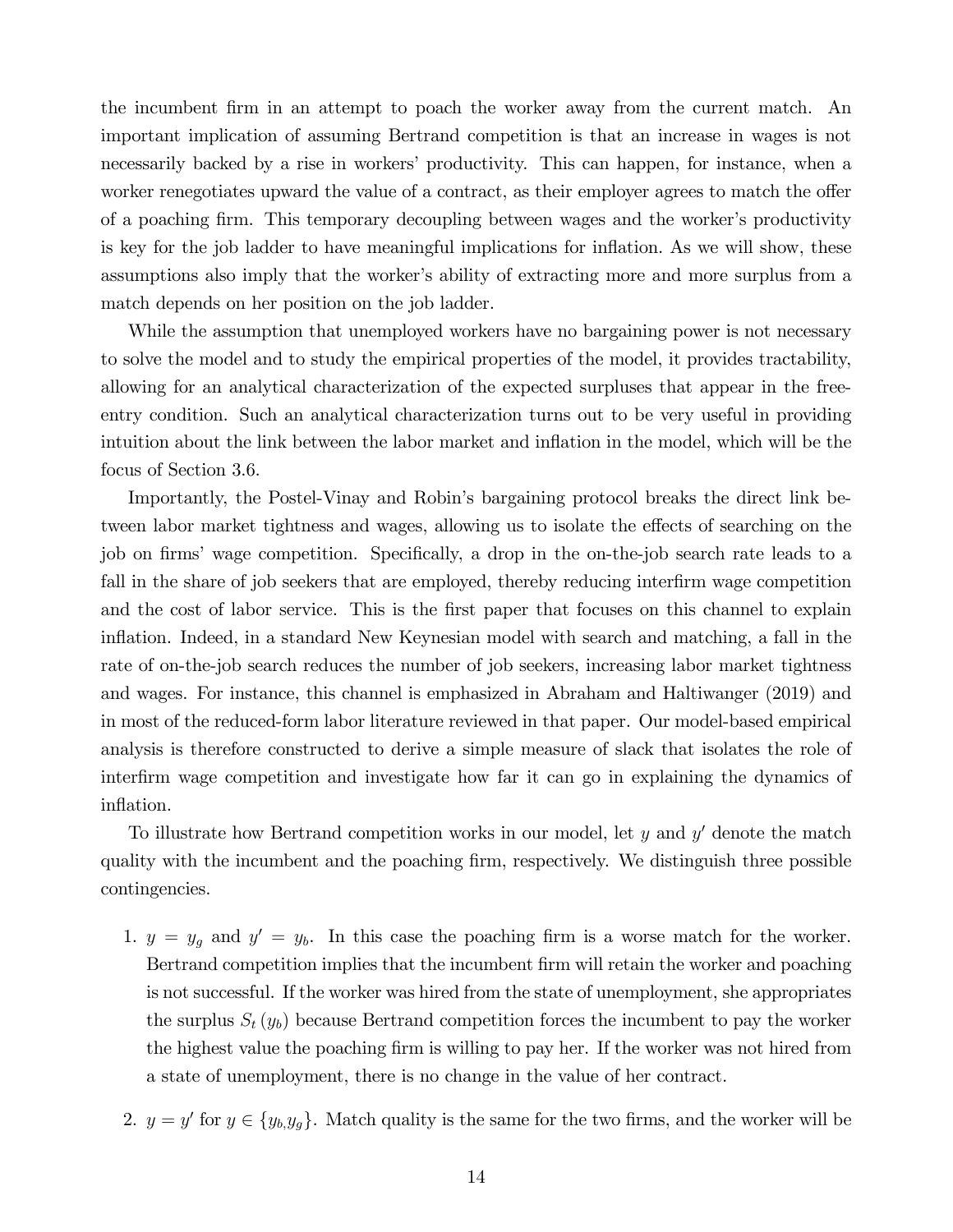indifferent between switching jobs or staying. We assume that switching takes place with probability  $\nu$  (a nonzero value for this parameter is required to match the high churning rate in the U.S. labor market when calibrating the model's steady-state parameters). In either case, the firm that ends up with the worker relinquishes all the surplus  $S_t(y)$ .

3.  $y = y_b$  and  $y' = y_g$ . Match quality is lower with the incumbent firm, so the worker is poached. Bertrand competition implies that the worker is given the highest surplus the incumbent firm is willing to pay her, i.e.,  $S_t(y_b)$ . The poaching firm's surplus is therefore the residual value of the match:  $S_t(y_g) - S_t(y_b)$ .

To sum up, entrant labor service Örms can get a nonzero surplus from meeting an employed worker only if the worker is in a bad match and the firm is a good match for the worker. As a result, the free-entry condition can be written as follows:

$$
c^{f} + \frac{c}{\varpi_{t}} = \frac{u_{0,t}}{u_{0,t} + s_{t} (1 - u_{0,t})} \left\{ \xi_{b} S_{t} (y_{b}) + \xi_{g} S_{t} (y_{g}) \right\} + \frac{s_{t} (1 - u_{0,t})}{u_{0,t} + s_{t} (1 - u_{0,t})} \left\{ \xi_{g} \frac{l_{b,t}^{0}}{1 - u_{0,t}} [S_{t} (y_{g}) - S_{t} (y_{b})] \right\},
$$
\n(12)

where  $l_{b,t}^{0}$  denotes the measure of workers who, at the beginning of period t, are employed in low-quality matches  $(l_{b,t}^0 + l_{g,t}^0 + u_{0,t} = 1)$  and  $s_t$  is the on-the-job search rate. The term  $s_t (1 - u_{0,t})$  denotes the measure of employed workers searching on the job at the beginning of period t, and  $u_{0,t} + s_t (1 - u_{0,t})$  is the measure of all job seekers at the beginning of period t.

The left-hand side is the expected costs of posting a vacancy, which has been discussed above. The expected return from forming a match, on the right-hand side, depends on the employment status, on the quality of the meeting, and, in the case the firm meets an employed worker, also on the quality of the existing match. Three contingencies will give a nonzero surplus to the Örm and will hence appear in the right-hand side of the free-entry equation (12). The expected return on the right-hand side is the average of the surplus accrued in these three contingencies weighted by their respective probabilities.

The first contingency is when the entrant firm meets an unemployed job seeker, with probability  $u_{0,t}/[u_{0,t} + s_t (1 - u_{0,t})]$ , and the job seeker is a bad match for the firm, with probability  $\xi_b$ . In this case the meeting gives the firm the surplus  $S_t(y_b)$ . The second contingency is when the entrant firm meets an unemployed job seeker who turns out to be a good match, with probability  $\xi_g$ , providing the firm with the surplus  $S_t(y_g)$ . These two expected returns appear in the first term on the right-hand side of the free-entry equation (12). The third contingency, i.e., the second term in the right-hand side of the free-entry equation (12), occurs when the firm meets an employed worker, with probability  $s_t (1 - u_{0,t}) / [u_{0,t} + s_t (1 - u_{0,t})]$ , and the following two conditions are met:  $(i)$  the worker is a good match for the entrant firm, which occurs with probability  $\xi_g$ , and (*ii*) the worker is currently in a bad match, which happens with probability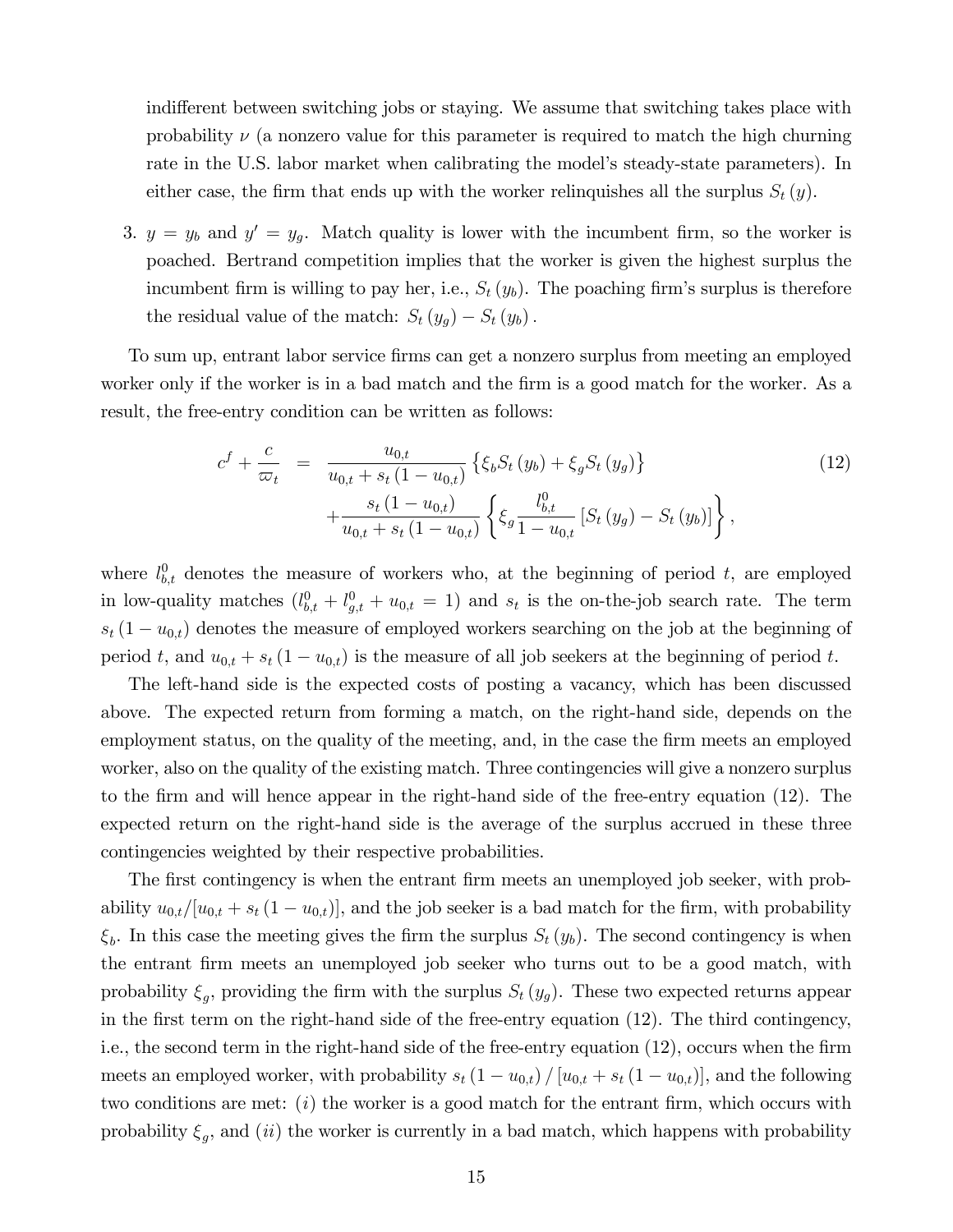$\xi_g l_{b,t}^0/(1 - u_{0,t})$ .<sup>11</sup> As explained above, this is the only case in which an entrant firm can extract a nonzero surplus from meeting with an employed worker.

Moscarini and Postel-Vinay (2019) show that the surplus function can be written as follows

$$
S_t(y) = y\mathcal{W}_t - \frac{b\lambda_t^{-1}}{1 - \beta(1 - \delta)},\tag{13}
$$

where  $\lambda_t$  is the Lagrange multiplier with respect to the household's budget constraint and

$$
\mathcal{W}_{t} = \varphi_{t} + \beta \left( 1 - \delta \right) E_{t} \frac{\lambda_{t+1}}{\lambda_{t}} \mathcal{W}_{t+1}.
$$
\n(14)

See Appendix F for details on the derivations in the context of our model. From the point of view of a labor service firm,  $W_t$  can be interpreted as the expected present discounted value of the entire stream of current and future prices at which the homogeneous good is sold by the firm until separation from the worker.

#### 3.6 Wage Competition, Labor Market Slack and Inflation

In this section, we discuss the determinants of inflation in the model. The key equation is the free-entry condition (12), which, after replacing the surplus functions using equations (13) and (14), links together the unemployment rate  $(u_{0,t})$ , the measure of misallocated workers  $(l_{b,t}^0)$ , the on-the-job-search rate  $(s_t)$ , the vacancy-filling rate  $(\omega_t)$ , and the expected present discounted value of the entire stream of current and future prices of the labor service,  $W_t$ . Importantly, equation (14) shows that this variable,  $\mathcal{W}_t$ , depends on current and future price setters' real marginal costs,  $\varphi_t$ , similarly to inflation. Hence, the free entry condition can be seen as expressing a relationship between the labor market variables and inflation.

Now let us assume that either the unemployment rate  $u_t^0$  increases, the fraction of workers in a bad match  $l_{b,t}^0$  rises, or employed workers search less frequently ( $s_t$  decreases). The direct effect of these changes on the free-entry condition is to increase expected profits (i.e., the righthand side of the free-entry condition) because it is more likely for firms to meet a worker they can extract a positive surplus from. As a result, more Örms want to enter the labor service sector enticed by the expected gains from posting a vacancy.

Two variables adjust to restore the free-entry condition. On the one hand, the increase in vacancies leads to a decrease in the vacancy filling rate,  $\varpi_t$ , and to an increase in the expected cost of entry (i.e., the left-hand side of equation (12)). On the other hand, the expected discounted stream of the relative prices of the labor service  $\mathcal{W}_t$  falls, lowering surpluses  $S_t(y)$ , as implied by equations  $(13)$  and  $(14)$ , and further dissuading firms from posting new vacancies

<sup>&</sup>lt;sup>11</sup>Note that  $l_{b,t}^0$  denotes the share of workers that are employed in a bad match at the beginning of the period. We rescale this share by the fraction of employed workers at the beginning of the period  $(1 - u_{0,t})$  so as to obtain the conditional probability of meeting a bad match.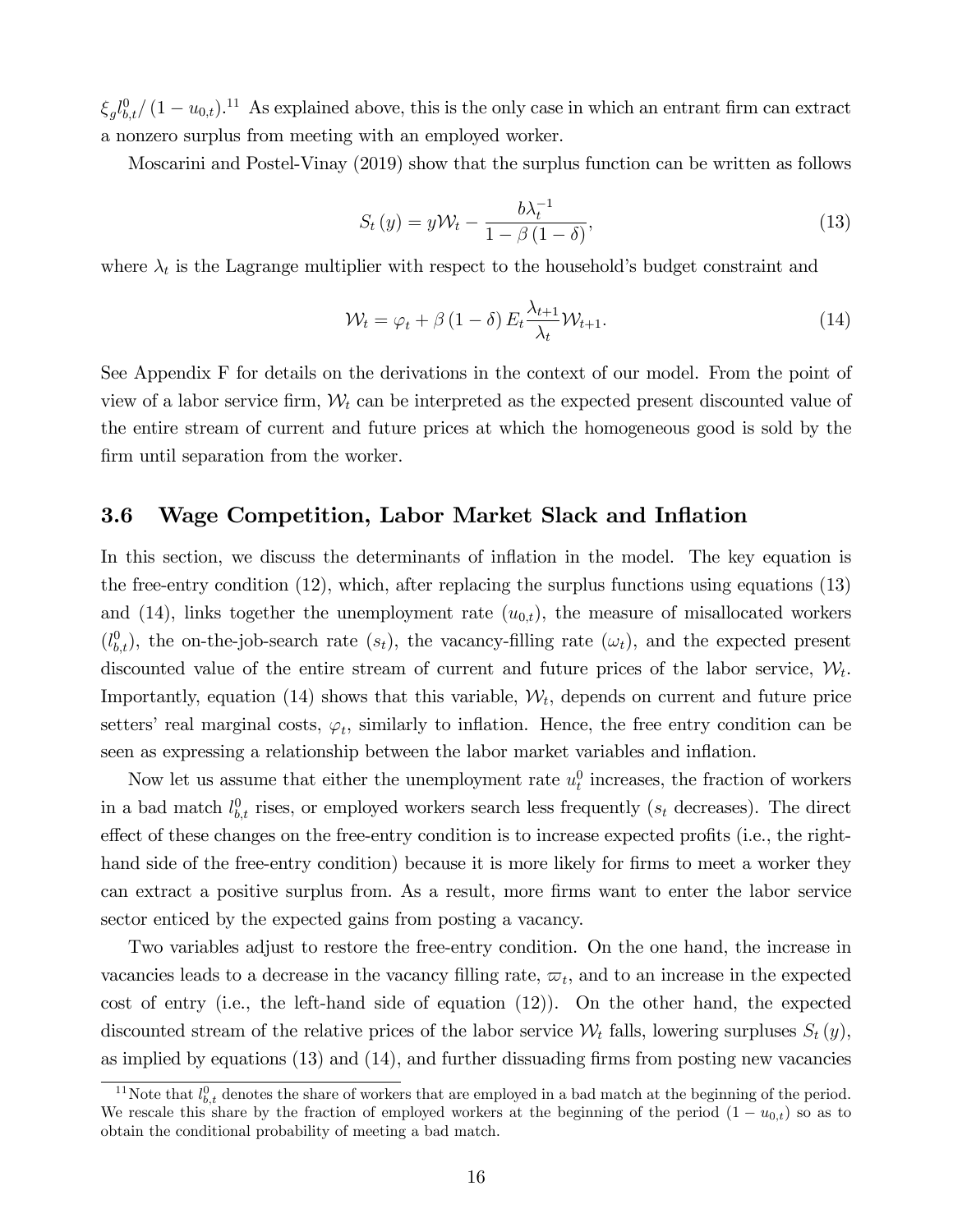until the free-entry condition is satisfied. This drop in the discounted relative price of the labor service causes price setters' marginal costs to fall, lowering inflation.<sup>12</sup> In Appendix G, we work out this causal link from  $u_{0,t}$ ,  $l_{b,t}^0$  and  $s_t$  to inflation analytically, taking  $W_t$  as a proxy for inflation, and show that under plausible calibrations of the parameter values, inflation must indeed fall as the stock of workers from whom firms can extract a positive surplus increases.

The unemployment rate  $(u_{0,t})$ , a measure of labor misallocation  $(l_{b,t}^0)$ , and the on-thejob search rate  $(s_t)$  affect price setters' marginal costs because they determine the intensity of interfirm wage competition; that is, the probability that, conditional on a contact, firms entering the labor service sector are not engaged in a wage competition that leads them to relinquish the entire surplus to the worker. This probability is defined as follows:

$$
\Sigma_{t} \equiv \frac{u_{0,t}}{u_{0,t} + s_{t} \left(1 - u_{0,t}\right)} + \frac{s_{t} \left(1 - u_{0,t}\right)}{u_{0,t} + s_{t} \left(1 - u_{0,t}\right)} \xi_{g} \frac{l_{b,t}^{0}}{1 - u_{0,t}},\tag{15}
$$

where the first term on the right-hand side is the probability of meeting an unemployed worker and the second term is the probability of meeting a worker employed in a bad match, who is searching on the job, and turns out to be a good match for the poaching firm. Equation  $(15)$ clarifies that labor market slack is a multidimensional object combining the rate of unemployment, the degree of cyclical misallocation, and the on-the-job search rate. A high value of this probability implies a low intensity of wage competition, leading to downward pressures on price setters' marginal costs and hence on inflation. Hence, this probability can be thought of as a measure of labor market slack in this model.

The notion of labor market slack provided in Equation (15) has two main advantages. First, it will allow us to decompose inflation into three main drivers: the unemployment rate  $u_{0,t}$ , a measure of labor misallocation  $l_{b,t}^0$ , and the on-the-job search rate  $s_t$ . Such a decomposition will turn out to be very useful to illustrate what are the key variables allowing the model to explain the low inflation of the past decade. Second, we do not need to solve the model to quantify this measure of labor market slack. In fact, it can be measured directly from the unemployment rate and the EE flow rate in the data, as we will show in Section 4.3.

It should be noted that the determinants of inflation in the model can be traced without relying on the notion of flexible-price equilibrium, precisely because the effects of the unemployment rate  $(u_{0,t})$ , the degree of labor misallocation  $(l_{b,t}^0)$ , and the on-the-job search rate  $(s_t)$ on the present discounted series of real marginal costs  $W_t$  can be directly worked out from the free entry condition (12). Consequently, there is no need to introduce a proxy for price setters' real marginal costs, such as the output gap.

 $12$ With flexible prices, real marginal costs are constant and the equilibrium of the free-entry condition is restored only through a change in the vacancy filling rate.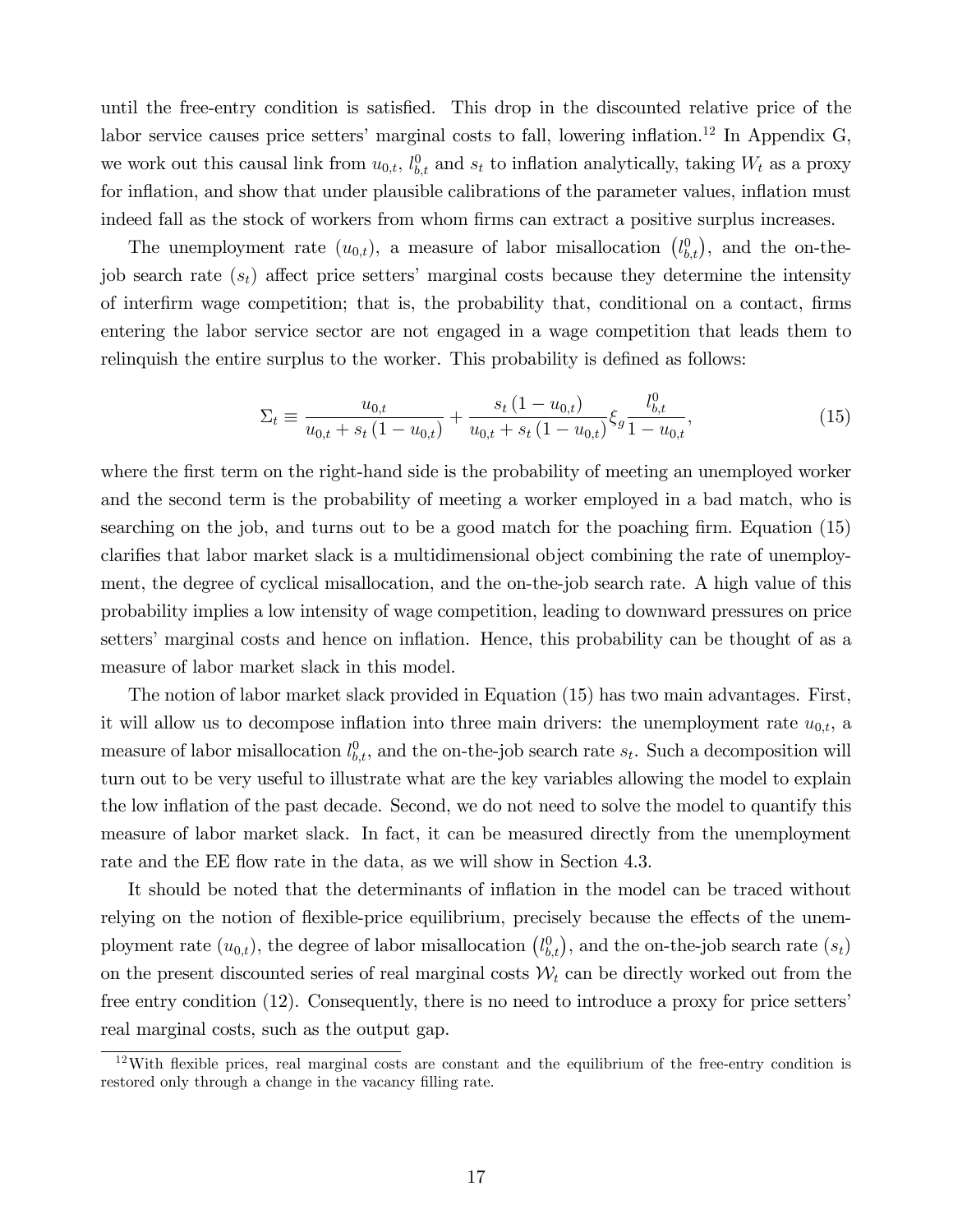#### 3.7 The Dynamic Distribution of Match Types

The laws of motion for bad and good matches are

$$
l_{b,t} = \left[1 - s_t \phi\left(\theta_t\right) \xi_g\right] l_{b,t}^0 + \phi\left(\theta_t\right) \xi_b u_{0,t},\tag{16}
$$

$$
l_{g,t} = l_{g,t}^0 + s_t \phi(\theta_t) \xi_g l_{b,t}^0 + \phi(\theta_t) \xi_g u_{0,t}.
$$
 (17)

In the above equations, we let  $l_{b,t}$  and  $l_{g,t}$  denote the end-of-period measure of bad and good matches, respectively. We let  $l_{b,t}^0$  and  $l_{g,t}^0$  denote beginning-of-period values. In turn,  $l_{b,t}$ is equal to the sum of the bad matches at the beginning of a period that did not move up the ladder by finding a high-quality match within the period,  $\left[1 - s_t \phi(\theta_t) \xi_g\right] l_{b,t}^0$ , plus the new hires from the unemployment pool who turned out to draw a low-quality match,  $\phi(\theta_t) \xi_b u_{0,t}$ . Indeed, job-to-job flows from bad- to good-quality matches are given by the fraction of badly matched employed workers,  $l_{b,t}^0$ , who search on the job with exogenous probability  $s_t$ , meet a vacancy with probability  $\phi(\theta_t)$ , and draw a good match with probability  $\xi_g$ .

The end-of-period measure of good matches is instead given by the beginning-of-period measure of good matches  $l_{g,t}^0$ , plus the job-to-job inflows from bad matches  $s_t \phi(\theta_t) \xi_g l_{b,t}^0$ , and the unemployed hired in a good job,  $\phi(\theta_t) \xi_g u_{0,t}$ . Using the identity  $l_{i,t+1}^0(y) = (1 - \delta) l_{i,t}(y)$ for  $i = \{b, g\}$ , we can rewrite the dynamic equations (16) and (17) to express the laws of motion for bad and good jobs at their beginning-of-period values:

$$
l_{b,t+1}^0 = (1 - \delta) \left\{ \left[ 1 - s_t \phi(\theta_t) \xi_g \right] l_{b,t}^0 + \phi(\theta_t) \xi_b u_{0,t} \right\},\tag{18}
$$

$$
l_{g,t+1}^{0} = (1 - \delta) \left\{ l_{g,t}^{0} + s_t \phi \left( \theta_t \right) \xi_g l_{b,t}^{0} + \phi \left( \theta_t \right) \xi_g u_{0,t} \right\}.
$$
 (19)

#### 3.8 Policymakers and Market Clearing

The fiscal authority levies lump-sum taxes to repay its maturing bonds in every period. The monetary authority follows a Taylor rule when the nominal interest rate  $R_t$  is not constrained by the zero lower bound:

$$
\frac{R_t}{R^*} = \max\left\{\frac{1}{R^*}, \left(\frac{R_{t-1}}{R^*}\right)^{\rho_r} \left[\left(\frac{\Pi_t}{\Pi^*}\right)^{\phi_\pi} \left(\frac{Q_t}{Q^*}\right)^{\phi_y}\right]^{1-\rho_r}\right\},\tag{20}
$$

where  $\frac{1}{R^*}$  represents the lower bound of the nominal interest rate,  $\rho_r \in [0, 1)$  captures the degree of interest rate smoothing, and the parameters  $\phi_{\pi} > 1$  and  $\phi_{y} > 0$  capture how strongly the central bank responds to inflation (in deviation from the target  $\Pi^*$ ) and output (in deviation from its potential level  $Q^*$ ).

We do not include monetary shocks in equation (20) because these shocks cannot be sepa-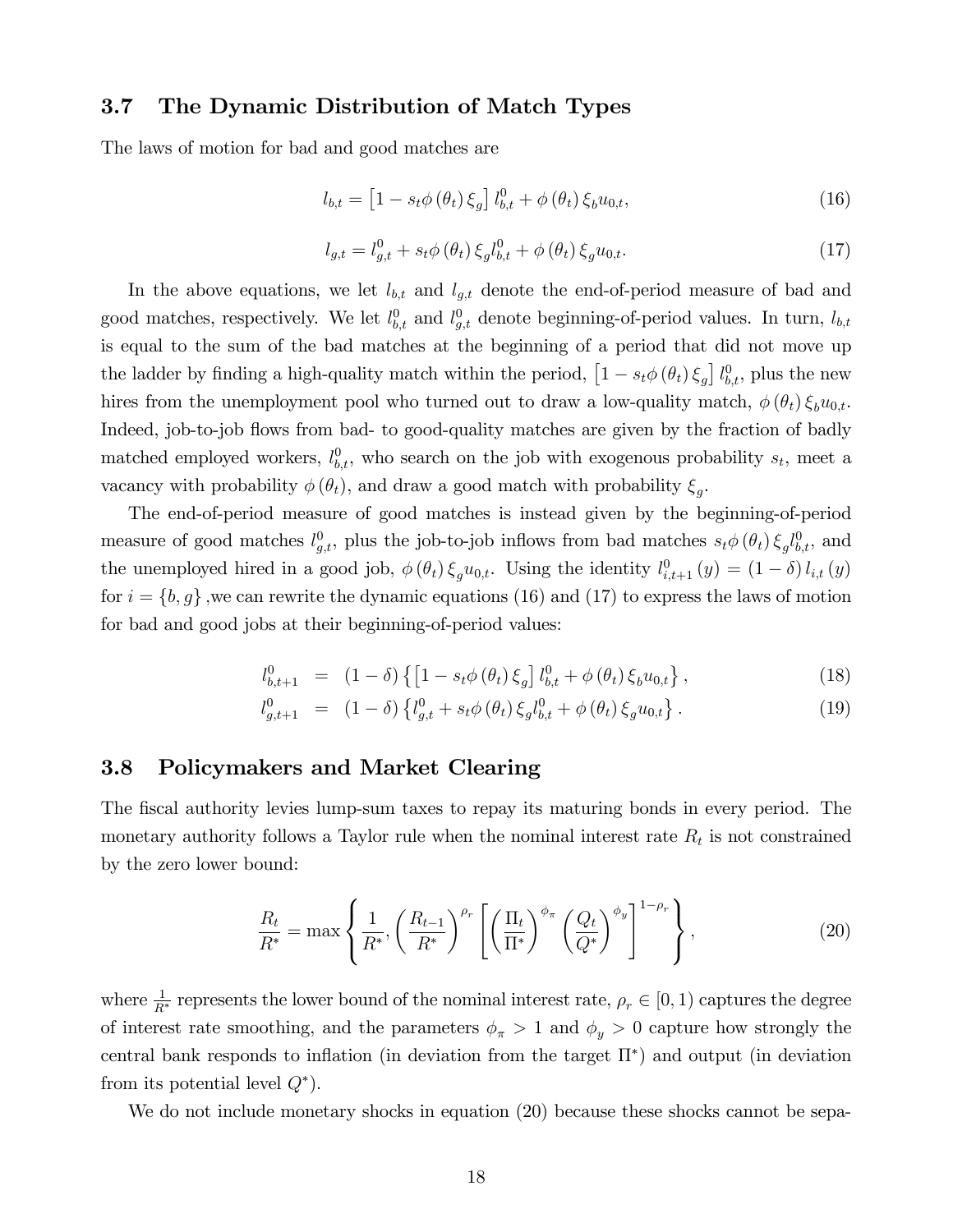rately identified by preference shocks in our empirical analysis. Indeed, the observables, which are the unemployment rate and the EE flow rate, respond very similarly to these two shocks.<sup>13</sup> To disentangle these two shocks, one has to add some other series—e.g., the nominal interest rate. However, adding nominal variables is undesirable as these variables could indirectly give our model information about the ináation rate. Instead, in our empirical analysis we aim to asses the model's ability to explain inflation in the post-Great Recession recovery using solely real labor market variables. We consider this an important feature of our analysis.

Market clearing in the market of price-setting firms implies that the quantity sold summing over all producers  $i$  must be equal to the production in the service sector:

$$
y_g l_{g,t} + y_b l_{b,t} = \int_0^1 q_t(i) \, di.
$$

In turn, aggregate output from price setters must equal aggregate demand from the households:

$$
\int_0^1 q_t(i) \, di = Q_t \int_0^1 \left( \frac{1}{1+\varkappa} \left( \frac{P_t(i)}{P_t \Xi_t} \right)^t + \frac{\varkappa}{1+\varkappa} \right) di,
$$

where we have made use of the demand function in equation  $(10)$ . Substituting the profits of all Örms into the householdís budget constraint yields the aggregate resource constraint in Moscarini and Postel-Vinay (2019).

## 4 Empirical Strategy

In section 4.1 we discuss the calibration strategy, and in Section 4.2 we examine the propagation of the shocks to preferences and search intensity. In Section 4.3, we show how to measure some key labor market variables, such as the stock of bad matches  $l_{b,t}^0$ ; the on-the-job search rate; and our measure of labor market slack  $\Sigma_t$ , which we introduced in Section 3.6, using the observed unemployment rate and the EE flow rate. In Section 4.4, we measure the quantitative link between our measure of slack  $\Sigma_t$  and inflation. We evaluate the model's ability to explain inflation in Section 4.5. In Section 4.6, we present the micro evidence on the behavior of the on-the-job search rate and use it to validate the rate measured by using aggregate labor market flows.

#### 4.1 Calibration

We calibrate the steady state of the model to the U.S. economy at monthly frequencies. To do so, we assume a Cobb-Douglas matching function  $M_t = \phi_0 [u_{0,t} + s_t (1 - u_{0,t})]^{1-\psi} v_t^{\psi}$  $t^v$ , where

<sup>&</sup>lt;sup>13</sup>We note a fair amount of cannibalization between these two shocks when monetary shocks are added to the analysis. As a result, our main results would not change.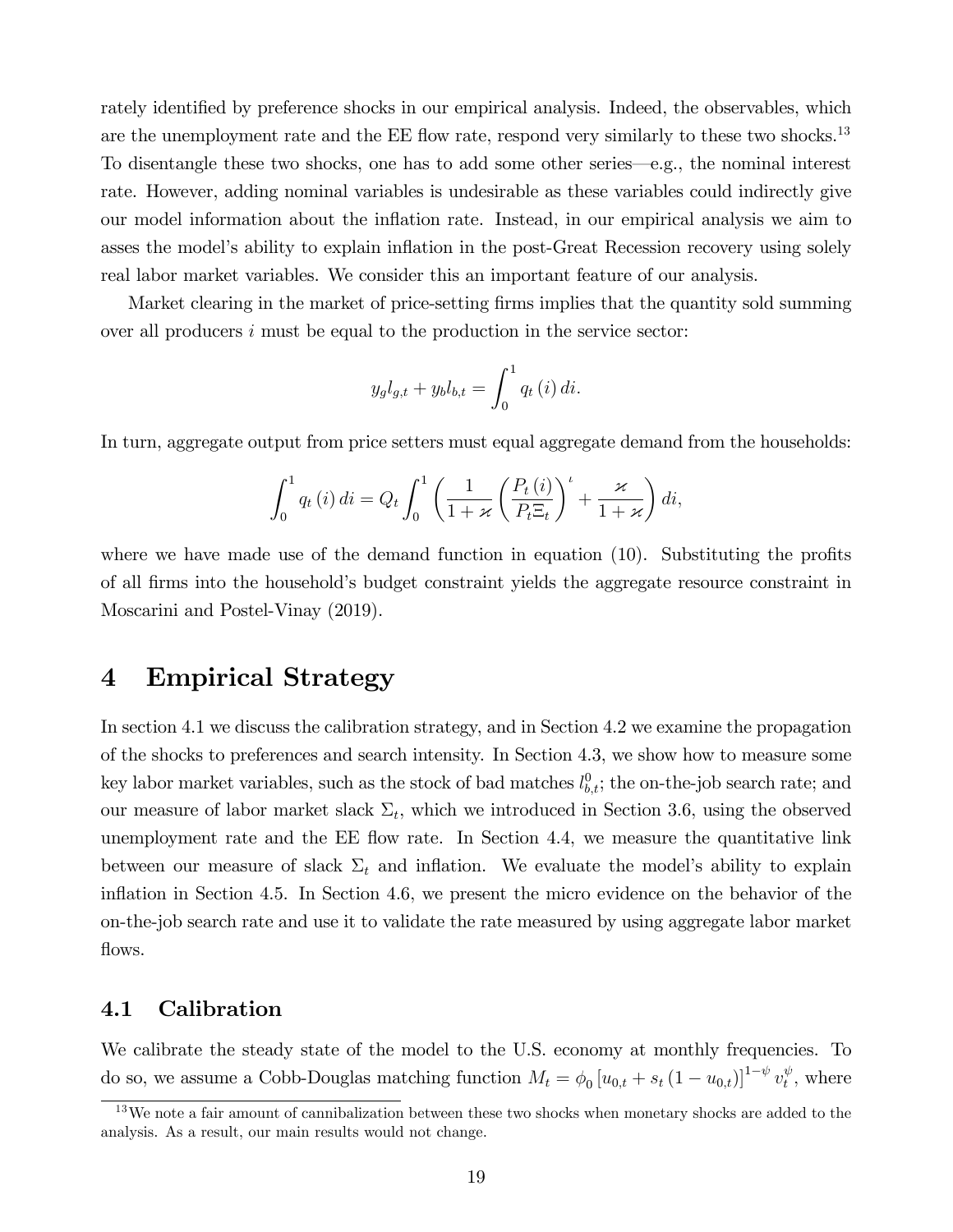| Calibration                                                                     |                                       |         |                                       |
|---------------------------------------------------------------------------------|---------------------------------------|---------|---------------------------------------|
| Parameters                                                                      | Description                           | Value   | Target/source                         |
| Parameters that affect the steady state                                         |                                       |         |                                       |
| $\beta$                                                                         | Discount factor                       | 0.9987  | Real rate 1.5%. (FOMC SEP)            |
| $\phi_0$                                                                        | Scale parameter matching fn           | 0.3284  | Job finding rate - Shimer (2005)      |
| $\delta$                                                                        | Job separation rate                   | 0.0200  | Unemployment rate $(100u_{0,t})$ 5.5% |
| $y_b$                                                                           | Productivity bad matches              | 1.0000  | Normalization                         |
| $y_g$                                                                           | Productivity good matches             | 1.0800  | Faberman et al. (2019)                |
| $\nu$                                                                           | Prob. of job switching if indifferent | 0.5000  |                                       |
| $\boldsymbol{b}$                                                                | Utility of leisure                    | 0.8082  | Calibrated                            |
| $\boldsymbol{c}$                                                                | Flow cost of vacancy                  | 0.0124  | Calibrated                            |
| $c^f$                                                                           | Fixed cost of hiring                  | 0.4958  | Calibrated                            |
| $\boldsymbol{s}$                                                                | On-the-job search rate                | 0.2598  | Calibrated                            |
| $\xi_g$                                                                         | Probability draw good match           | 0.2800  | Calibrated                            |
| $\chi$                                                                          | Markup parameter                      | 1.2000  | $20\%$ markup                         |
| $\boldsymbol{\varkappa}$                                                        | Scale param. Kimball aggregator       | 10.0000 | Smets and Wouters (2007)              |
| $\zeta$                                                                         | Calvo price parameter                 | 0.9250  | Quarterly probability is 80%          |
| $\Pi$                                                                           | Steady-state gross inflation rate     | 1.0017  | Net inflation rate of $2\%$ p.a.      |
| $\rho_r$                                                                        | Taylor rule smoothing parameter       | 0.8500  | Conventional                          |
| $\phi_{\pi}$                                                                    | Taylor rule response to inflation     | 1.8000  | Conventional                          |
| $\phi_y$                                                                        | Taylor rule response to output        | 0.2500  | Conventional                          |
| $\psi$                                                                          | Elasticity of matching function       | 0.5000  | Moscarini and Postel-Vinay (2018)     |
| $\rho_\mu$                                                                      | Autocorrel. preference shock          | 0.8000  | Fixed                                 |
| $100\sigma_{\mu}$                                                               | St. dev. preference shock             | 0.5883  | Volatility of the unempl. rate        |
| $\rho_S$                                                                        | Autocorrel. job search rate           | 0.9157  | Maximum likelihood estimation         |
| $100\sigma_S$                                                                   | St. dev. of job search rate shocks    | 2.5510  | Maximum likelihood estimation         |
| Variable                                                                        | Description                           | Value   | Target/source                         |
| Steady-state calibration targets                                                |                                       |         |                                       |
|                                                                                 | Ratio of variable to fixed cost       | 0.0780  | Silva and Toledo (2009)               |
| $EE \equiv \frac{\frac{c}{\varpi}/c^f}{\frac{l_b^0(\xi_b\nu+\xi_s}{l_b^0+l^0}}$ | EE transition rate                    | 2.58    | Pre-Great Recession EE rate $(\%)$    |
|                                                                                 | Labor market tightness                | 1.000   | Normalization                         |
|                                                                                 | Employment share in good jobs         | 0.6800  | Employment share at top $10\%$ firms  |
| $(v_t c + c^f \phi_t [u_{0,t} + s_t (1 - u_{0,t})])/H$                          | Hiring costs over wages               | 0.6000  | Hiring costs equal 2 weeks of wages   |

Table 1: Calibrated values for model parameters. Notes: FOMC SEP stands for the Federal Open Market Committeeís Summary of Economic Projections. EE stands for employment-to-employment.

 $\psi \in (0, 1)$  is an elasticity parameter and  $\phi_0 > 0$  is a scale factor.

The calibration of the steady state requires assigning values to the following 11 parameter values:  $\beta$ ,  $\phi_0$ ,  $\delta$ ,  $y_b$ ,  $y_g$ ,  $\nu$ ,  $b$ ,  $\xi_g$ ,  $c$ ,  $c^f$  and s. We set the discount factor  $\beta$  to match an annual real interest rate of 1:5%, which is in line with the median of individual economic projections about the real long-term interest rate from various Federal Reserve's Board members, Federal Open Market Committee (FOMC) members, or FOMC participants (known as Summary of Economic Projections, or SEP).<sup>14</sup> We normalize  $\theta$  to unity, which allows us to pin down the scale factor  $\phi_0$ , so as to match a job finding rate of about 33 percent, which is the average of the job finding rate computed following Shimer (2005) over a span of 25 years (January 1993-December

 $14$ We take the average of these projections from the FOMC meeting of May 2012—the first meeting after which the projections were released—through the meeting of December 2019.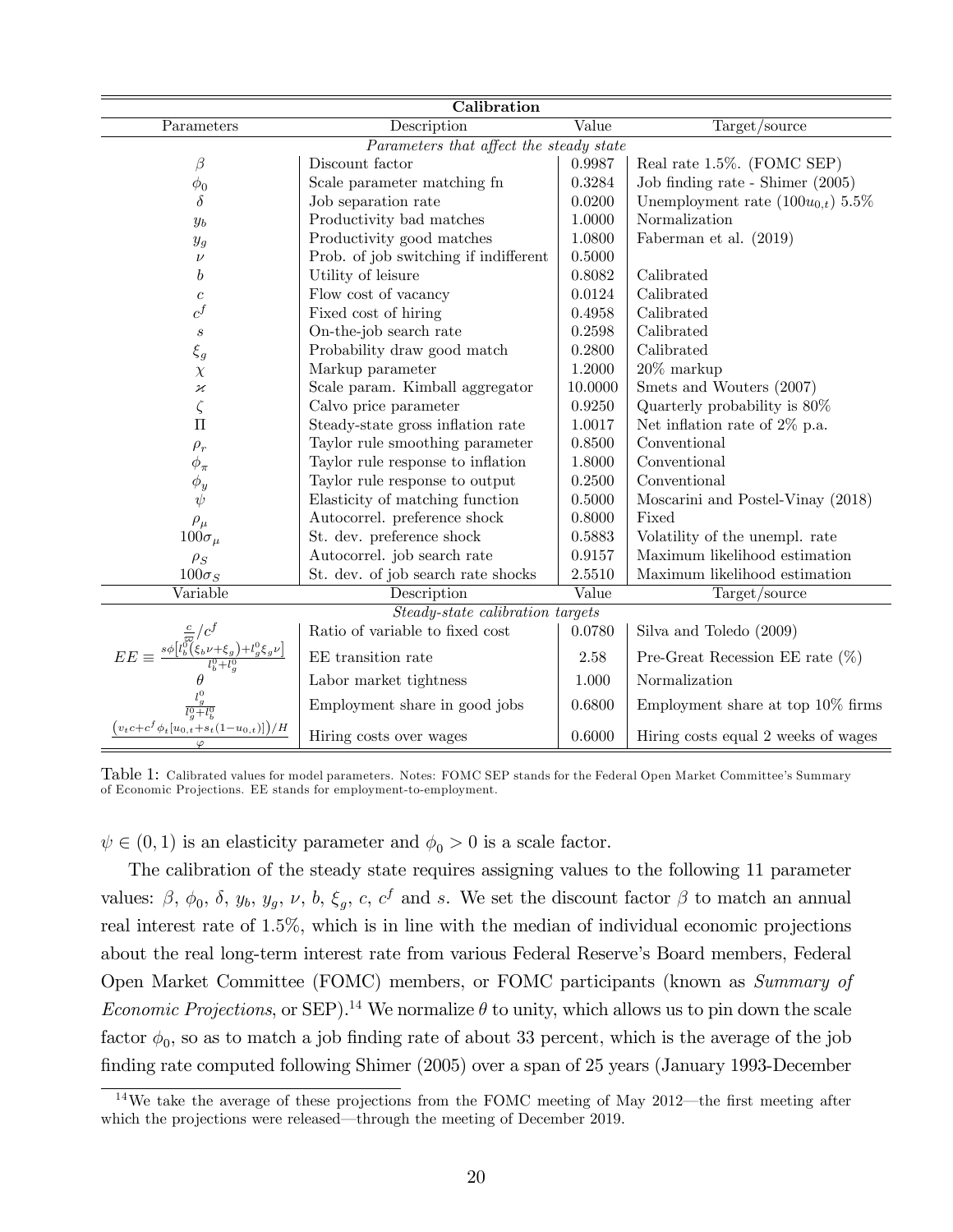2018).<sup>15</sup> The job separation rate  $\delta$  is implied by the Beveridge curve, under the assumption of a steady-state rate of unemployment of 5:5%. Namely, solving the Beveridge curve for  $\delta = \frac{\phi_0 u_0}{1 - u_0 + \phi_0}$  $\frac{\varphi_0 u_0}{1-u_0+\phi_0 u_0}$  yields a separation rate of 0.02. The productivity of a bad match is normalized to one, and the productivity in a good match is set to be 8% higher. We regard this productivity differential as conservative, in the light of values that have been assigned in the calibration of other comparable models with on-the-job search. Our targeted wage differential is in line with evidence from Faberman et al. (2019) based on the Survey of Consumer Expectations, which shows that wage gains associated with job switching are about 8%, after controlling for observable characteristics of workers and jobs. Moreover, we noticed that assigning higher values would violate the incentive compatibility constraint, which requires that the surplus of bad matches should be positive both in steady state and in all periods of the sample used to run the empirical exercise of Section 4.5. Finally, we set the probability that workers will accept an equally valuable outside offer to be  $\nu = 0.5$ . This value is large enough to allow the model to match the average EE áow rate in the U.S. economy. In Appendix H, we show that perturbing the value of  $\nu$  does not materially affect our results.

This leaves us with five parameters to calibrate: the parameter governing the utility of leisure b, the probability of drawing a good match  $\xi_g$ , the flow cost of advertising a vacancy c, the fixed cost of hiring  $c^f$ , and the parameter governing search intensity s. These are calibrated in order to match the following:  $(i)$  A value of expected hiring costs, including both the variable and the fixed cost component, equal to two weeks of wages.<sup>16</sup> (ii) A fraction of good jobs in steady state equal to  $67\%$ , which is the share of employment for the top  $10\%$  U.S. firms by employment size in the year 2000. *(iii)* A normalized value of labor market tightness equal to one. *(iv)* A ratio of total variable costs of hiring to fixed costs  $\frac{c}{\varpi}/c^f$  equal to 0.078. This value is the ratio of pre-match recruiting, screening, and interviewing costs to post-match training costs in the U.S., following the analysis of Silva and Toledo  $(2009)$ —which is based on the 1982 Employer Opportunity Pilot Project (EOPP), a cross-sectional firm-level survey that contains detailed information on both pre-match and post-match labor turnover costs in the United States.<sup>17</sup> (v) A monthly job-to-job transition rate of 2.5841\%, which is the average EE rate (spliced using the quit rate as explained in Section 4.3) measured in the pre-Great Recession sample (April 1990 through December 2007). We note that the value of the parameter s implied by the calibration, 0:2598; is very close to the value of 0:22, which corresponds to the fraction

<sup>&</sup>lt;sup>15</sup>Under the assumption of unitary tightness ( $\theta = 1$ ), the job finding rate becomes equals to  $\phi_0$ .

<sup>&</sup>lt;sup>16</sup>The average wage is proxied by the price of the labor service  $\varphi$ . If we set a target higher than two weeks of wages, the deflationary pressures predicted by the model in the past decade become slightly stronger, strengthening the ability of our model to explain the missing ináation. We also observe that the relative importance of labor misallocation as a component of labor market slack decreases as we target higher hiring costs.

<sup>&</sup>lt;sup>17</sup>Silva and Toledo (2009) indicate in Table 1 (p.80), that the average pre-match recruiting cost costs is \$105.1, while the average post-match training cost amounts to \$1,359.4.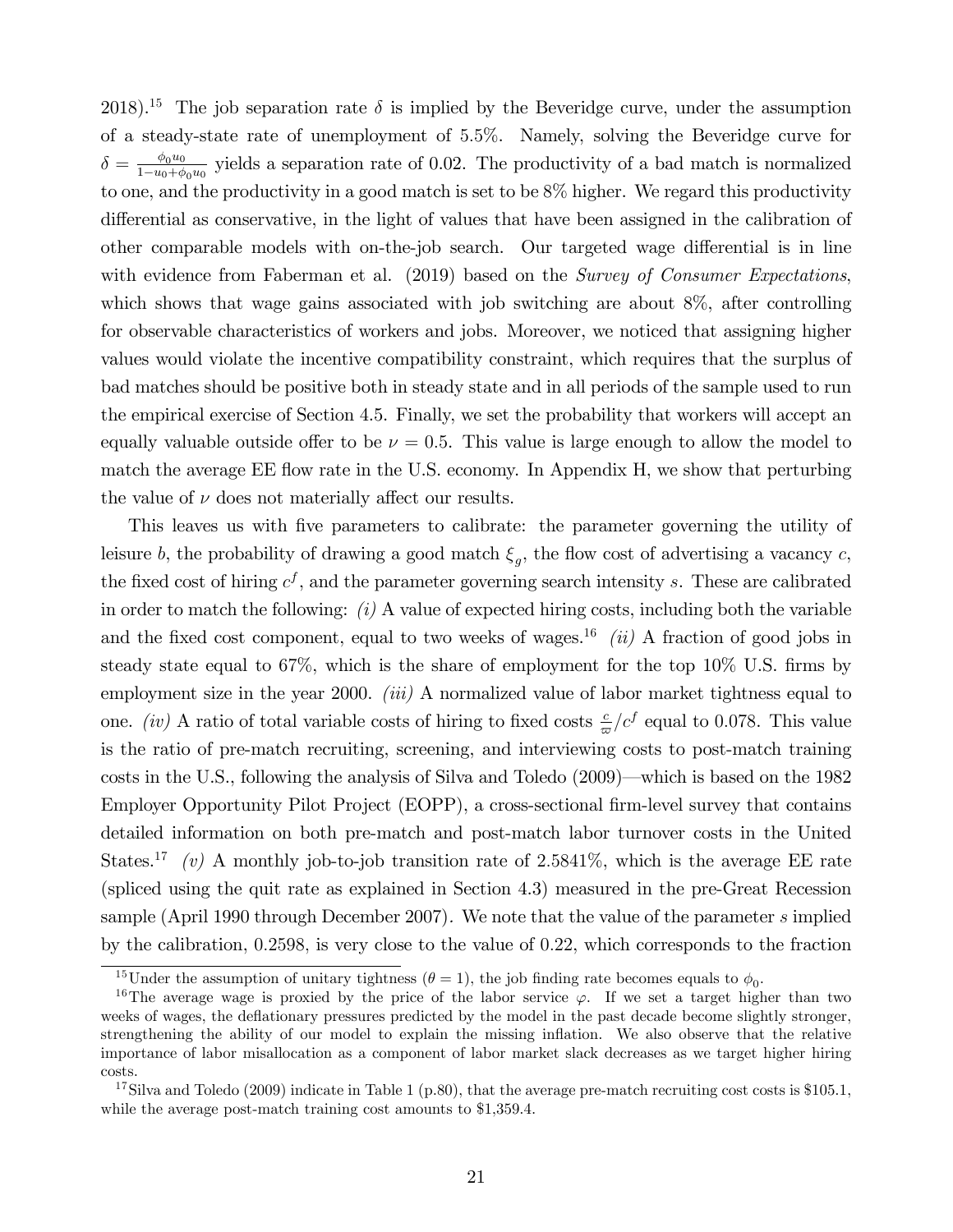of U.S. workers who engage in on-the-job search every month, as measured using survey data by Faberman et al. (2019). We have checked that the value of b implied by the calibration is consistent with a positive surplus for low-quality matches both in steady state and in every month considered in the empirical exercise of Section 4.5.

The calibration of the probability of a good match  $\xi_g$  (conditional on receiving a job offer) relies on the empirical strategy in Moscarini and Postel-Vinay (2016), who exploit the notorious correlation between firm size and productivity by assuming that employed workers climb the ladder when moving to larger firms. In Appendix H we show that our main results are not affected by reasonable variations in the probability of meeting a good match  $\xi_g$ .

We set the smoothing coefficient of the Taylor rule to the value of 0.85, which corresponds to a coefficient of around 0.65 in quarterly space, and the response parameters to inflation and output to the values of 1.8 and 0.25, respectively. The parameter  $\chi$  is set to equal 1.2, which implies a 20% price markup (Ravn and Sterk, 2017). The steady-state gross rate of inflation is set to equal 1.0016, which implies a central bank's inflation target  $\Pi^*$  of 2% inflation annually, in line with the Federal Reserve's stated inflation objective. Finally, we set the elasticity of vacancies in the matching function  $\psi$  to equal 0.5 to be consistent with estimates by Moscarini and Postel-Vinay (2018), which account for workers searching on the job.

The slope of the Phillips curve is determined by the scale parameter of the Kimball aggregator  $\times$  and the Calvo parameter  $\zeta$ , which govern the size of price stickiness. The former parameter is set to 10 as in Smets and Wouters (2007). The latter is set to 0:925, which in quarterly frequency implies a probability of not being able to reoptimize prices equal to 0:8. We set the Calvo parameter so that the implied slope of the Phillips curve allows the model to fit inflation at the beginning of the post-Great Recession recovery  $(2009-2011)$ , following the approach used to calibrate the slope of the Phillips curve in Section 2, where we evaluate the ability of the traditional measures of slack to explain the missing inflation of the past decade. The Kimball aggregator allows us to obtain the targeted value for the slope of the Phillips curve without requiring us to assume an implausibly large degree of price stickiness. Indeed, in the early stages of the recovery, the combined effect of the fall in the on-the-job search rate, the binding ZLB constraint, and the persistent negative demand shocks that caused the Great Recession is to lower the inflation rate predicted by the model by a fair amount, requiring a relatively flat Phillips curve to fit the level of inflation in the data. This shortcoming is typical of small-scale dynamic equilibrium models. It is worth noting that while the slope of the Phillips curve affects the magnitude of inflation predicted by the model, it can be shown to have negligible effects on the point in time when the model predicts inflation to rise above its long-run level. Therefore, the ability of our model to explain the missing inflation of the last decade is not affected by varying the slope of the Phillips curve.

As we will show in Section 4.3, we can use the observed unemployment rate and the EE flow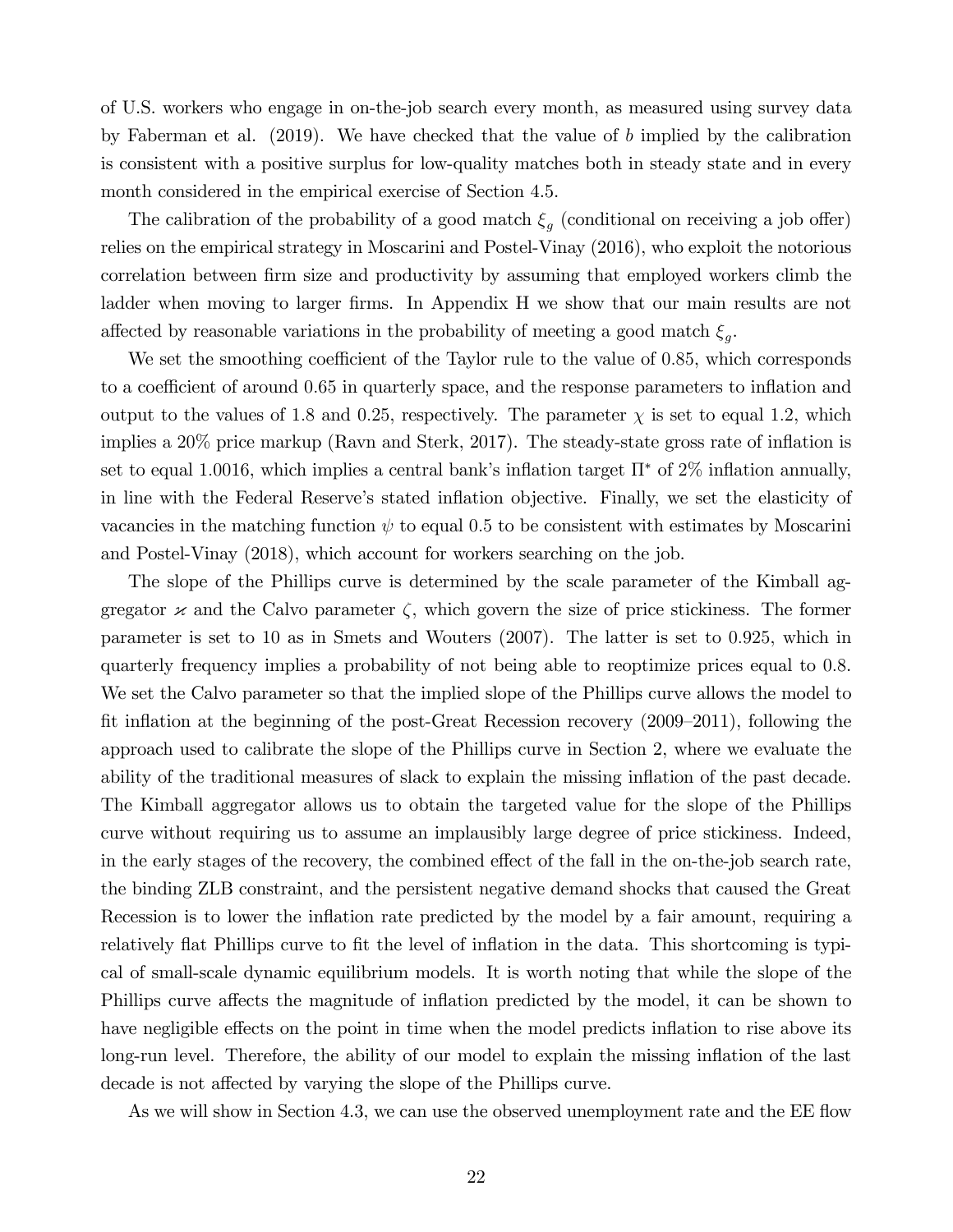rate in combination with a subset of model equations to obtain the time series of the on-the-job search rate. This series can be retrieved from the data with no need to solve the model. To pin down this series, we just have to take a stand on a few steady-state parameters (e.g., the steady-state job finding rate  $\phi$  and the separation rate  $\delta$ , which we calibrate using the values shown in Table 1. We use this series to estimate the persistence parameter  $\rho_S$  and the standard deviation  $\sigma_S$  via maximum likelihood.

Turning to the parameters affecting the persistence and the volatility of the preference shock, we set the autocorrelation parameter  $\rho_{\mu}$  to 0.80 and then we calibrate the standard deviation  $\sigma_{\mu}$  so that the model can match the volatility of the observed unemployment rate in the data (April 1990 through December 2018).<sup>18</sup> The value of the autocorrelation parameter is a bit lower than what is needed to fit the persistence in the U.S. civilian unemployment rate. However, a persistence higher than 0:8 would make this shock propagate as a supply shock moving the unemployment rate and inflation in the same direction.<sup>19</sup> Because the other shock (i.e., the shock to the on-the-job search rate) propagates as a supply shock, the model would lack a demand shock to explain periods in which inflation and the unemployment rate negatively comove.

Model Solution with the Zero Lower Bound (ZLB) Constraint The model is loglinearized around its steady-state equilibrium.<sup>20</sup> However, the zero lower bound introduces a nonlinearity that prevents us from solving the model with standard solution methods. We develop a novel method to find the certainty-equivalence solution to these temporarily nonlinear dynamics. Our method does not require us to assume that agents in the model have perfect foresight. Agents update their rational expectations about the duration of the zero lower bound over time after having observed past and current shocks.

Our method relies on appending a sequence of anticipated shocks (dummy shocks) to the unconstrained Taylor rule. Anticipated shocks are known by agents in the current period, but these shocks will hit the economy in future periods. The sequence of these shocks is computed so as to ensure that agents expect that the zero lower bound constraint will be satisfied for the next  $36$  months in every period.<sup>21</sup> When the constraint is not expected to become binding, these anticipated shocks are set to zero. Obviously, these shocks will have an effect on the expected duration of the ZLB and hence on equilibrium outcomes, requiring us to solve a fixed-point

<sup>&</sup>lt;sup>18</sup>We pick the unemployment rate as a target variable because it will be used in our main empirical exercise.

 $19$  If a negative preference shock is very persistent, the fall in vacancy creation becomes so large that it generates a sharp and prolonged contraction in the supply of the service, which in turn implies a persistent increase in its price, i.e., the real marginal cost  $\varphi_t$ . Moreover, the rise in current and future expected marginal costs entails a rise in the rate of inflation, together with a contraction in aggregate production.

<sup>20</sup>Rates and shares are linearized; all the other variables are log-linearized.

 $^{21}$ In none of the periods of our sample, the zero lower bound constraint binds for more than 36 months in expectation. If it did, we would need to add more anticipated shocks to the Taylor rule so as to cover a horizon longer than 36 months.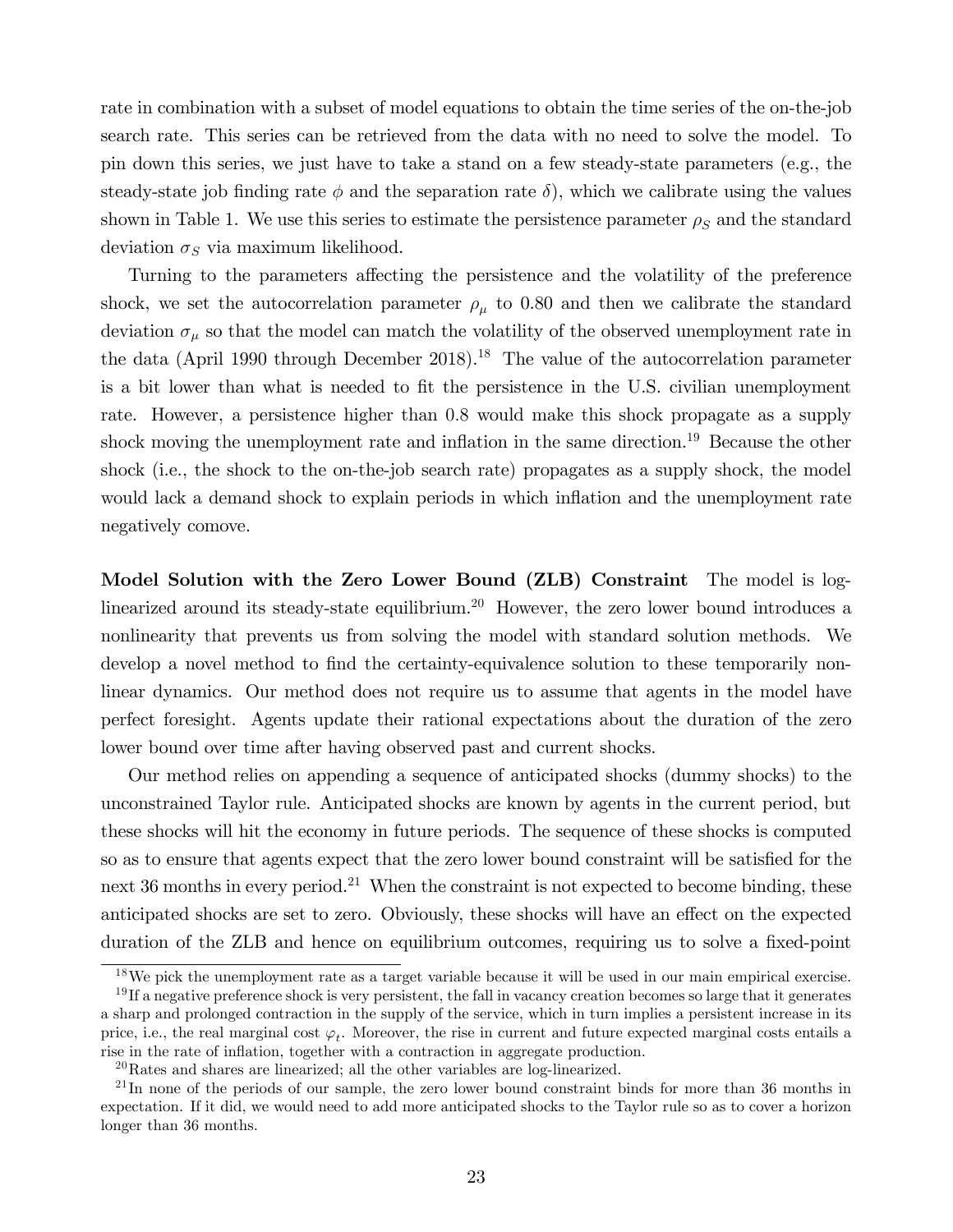

Figure 3: Impulse responses to a shock that lowers the on-the-job search rate by one standard deviation. The unemployment rate, the fraction of unemployed job seekers, and the shares of good and bad matches are measured at the beginning of the period, consistently with the definition of labor market slack  $\Sigma_t$  in equation (15). Units: percentage points. Inflation and interest rate are expressed in annualized rates.

problem, which is described in greater detail in Appendix I. This Öxed-point problem does not turn out to be time consuming or computationally challenging in practice.

#### 4.2 Impulse Responses

In this section, we discuss the propagation of the two shocks of the model: the preference shock and the shock to the rate of on-the-job search. We start with the latter shock, whose propagation has been informally discussed in Section 3.6. Figure 3 shows that a fall in the rate at which workers search on the job raises the fraction of job seekers that are unemployed (i.e., the first term on the right-hand side of equation  $(15)$  defining labor market slack in our model), lowering the intensity of wage competition and increasing slack. In expectation, producing labor service becomes cheaper for an entrant firm as the likelihood of extracting a positive surplus from meeting a worker increases.

The stock of bad matches rises and the stock of good matches drops. This is quite mechanical, as this shock directly reduces the flow from bad to good jobs, slowing down the allocative mechanism of the ladder. This increase in labor misallocation implies that wage competition is less likely to entirely wipe out the firms' share of surplus and, as a result, the second term of the right-hand side of equation (15) rises, implying a further decline in the intensity of wage competition among firms and a further increase in slack. The current and expected future prices of the service good captured by  $\mathcal{W}_t$  in equation (14) fall so as to rebalance the free entry condition  $(12)$ , as discussed in Section 3.6. Falling marginal costs lead to a drop in inflation via the Phillips curve and the central bank cuts the interest rate, stimulating aggregate demand and reducing unemployment. Moreover, attracted by the expectation of cheaper labor,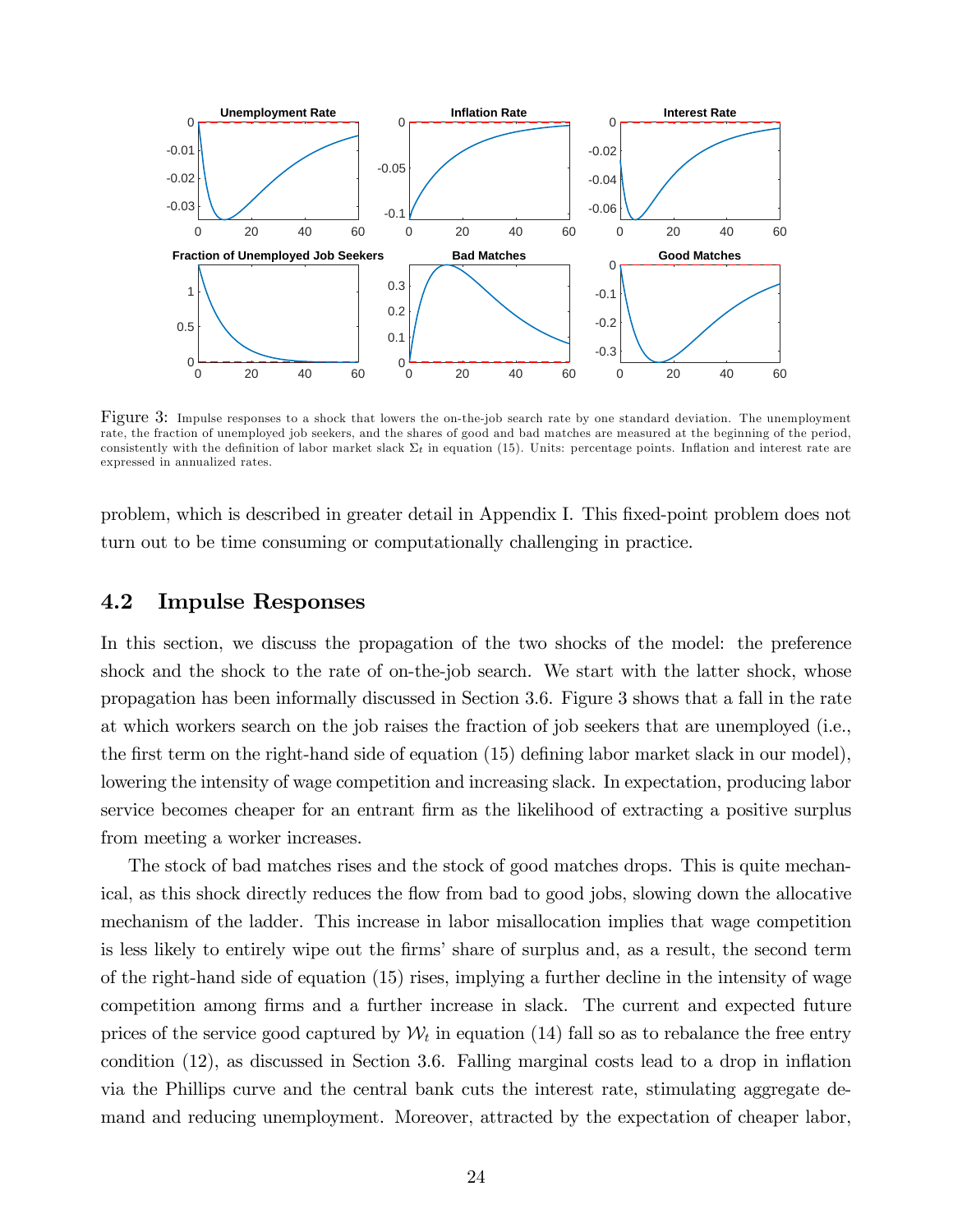more firms enter the labor service sector, i.e., more vacancies are created, expanding aggregate supply, which also contributes to lowering the unemployment rate.

Note that the fall in the unemployment rate, in isolation, contributes to lowering the probability for an entrant Örm to meet an unemployed worker and hence causes wage competition to become more intense. Yet, as shown in the lower left panel of Figure 3, it turns out that in equilibrium this effect is dominated by the fall in the rate of on-the-job search, which operates in the opposite direction, raising the fraction of unemployed job seekers.

By showing the response of the fraction of job seekers who are unemployed and that of the stock of workers employed in bad matches, we want to provide a decomposition of our measure of slack,  $\Sigma_t$ , defined in equation (15). While in the immediate aftermath of the shock, inflation responds mostly to the rise in the fraction of unemployed job seekers, the persistent change in the match composition of the employment pool weighs down on inflation later on, contributing to keeping ináation below its long-run value for some time. Interestingly, a negative shock to the rate of on-the-job search can generate simultaneously a persistent rise in output, together with a fall in unemployment, inflation, and productivity. Incidentally, these patterns seem to accord well with the dynamics that have characterized the U.S. economy in recent years.

A negative preference shock raises the unemployment rate and cyclical misallocation and lowers inflation. In analogy with the case of a shock to the rate of on-the-job search, in the immediate aftermath of a preference shock the dynamics of inflation reflect mostly the response of the fraction of unemployed job seekers, which influences the intensity of interfirm wage competition. But as the preference shock dies out, the effect of labor misallocation on labor market slack takes over, inducing inflation to remain persistently below steady state. We show the impulse responses to preference shocks and provide more details in Appendix J.

#### 4.3 The On-the-Job Search Rate in the Macro Data

We show that for a given value of bad and good matches at the beginning of our sample period (i.e., in April 1990), observing the unemployment rate and the EE rate implies the entire time series of the on-the-job search rate  $s_t$ , as well as the time series of bad matches  $l_{b,t+1}^0$  and good matches  $l_{g,t+1}^0$ . The exact identification of these variables comes from a set of model's equations and does not require solving the model. We first show this property of the model. Then we use the observed series of the unemployment rate and the EE rate to actually recover the onthe-job search rate and the share of bad matches. We use the equations linearized around the steady-state equilibrium where  $\tilde{ }$  denotes linearized variables.

The observed series of unemployment rates informs  $u_{0,t+1}$  and hence the aggregate unemployment at the end of the period  $u_t$  through the following equation

$$
\tilde{u}_t = \frac{\tilde{u}_{0,t+1}}{1 - \delta},\tag{21}
$$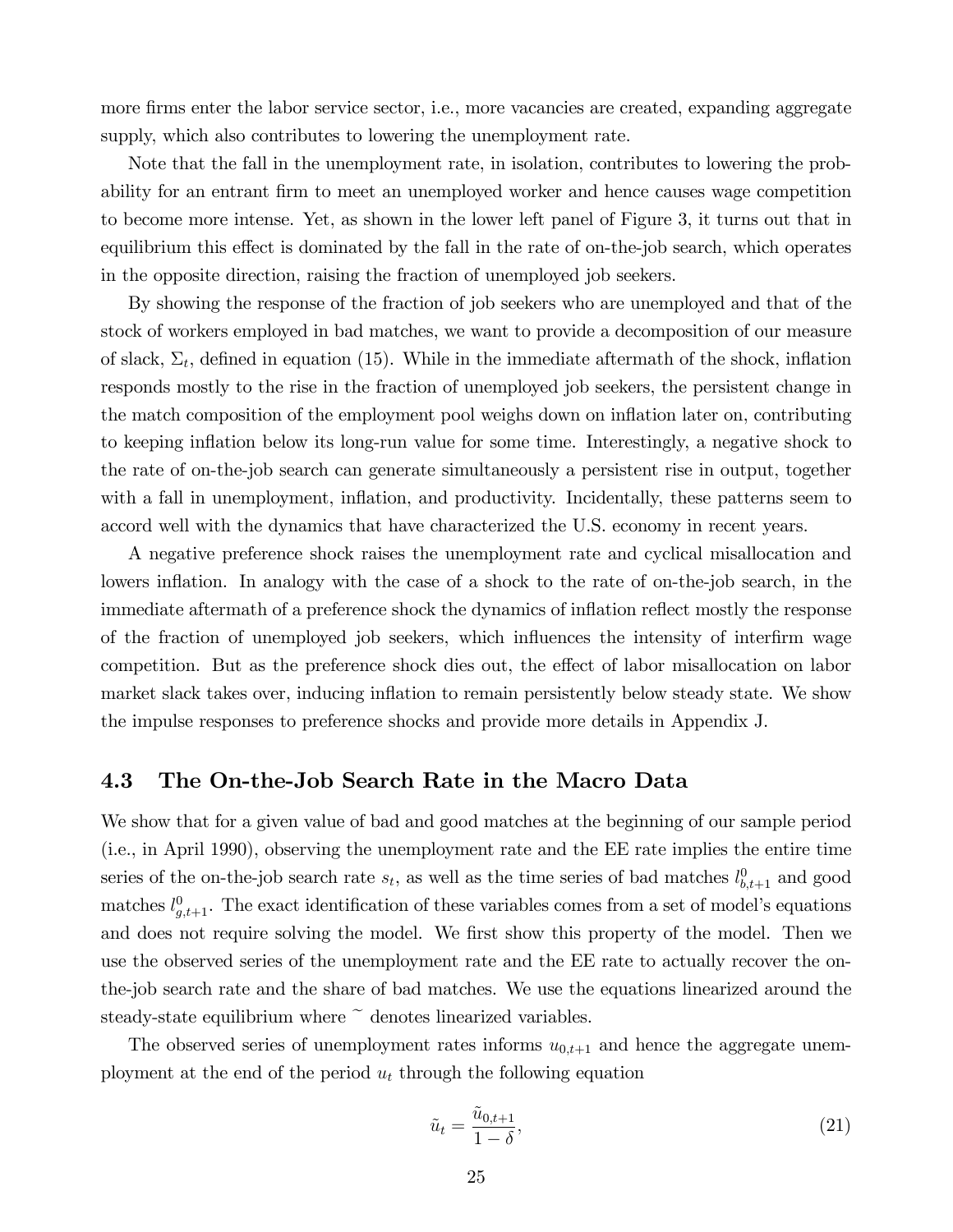which is is obtained by combining equations (3) and (4) and linearizing.

Endowed with the end-of-period unemployment rate  $\tilde{u}_t$ , we can linearize equation (5) to pin down the job finding rate  $\tilde{\phi}_t$  at time t as follows:

$$
\tilde{\phi}_t = \frac{(1 - \phi) \tilde{u}_{0,t} - \tilde{u}_t}{u_0},\tag{22}
$$

where  $u_0$  denotes the unemployment rate at the beginning of the period in steady state and  $\phi$ is the job finding rate in steady state. We iterate on equations  $(21)$  and  $(22)$  using the observed series of the unemployment rate, which yields a time series for the job finding rate  $\tilde{\phi}_t$ .

We then linearize the definition of the EE flow rate  $(EE<sub>t</sub>)$  in the model, which reads as follows:

$$
EE_{t} \equiv \frac{s_{t}\phi\left(\theta_{t}\right)\left[l_{b,t}^{0}\left(\xi_{b}\nu+\xi_{g}\right)+l_{g,t}^{0}\xi_{g}\nu\right]}{l_{b,t}^{0}+l_{g,t}^{0}}.
$$
\n(23)

The EE rate is the ratio of how many workers employed at the beginning of the period have switched jobs (the EE flows) to the total numbers of workers employed at the beginning of the period. Consistently with our model, the EE áows are given by the sum of all the workers who find a better match and the fraction  $\nu$  of those workers who find an equally valuable match.

Linearizing equation (23) yields the following equation, which expresses the on-the-job search rate  $\tilde{s}_t$  as a function of the observed EE flow rate  $\widetilde{EE}_t$ , the job finding rate  $\tilde{\phi}_t$ , and a bunch of variables that are predetermined at time  $t$ , such as the distribution of the quality of the matches at the beginning of period  $t \, (\tilde{l}_{b,t}^0 \text{ and } \tilde{l}_{g,t}^0)$ :

$$
\tilde{s}_t = \frac{s}{EE} \widetilde{EE}_t - \frac{s}{\phi} \tilde{\phi}_t - \frac{s}{\nu \left(l_b^0 + l_g^0\right)} \left[\frac{s\phi \left[\left(\xi_b + \nu \xi_g\right)\right]}{EE} - 1\right] \tilde{l}_{b,t}^0 - \frac{s}{\nu \left(l_b^0 + l_g^0\right)} \left[\frac{s\phi \xi_g}{EE} - 1\right] \tilde{l}_{g,t}^0. \tag{24}
$$

Because  $\tilde{l}_{b,t}^0$  and  $\tilde{l}_{g,t}^0$  are predetermined at time t, this equation allows us to exactly measure the on-the-job search rate  $\tilde{s}_t$  consistently with the series for the job finding rate  $\tilde{\phi}_t$  and the observed EE flow rate  $EE_t$ .

With the rates  $\phi_t$  and  $\tilde{s}_t$  at hand, we can use the observed unemployment rate  $\tilde{u}_{0,t}$  to pin down the fraction of bad and good matches in the next period  $t + 1$ , using the linearized laws of motion for low- and high-quality matches in (18) and (19), which read as follows:

$$
\tilde{l}_{b,t+1}^{0} = -(1-\delta) \left\{ \phi \xi_{g} l_{b}^{0} \tilde{s}_{t} + \left[ s \xi_{g} l_{b}^{0} - \xi_{b} u_{0} \right] \tilde{\phi}_{t} \right\} + (1-\delta) \left\{ \left[ 1 - s \phi \xi_{g} \right] \tilde{l}_{b,t}^{0} + \phi \xi_{b} \tilde{u}_{0,t} \right\}
$$
\n(25)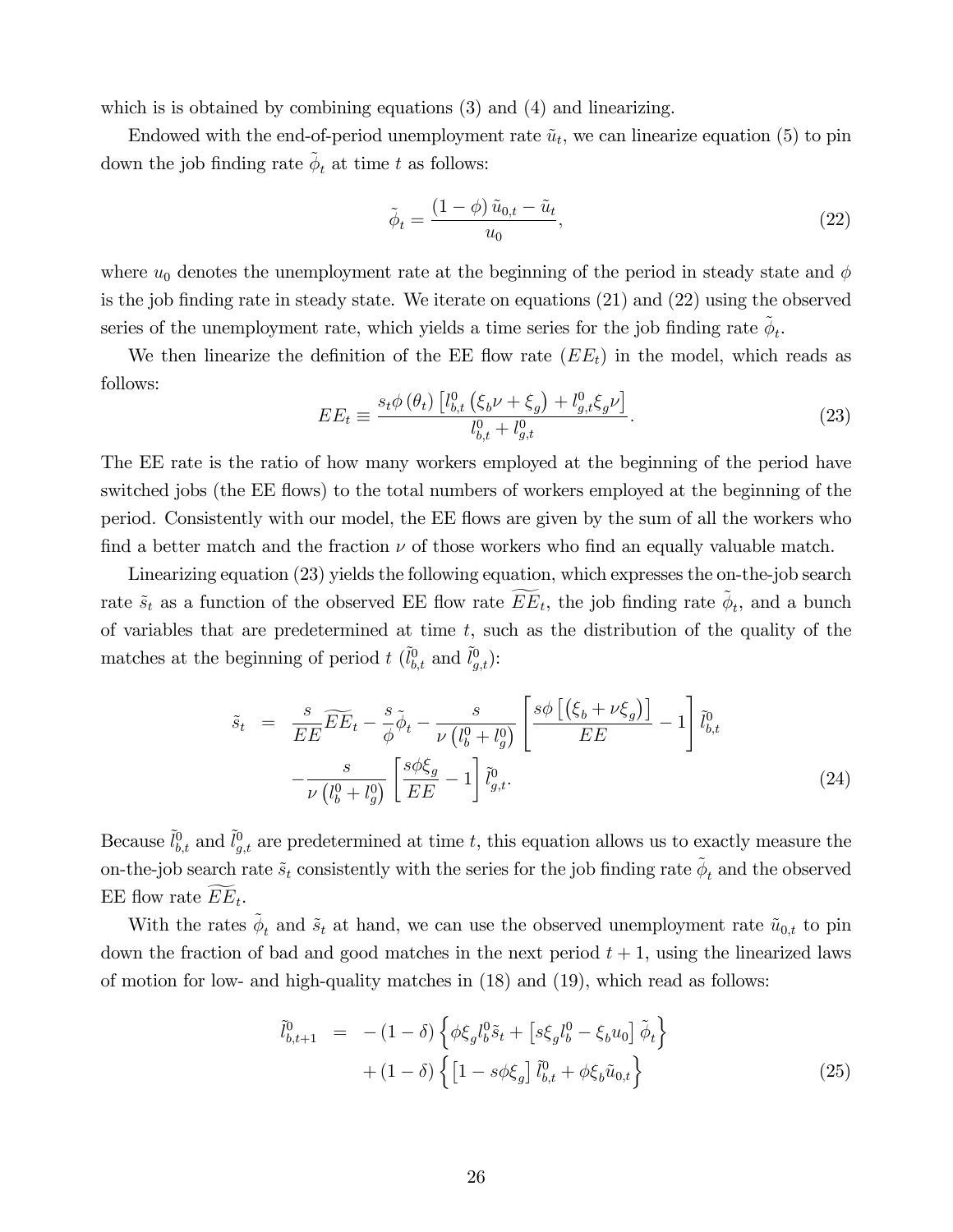$$
\tilde{l}_{g,t+1}^{0} = (1 - \delta) \left[ \tilde{l}_{g,t}^{0} + \phi \xi_{g} l_{b}^{0} \tilde{s}_{t} + s \phi \xi_{g} \tilde{l}_{b,t}^{0} + \phi \xi_{g} \tilde{u}_{0,t} + \left[ s \xi_{g} l_{b}^{0} + \xi_{g} u_{0} \right] \tilde{\phi}_{t} \right].
$$
\n(26)

With the knowledge of the distribution of match quality at time  $t + 1$ , we can go back to equation (24) and obtain the on-the-job search rate in period  $t + 1$  ( $\tilde{s}_{t+1}$ ). Repeating these steps will give us the time series of the on-the-job-search rate  $\tilde{s}_t$ , as well as the time series for the distribution of match quality in our sample. Note that this procedure allows us to also obtain the series of labor market slack by using equation (15).

It is important to notice that solving the model is not needed to pin down exactly the series of the on-the-job search rate. This property of the model allows us to estimate the parameters  $\rho_s$ and  $\sigma_s$  before solving the model. This procedure is conditioned on the fraction of bad matches at the beginning of the sample period (in our case April 1990). We assume that the distribution of match quality is at steady state at that point in time.<sup>22</sup>

Our approach to retrieve a model-consistent measure of the rate of the on-the-job search relies on observing the unemployment rate. We have checked that directly observing the unemployment-to-employment transition rate (UE), instead of the unemployment rate, would make it easier for the model to explain the missing inflation.<sup>23</sup> This is because the UE rate has improved less quickly than the unemployment rate, which implies that our model would see more slack. While our measurement of the on-the-job search rate abstracts from other labor market flows, we will show that the estimated rate is remarkably close to the one measured in the micro data. This Önding is very important because our mechanism and the success of our theory in explaining the missing ináation puzzle critically rest on the fall in the on-the-job search rate observed in the most recent years.

We use two monthly time series to measure the on-the-job search rate and the other labor market variables. The first series is the civilian unemployment rate measured by the U.S. Bureau of Labor Statistics (BLS). The second series is the EE flow rate measured by the Current Population Survey (CPS). We correct this series as suggested by Fujita, Moscarini, and Postel-Vinay (2019) and extend it back to April 1990 by splicing this series with the quit rate measured by Davis, Faberman, and Haltiwanger (2012). While the main focus of the paper is on the period that follows the Great Recession, which is when the standard theories of inflation most significantly fail, we show the behavior of the rate of on-the-job search and our measure of bad jobs over this longer period of time. We think that this exercise is interesting given that, to our knowledge, this paper is the Örst one that measures the search rate and the fraction of good and bad matches using aggregate labor market flows.

Figure 4 shows the dynamics of the rates of on-the-job search  $\tilde{s}_t$  and bad jobs  $\tilde{l}_{b,t}^0$ , along with the two traditional labor market variables—the unemployment rate and the job finding rate

 $22$ The results would not change if we introduced a Gaussian prior reflecting uncertainty about the initial conditions and then used the Kalman filter to optimally estimate these initial conditions.

 $23$ The UE flow rate is computed as in Shimer (2005).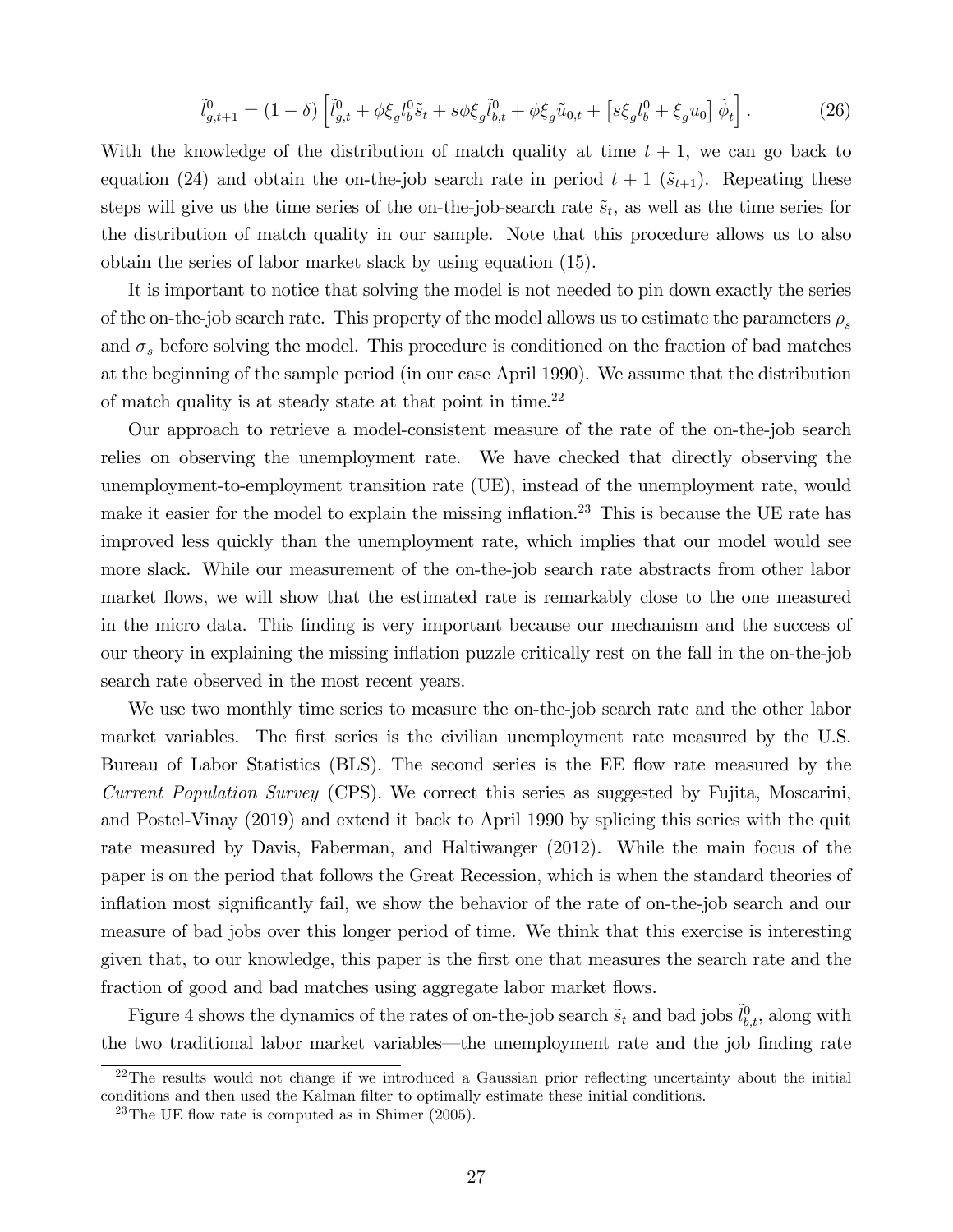

Figure 4: Labor market variables simulated from the calibrated model using the shocks that allow the model to explain exactly the observed unemployment rate and the employment-to-employment (EE) flow rate, which are shown in the left panels. The red dashed lines denote the modelís steady-state value of each simulated variable. All rates are in percent.

rate  $\tilde{\phi}_t$ —over our sample period that goes from April 1990 through December 2018. The panels on the left report the observable variables. The traditional measures of labor market slack, such as the unemployment and the job finding rate, reported in the upper panels of Figure 4, suggest that the U.S. labor market became quite tight in recent years; however, the dynamics of two key drivers of the model's labor market slack in equation (15), i.e., the on-the job-search rate and the stock of bad matches, paint a different picture. After the Great Recession, the rate of on-the-job search fell to a historically low level, and bad matches increased, remaining at a high level throughout the recovery. This latter Önding implies that cyclical misallocation was still high, bearing down on inflation and labor productivity.

Quite interestingly, while the amount of good matches was chugging along well in recent years and was close to its long-run value, the convergence of bad matches slowed down markedly. This pattern suggests that the low unemployment rate led to the creation of a large number of low-productivity jobs that would be converted to high-productivity jobs only slowly because of the record low rate of on-the-job search.

The prediction that bad jobs were still heightened late in the sample period is consistent with the Survey of Consumer Expectations, which shows that about  $30\%$  of the workers employed in 2017—after eight years of recovery—were not fully satisfied with how their current job fit their experience and skills.<sup>24</sup> This persistent increase in bad jobs also accords well with the findings in Autor (2010), Brynjolfsson and McAfee (2011), and Jaimovich and Siu (2018), who show that job polarization intensified following the Great Recession. Jaimovich et al. (2020) document that the deterioration of employment prospects for a large share of workers who were

<sup>&</sup>lt;sup>24</sup>One of SCE questions reads as follows: "On a scale from 1 to 7, how well do you think this job fits your experience and skills?" About 30% of the respondents reported a satisfaction of 5 or less.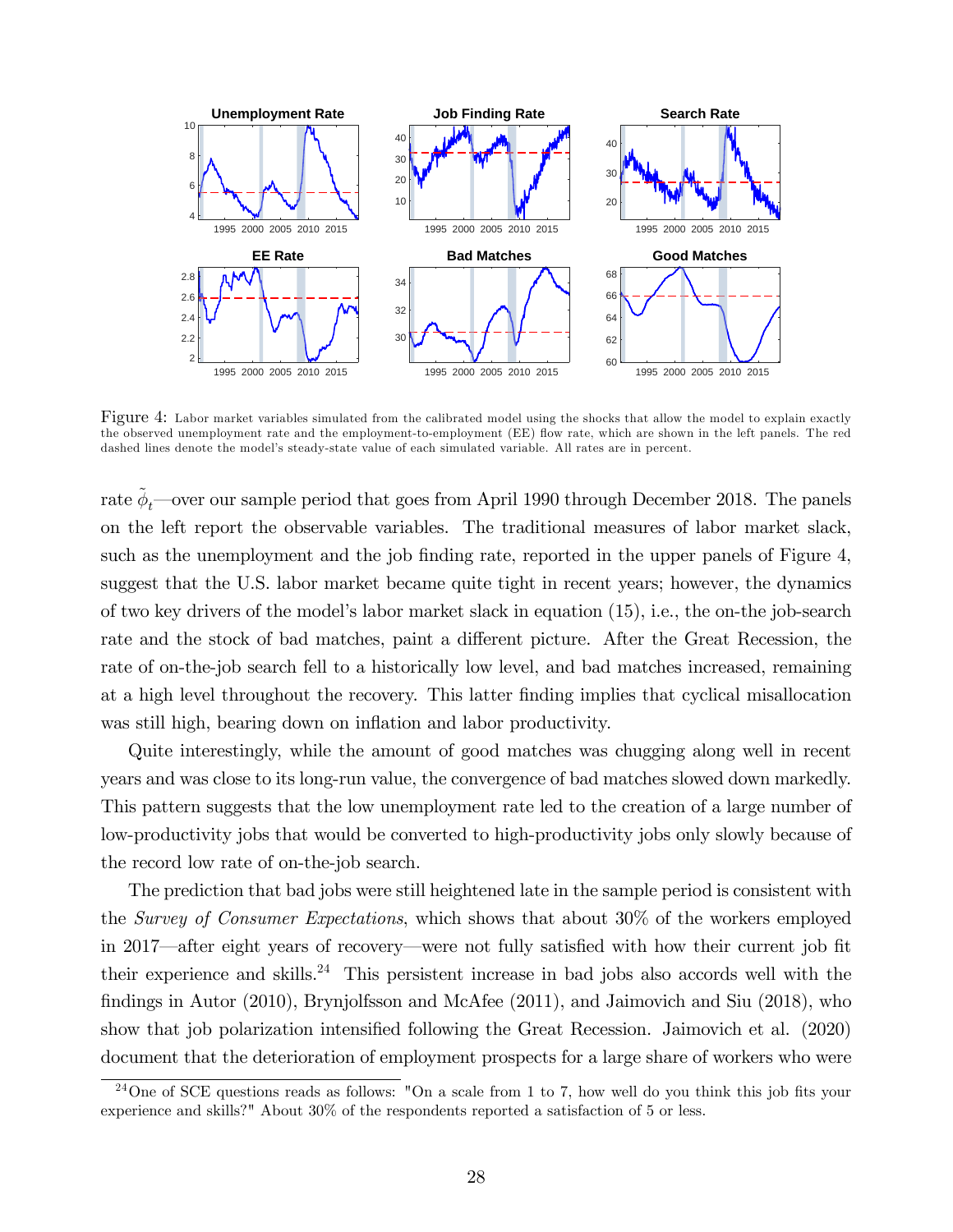employed in routinary occupations, led to widespread discouragement in searching for jobs. These scholars also show that one third of these workers are now working in low-paying manual nonroutinary occupations.

Other possible explanations behind the fall in the on-the job search rate include Autor et al.  $(2020)$ , who document an increase in the concentration of firms at the top of the productivity distribution. If this is the case, it may be that over time, workers were facing less opportunities to climb the ladder and hence ended up searching less frequently.

Using the longer sample, we find the on-the-job search rate implied by the model and reported in the top right corner of Figure 4 exhibits a clearly countercyclical pattern.<sup>25</sup> This countercyclicality is due to the higher volatility of the job finding rate relative to the EE rate. Because the job Önding rate enters with a minus sign in the measurement equation (24) and is a strongly procyclical variable, the on-the-job search rate has to be countercyclical. Recall the fractions of good matches  $\tilde{l}_{g,t}^0$  and bad matches  $\tilde{l}_{b,t}^0$  are predetermined at time t and hence cannot adjust to explain the time- $t$  changes in the job finding rate and the EE rate.

A number of explanations could support this countercyclical behavior of the on-the-job search rate. The decision to look for jobs is likely to be positively related to individual income risk, which is countercyclical. So it may be that on average, fewer employed workers search in expansions simply because less of them feel at risk of losing their jobs. To the extent that this behavior dampens the volatility of the EE rate in the data, our model rationalizes it with a countercyclical rate of on-the-job search. But the countercyclicality of on-the-job search may as well derive from compositional effects, which could also affect the dynamics of the EE flow rate in the data. Workers may search harder and hence switch jobs more often when they are employed in bad matches, whose number is generally big at the beginning of expansions. This view is consistent with the Öndings in Faberman et al. (2019), who show that employed workers search more intensively, the lower their residualized wage. In addition, workers who are hired at the beginning of an expansion are generally more skilled and dynamic than those who tend to find jobs when the labor market is already very tight. This view is consistent with the findings in Cahuc, Postel-Vinay, and Robin (2006), who show that higher-skilled workers tend to be more mobile than lower skilled ones. To the extent that these mechanisms ináuence the behavior of the EE flow rate in the data, the model will predict the rate of on-the-job search to be countercyclical.

Eeckhout and Lindenlaub (2019) estimate the intensity of on-the-job search over the business cycle, exploiting both EE and UE flows. They assume that only workers in bad matches actively search on the job. We relax this assumption because in our model the bargaining protocol follows Postel-Vinay and Robin (2002). Consequently, the workers employed in good matches

 $25$ Kudlyak and Faberman (2019) observe the job application behavior of the users of Snag-A-Job, an online job site, and find results that are consistent with the search intensity of the employed being countercyclical.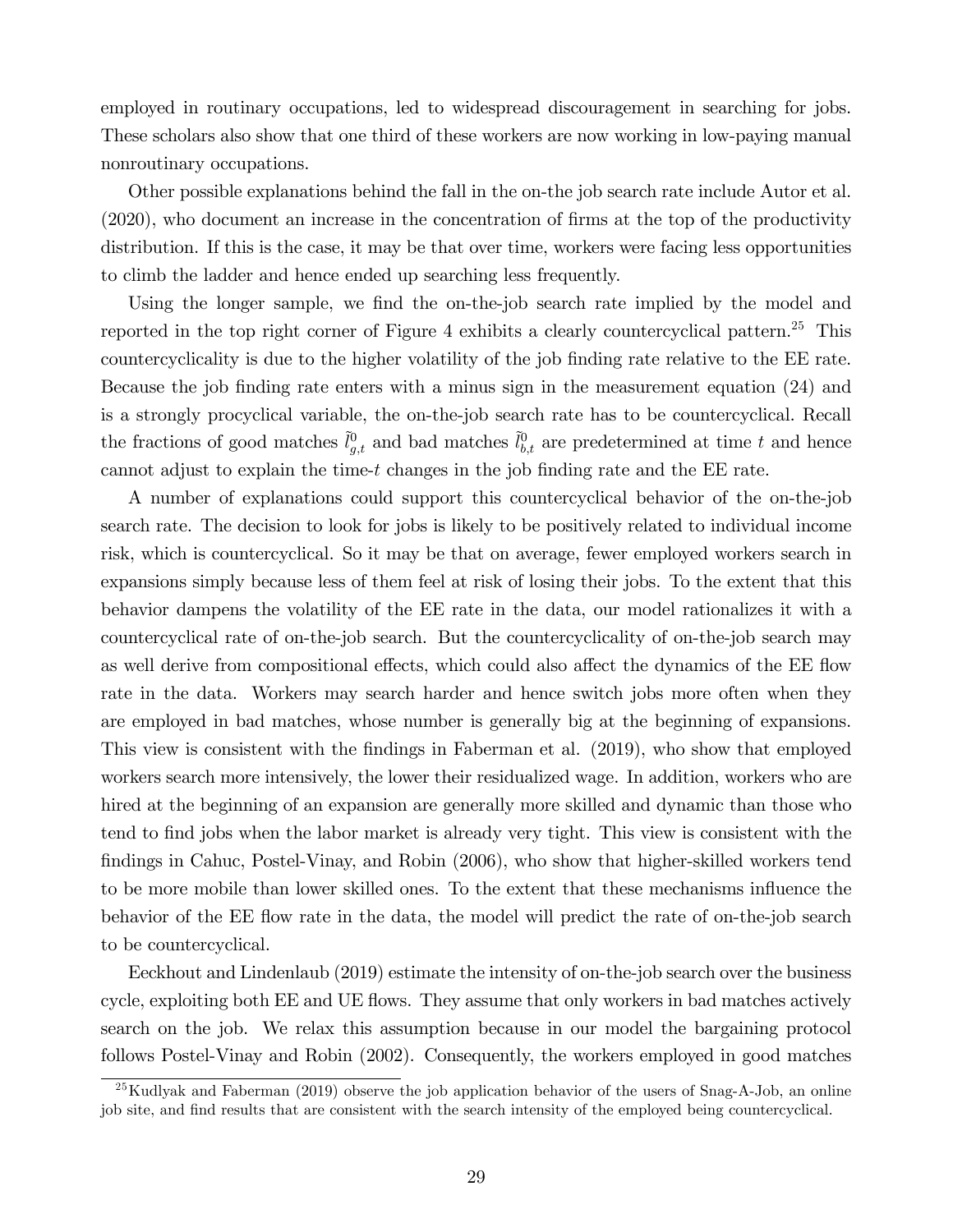have an incentive to search to attract outside offers so as to extract a larger share of match surplus. Under the assumption that workers in both good and bad matches search on the job, the estimated on-the-job search rate is countercyclical and closely mimic the on-the-job search rate estimated using micro survey data in the available years.<sup>26</sup>

One can be concerned that we do not allow the probability of drawing a good match  $\xi_g$  to vary over time. Allowing for it to do so would change our estimate of the on-the-job-search rate as this probability enters the measurement equation (23). One problem with this approach is that the large procyclicality of the job finding rate  $\phi_t$  relatively to the EE flow rate  $EE_t$  implies that matches created in recessions are on average more productive, which is at odds with the empirical evidence reviewed by Barlevy (2002). Imposing that the probability of drawing a good match is countercyclical would reinforce our finding that the on-the-job search rate is countercyclical.

#### 4.4 Interfirm Wage Competition and Inflation

We want to decompose inflation in three components of labor market slack  $\Sigma_t$ , which are the unemployment rate,  $u_{0,t}$ , the measure of bad matches (reflecting cyclical labor misallocation)  $l_{b,t}^0$ , and the share of workers searching on the jobs  $s_t$ . As discussed in Section 3.6 and shown analytically in Appendix G, there exists a causal relation from these three components of labor market slack to the present discounted values of current and expected future real marginal costs,  $W_t$ . As noticed in Section 3.6, the Phillips curve in the model implies that inflation is also determined by the stream of current and expected future real marginal costs.

Since the casual link from the three components of labor markets slack to inflation cannot be characterized analytically, we rely on simulation. We regress the simulated series of ináation from the model on the simulated series of the three components of labor market slack. When we do that, we obtain

$$
\hat{\pi}_t = \underset{[-0.1719, -0.1718]}{ -0.1718} \tilde{u}_{0,t} - \underset{[-0.0468, -0.0468]}{ 0.0468} \tilde{l}_{b,t}^0 + \underset{[0.0419, 0.0419]}{ 0.0419} \tilde{s}_t,\tag{27}
$$

where the numbers in square brackets under the estimated coefficients denote  $95\%$  confidence intervals. The R-squared of the ordinary least squares (OLS) regression is 0:9993, which signifies a close-to-perfect ability of the three labor market variables to explain contemporaneous inflation in the model.

The three components on the right-hand side of equation (27) allow for a useful decomposition of inflation into its three determinants of labor market slack: the unemployment rate,

 $^{26}$  In Section 5, we endogeneize the decision of searching on the job and, consequently, the workers who extract all the surplus from the good match do not search. The estimated on-the-job search rate is largely unaffected by these changes to the modeling environment and remains countercyclical.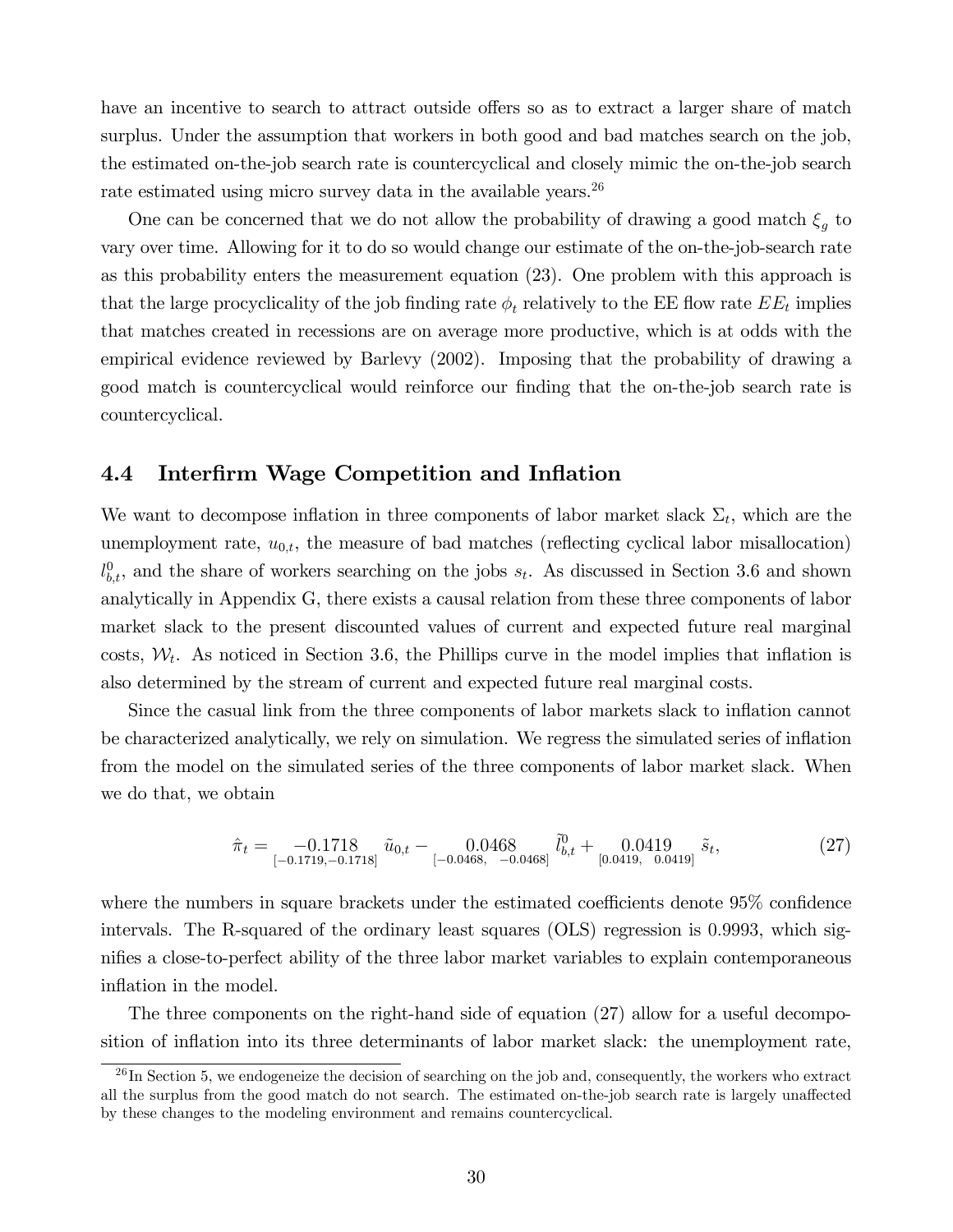

Figure 5: Left panel: core PCE inflation gap in the data (red line with the star markers) and model's corresponding inflation rate in deviation from its steady state value (blue solid line). The bars denote the contribution of the search rate shocks (black bars) and that of the preference shocks (white bars) to the model's inflation. The core PCE inflation gap is obtained by subtracting the ten-year PCE inflation expectations measured by the Survey of Professional Forecasters from the year-over-year core PCE inflation rate. The model's inflation is also computed as the year-over-year inflation rate. All rates are in percent and annualized. Right panel: Month-over-month annualized model's inflation rate (blue solid line) and the contributions of the three components of labor market slack  $\Sigma_t$  to this rate (bars). We use the estimated equation (27) to quantify these contributions.

labor misallocation, and the on-the-job search rate.

#### 4.5 The Missing Inflation Puzzle Explained

We want to evaluate the ability of the model to explain the missing inflation during the recovery that followed the Great Recession. We are particularly interested in this period because the conventional theories of ináation more clearly fail to adequately account for the missing ináation, as shown in Section 2. The data set is identical to the one used to measure the on-the-job search rate in Section 4.3. We use our linearized model to retrieve the series of two shocks that make the model explain exactly the observed unemployment rate and EE flow rate. We then feed the model with these shocks to simulate the inflation rate predicted by the model in the last decade.<sup>27</sup>

The left panel in Figure 5 illustrates the main results of the paper by comparing the inflation rate in the data with the rate of inflation simulated from the model, as well as presenting its shock decomposition. The red line with star markers denotes the observed core PCE inflation gap, which is obtained by subtracting the ten-year PCE ináation expectations measured by the *Survey of Professional Forecasters* from the year-over-year core PCE inflation rate. The blue solid line in the left panel denotes the corresponding measure of ináation predicted by the model, using the simulation procedure described earlier. The black and white bars indicate the

<sup>&</sup>lt;sup>27</sup>As before, we assume that the economy is in steady state at the beginning of the sample period. Different assumptions on the initial conditions would not affect our results because the sample period begins in April 1990 and the analysis focuses on a briefer period that starts several years later (specifically, in January 2011).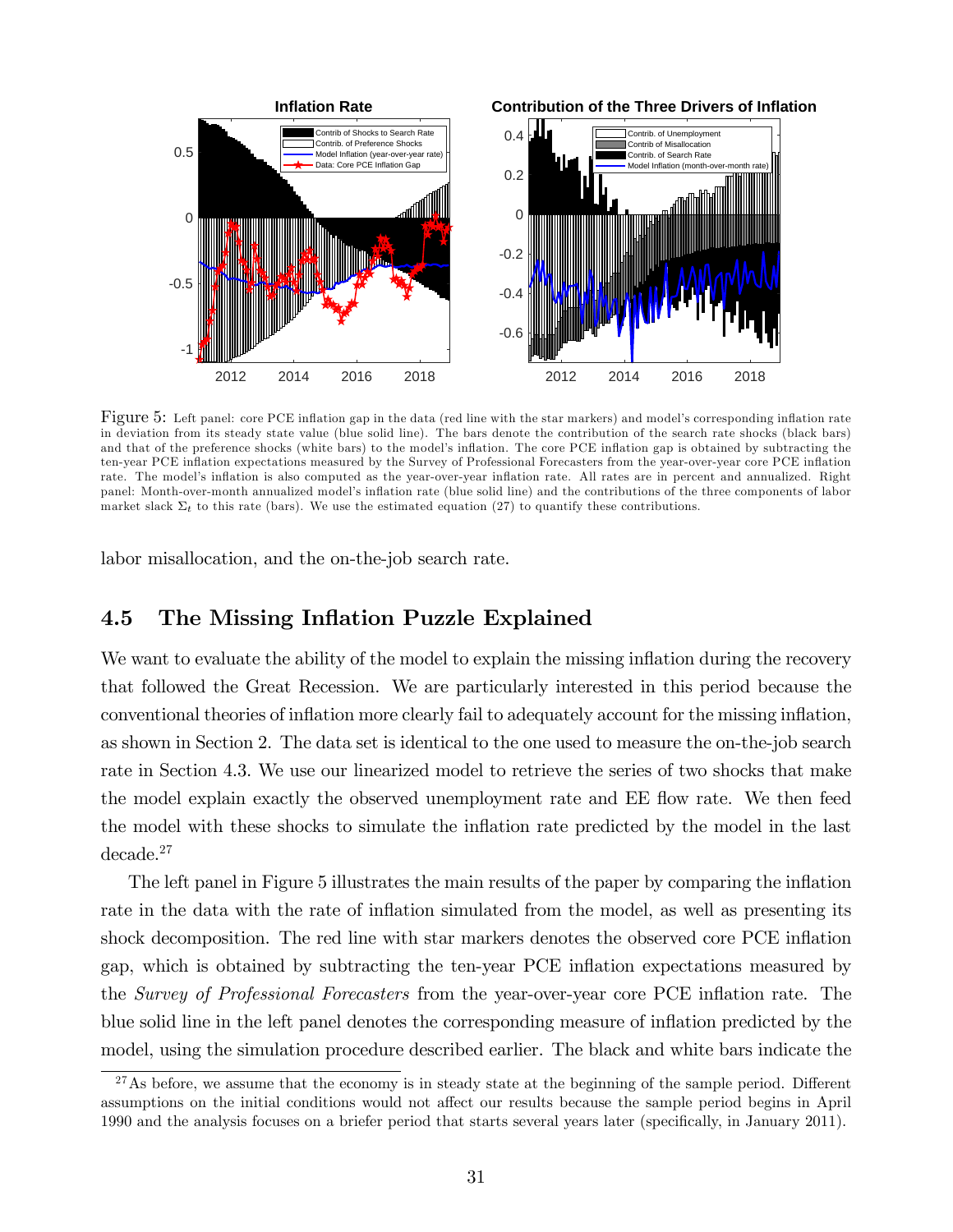contributions of the shocks to the search rate and to preferences, respectively. The bars should be interpreted as the inflation rate predicted by the model when we feed it with each one of these shocks.

Unlike the traditional measures of slack analyzed in Figure 2, our alternative measure of slack reflecting the intensity of interfirm wage competition can explain the missing inflation of the past decade. The fit of the high-frequency behavior of inflation cannot be perfect because we used only two labor market variables as observables and two shocks. As illustrated by the black bars, the missing inflation can be explained by the decline in the rate of on-the-job search. This drop reduced the intensity of wage competition for employed workers throughout the recovery, generating a fair amount of deflationary pressures, in spite of the steady decline in the unemployment rate. The preference shocks, which are primarily identified by the rate of unemployment, capture the state of the business cycle and the effects of the ZLB constraint. The white bars in the left panel of Figure 5 show that these factors contributed to generating deflationary pressures in the immediate aftermath of the crisis and positive inflationary pressures over the latest years of the sample when the labor market became very tight. Nevertheless, the deflationary pressures due to the decline in the rate of on-the-job search (the black bars) more than compensated for the inflationary pressures due to the preference shocks (the white bars) in latest years. In accordance with the impulse responses shown in Section 4.2, the fall in the rate of on-the-job search contributed to increasing production and to lower the rate of unemployment while exerting downward pressure on the rate of inflation.

We now use the decomposition of inflation shown in equation  $(27)$  to provide further intuition about which factors are contributing to the missing ináation. The right panel of Figure 5 visualizes the decomposition of the model's annualized month-over-month inflation rate into its three main drivers: the unemployment rate, the stock of bad jobs, and the on-the-job search rate. At the beginning of the recovery, inflation was low primarily because of the record surge in the unemployment rate during the Great Recession, as illustrated by the white bars. After 2015, further improvements in aggregate labor market conditions quickly lowered the share of unemployed job seekers, causing the unemployment rate to reverse the sign of its contribution to inflation. However, in the same years, the on-the-job search rate declined rapidly, putting downward pressures on inflation (the black bars) and dominating the effects of the unemployment rate (the white bars).

The role played by the incidence of bad matches is also very interesting (the gray bars in the right panel of Figure 5). Bad matches have always contributed to keeping inflation below its long-run level. According to the modelís results, in the earlier part of the period of interest, after the unusually severe recession, a large fraction of unemployed workers took a first step onto the ladder, raising the stock of bad jobs. This development is consistent with the propagation of preference shocks to the share of bad matches shown in Figure 13 in Appendix J and is fairly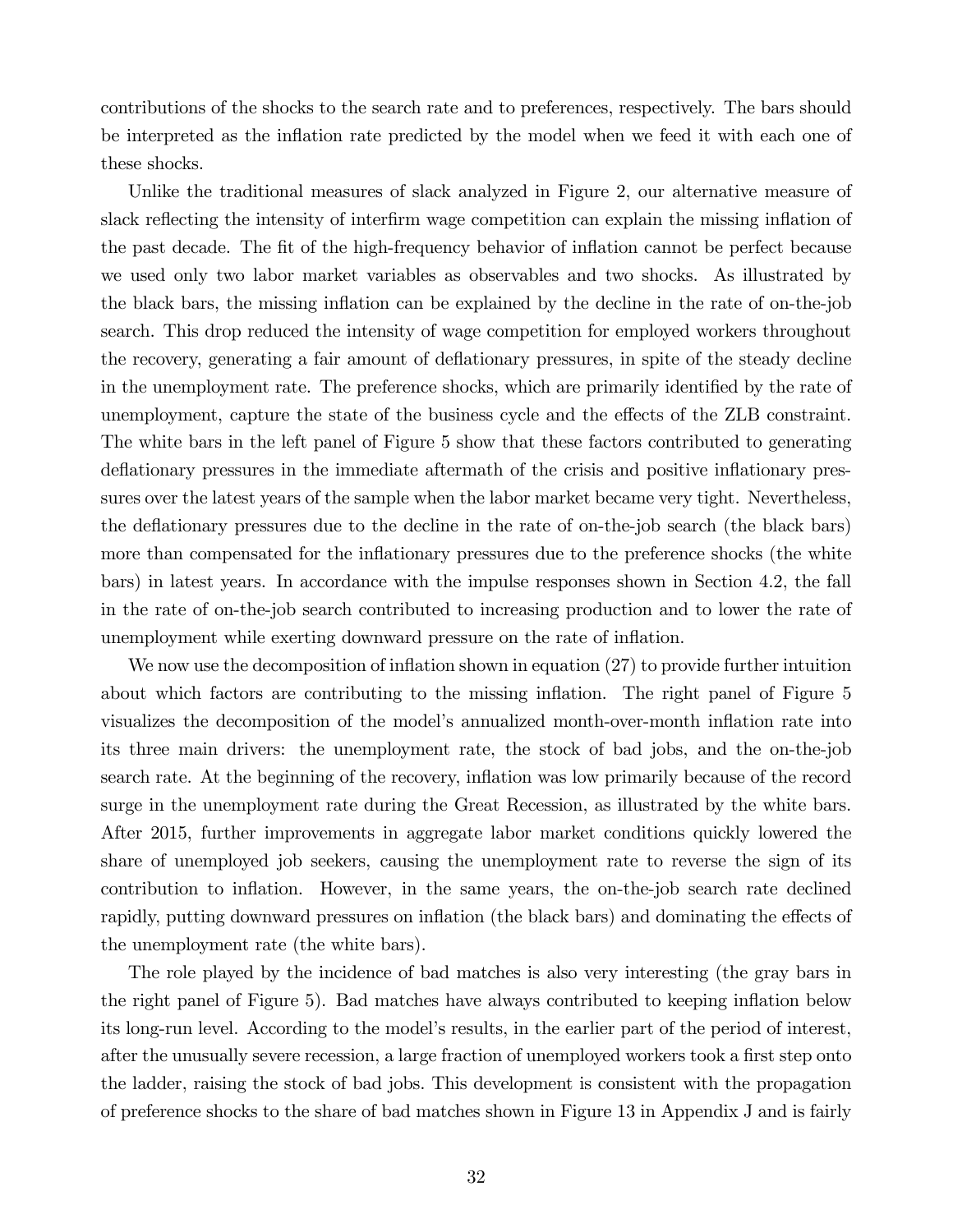

Figure 6: Left panel: Nominal marginal costs growth rate in the model and the growth rate of the average hourly earnings (AHE) of all employees: total private (CES0500000003). Moving average over the last 12 months. Source: Bureau of Labor Statistics (BLS). Units: Percentage points of annualized rates. Frequency: monthly. Right panel: Nominal marginal costs growth rate in the model and the growth rate of the Employment Cost Index (ECI): Wages and Salaries: Private Industry Workers (ECIWAG). Moving average over the last four quarters. Source: Bureau of Labor Statistics (BLS). Units: Percentage points of annualized rates. Frequency: quarterly. In both panels, the blue dotted-dashed line marks the model's forecasts of nominal marginal costs growth for the year 2019 for which we do not have data.

typical in this class of models as it takes time, after a worker loses her job, to climb the ladder all the way up again. Later in the recovery, as the on-the-job search rate declined sharply, the speed at which workers moved to better jobs fell, exacerbating labor misallocation and keeping the intensity of wage competition low. The gray bars precisely highlight the role played by the cyclical match composition of the employment pool in explaining the missing inflation.

The Role of Labor Costs. Weak interfirm wage competition lies at the hearth of our explanation for the missing inflation puzzle. We now verify that the dynamics of U.S. wages were indeed weak in data. We do that by looking at two popular measures of U.S. workers compensation: average hourly earnings and the employment cost index from the BLS. We compare these two series with the best proxy for the effects of interfirm wage competition on price setters' costs; that is, the price of the labor service, i.e., the marginal cost. To take into account the imperfect link between the marginal cost and the two observed measures of labor's compensation, we rescale the mean and the volatility of the model's implied growth rate of marginal costs to match those in the wage data.

The left panel of Figure 6 shows that the growth rate of nominal marginal costs predicted by the model is remarkably similar to the growth rate of average hourly earnings, even though we did not use any measure of labor costs or wages in our empirical exercise. The correlation between the two growth rates is remarkably high: 0.54. Similar conclusions can be reached by looking at the right panel of Figure 6, which compares the model's predicted growth rate of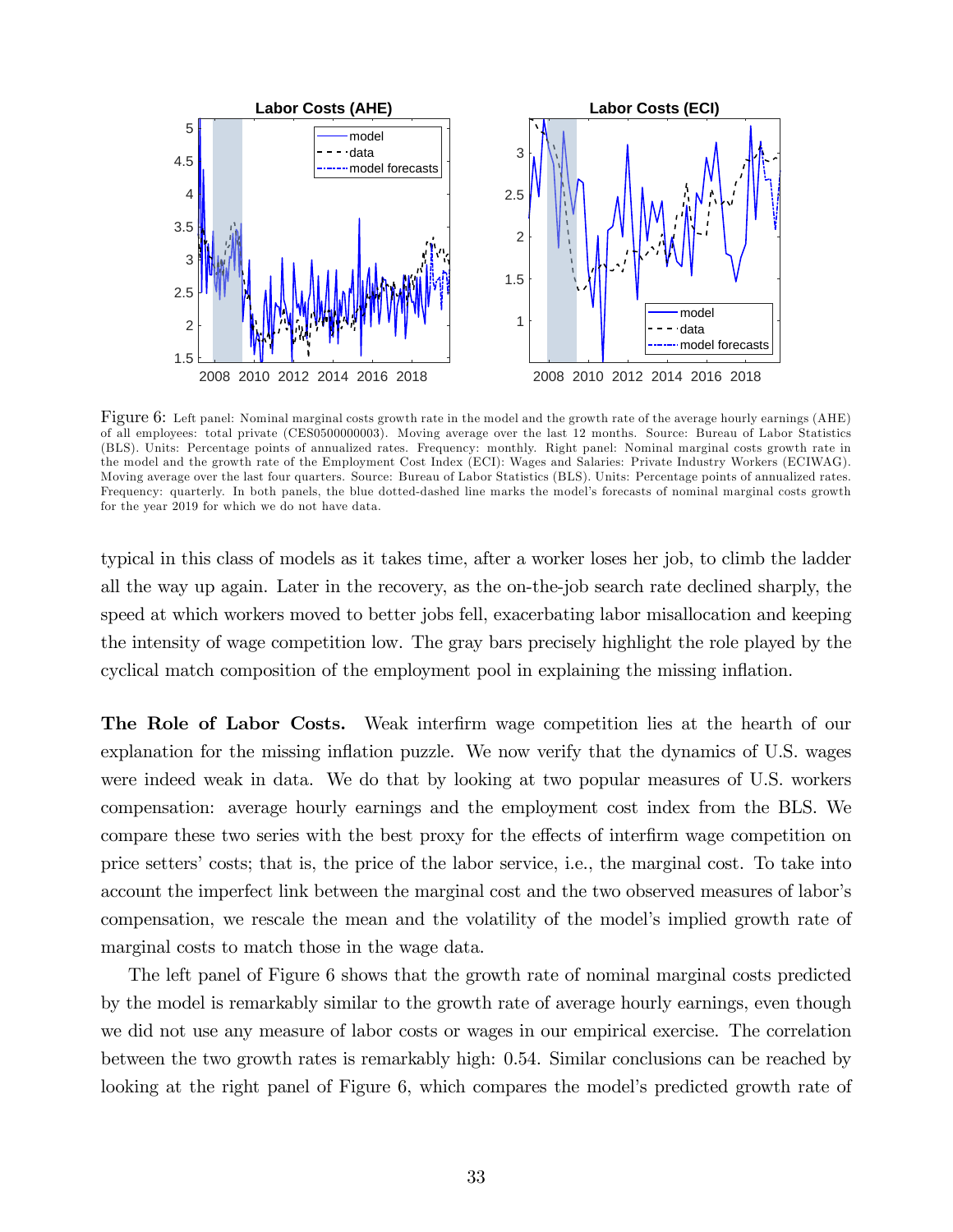

Figure 7: The on-the-job search rate in the model and in the Survey of Consumer Expectations. In the Survey, the rate is computed by dividing the workers who have searched at least one hour within the last seven days by the total number of workers surveyed. The rate is conditional on those surveyees who are working for someone else.

nominal marginal costs with the growth rate of the employment cost index.<sup>28</sup>

#### 4.6 The On-the-Job Search Rate in the Micro Data

We now look into the micro data to validate our macro-based measurement of the on-the-job search rate. To this end, we explore a new survey that is informative about the search behavior of the employed workers; it has been administered by the Federal Reserve Bank of New York as a supplement to the *Survey of Consumer Expectations* (SCE). The SCE is a monthly and nationally representative survey of about 1,300 individuals. This survey is very useful for our purpose because it directly asks employed workers whether they have been actively searching for work in the previous seven days.<sup>29</sup> Furthermore, this data set overcomes a typical problem characterizing other data sets (e.g., the American Time Use Survey) that report very small times spent in searching for a new job. In this paper, we use SCE data available from 2014 trough 2017. Even if this is admittedly a short period of time, it still covers the four years in which the fall in the rate of on-the-job search predicted by our model is critical to account for the missing inflation.

Figure 7 plots the on-the-job search rate implied by the model,  $s_t$ , and the corresponding measure in the micro data (blue solid line and the black dashed-dotted line, respectively). The figure shows that the fall in the on-the-job search rate predicted by our model using aggregate labor market flows is strikingly close to the one measured in the micro data.

<sup>&</sup>lt;sup>28</sup>We show the model's forecasts for the year 2019 because our corrected series of the EE rate ends in December 2018.

<sup>&</sup>lt;sup>29</sup>Question JS9 of the survey asks the following: "And within the LAST 7 DAYS, about how many TOTAL hours did you spend on job search activities? Please round up to the nearest total number of hours." We drop self-employed workers when computing the on-the-job search rate from the SCE.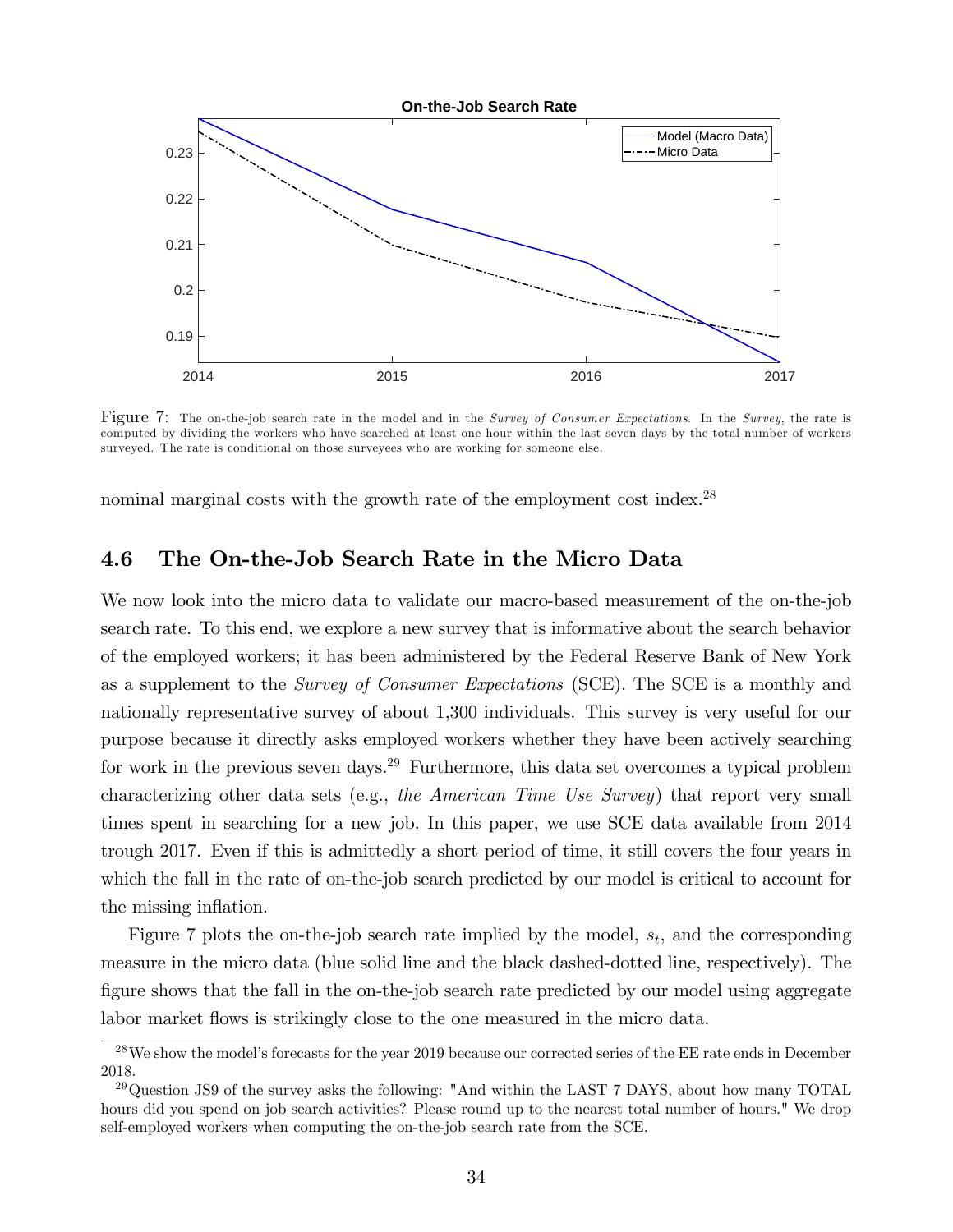When the model's variable  $s_t$  is measured from equation (24), it effectively picks up a wedge between EE and UE rates, which may as well confound other effects. For instance, while the model abstracts from the intensive margin of on-the-job search, the fall in  $s_t$  measured from the macro data could potentially reflect a decline in the average number of hours spent searching. Alternatively, while the model assumes that conditional on searching, both unemployed and employed workers find jobs at the same rate  $\phi(\theta_t)$ , it may well be that in the data the arrival rate of job offers, conditional on searching, has diverged for these two types of job seekers, with offers becoming less frequent for the employed workers relative to the unemployed. This could be the case, for instance, if over time the employed workers had experienced a decline in the availability of suitable jobs relative to the unemployed or just faced more stringent hiring practices.

Using information on the hours of search for the employed workers in the SCE, we find that the fall in the aggregate amount of time spent searching is entirely explained by the extensive margin; that is, the effect is due to a fall in the incidence of job search among the employed—and not to a decrease in the average number of hours dedicated to search. We also looked at how the arrival rate of job offers for the employed workers varied over our sample period, relative to the arrival rate of offers for the unemployed. The evidence does not indicate a divergence in the arrival rate of offers for the employed and the unemployed.<sup>30</sup> Therefore, the SCE validates the decline of the on-the-job search rate predicted by our macro model over the years that are crucial to account for the lack of ináation over the post-Great Recession recovery.

## 5 A Model with Endogenous Search

One advantage of the model presented in Section 3 is that it allows us to derive a closed-form expression for labor market slack  $(\Sigma_t)$ , and neatly show the role of its three driving forces: unemployment, labor misallocation, and the on-the-job search rate. An additional advantage is that labor market slack can be derived from the observation of the rates of unemployment and EE transition, without having to solve the model. A disadvantage of that model, is that it relies on the assumption of an exogenous rate of on-the-job search, where all employed worker are assumed to look for jobs with the same probability, independently of their position on the ladder and independently of the state of the business cycle. Arguably, workers want to search more actively when employed in a bad match and during expansions, when the probability of getting an offer is relatively high and its expected surplus is larger. These effects may reduce the countercyclicality of the rate of on-the-job search, which is key in our model to explain the missing inflation of the previous decade. In this section, we show that endogenizing the rate

 $30\,\text{We computed, both for the employed and the unemployed, the ratio between the total number of offers}$ received—and not necessarily accepted—and the aggregate total number of hours spent searching.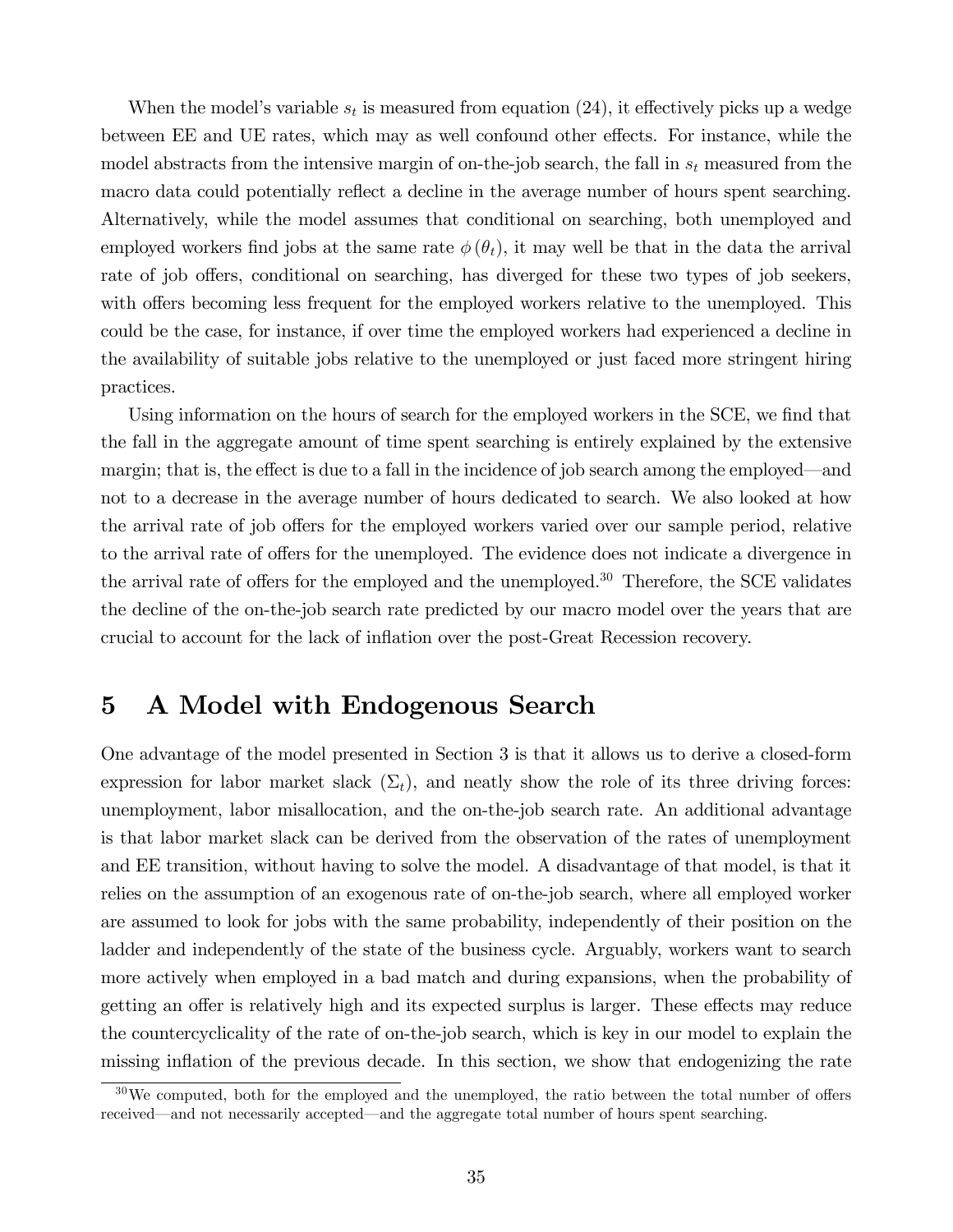of on-the-job search does not materially affect the estimated on-the-job search rate and the distribution of match quality, leaving our conclusions on the dynamics of labor market slack and missing inflation virtually unchanged.

We construct a model that is identical to the one studied in the previous section (the benchmark model), except that agents now optimally choose whether to search on the job or not. Specifically, each period, the employed worker  $j$  draws an idiosyncratic fixed cost of search,  $\zeta_{j,t}$ , from a uniform distribution

$$
g\left(\varsigma_{j,t}\right) \sim \mathcal{U}\left[\xi_t\varsigma, \xi_t\varsigma + \varsigma\right],\tag{28}
$$

where  $\varsigma > 0$  is a parameter determining the support of the distribution and  $\xi_t$  is an aggregate shock shifting the support of this distribution. The aggregate process affecting the cost of searching on the job is assumed to follow the AR process:

$$
\xi_t = \left(1 - \rho_{\xi}\right)\bar{\xi} + \rho_{\xi}\xi_{t-1} + \varepsilon_{\xi,t}, \quad \varepsilon_{\xi,t} \backsim \mathbf{N}\left(0, \sigma_{\xi}\right),\tag{29}
$$

where  $\bar{\xi}$  is parameter capturing the unconditional mean of the process  $\xi_t$ . A negative realization of this shock shifts the support of the distribution downward, raising the probability of drawing a fixed cost of search that is lower than the expected return. Consequently, more agents would search on the job. While the shock,  $\varepsilon_{\xi}$ , affects the distribution of the fixed cost  $\varsigma_{j,t}$  identically across workers, the individual response of a worker's propensity to search on the job depends on their position on the ladder and on the share of surplus they are able to extract from their current match.

The worker-specific costs  $\varsigma_{j,t}$  are purely psychological and do not absorb households' resources. It should be noted that the lower bound of the support of the uniform distribution in equation (28) can take negative values, implying that employed workers may search even if they do not expect an increase in surplus. A negative shock should be interpreted as a psychological reward to changing jobs that is unrelated to its compensation and is unobservable by the firm. The aggregate shock  $\xi_t$  is necessary to redo the empirical analysis of Section 4.5, which requires the model to have at least two shocks to jointly explain the two labor-market variables (the unemployment rate and the EE rate). The other shock is the shock to households' preferences.

In this economy, every worker is willing to search on the job, provided that the stochastic cost of search,  $\zeta_{j,t}$ , is below the expected return, i.e. the expected gain in surplus. The return to search will depend on  $(i)$  the position of workers on the ladder,  $(ii)$  the amount of match surplus that they are able to extract, and *(iii)* the state of the business cycle, which affects both the probability of meeting a poaching firm and the expected surplus from being poached. The bargaining protocol  $-$  based on Bertrand wage competition among firms  $-$  is the same as in the benchmark model. In this setup, we need to track the decision to search for five types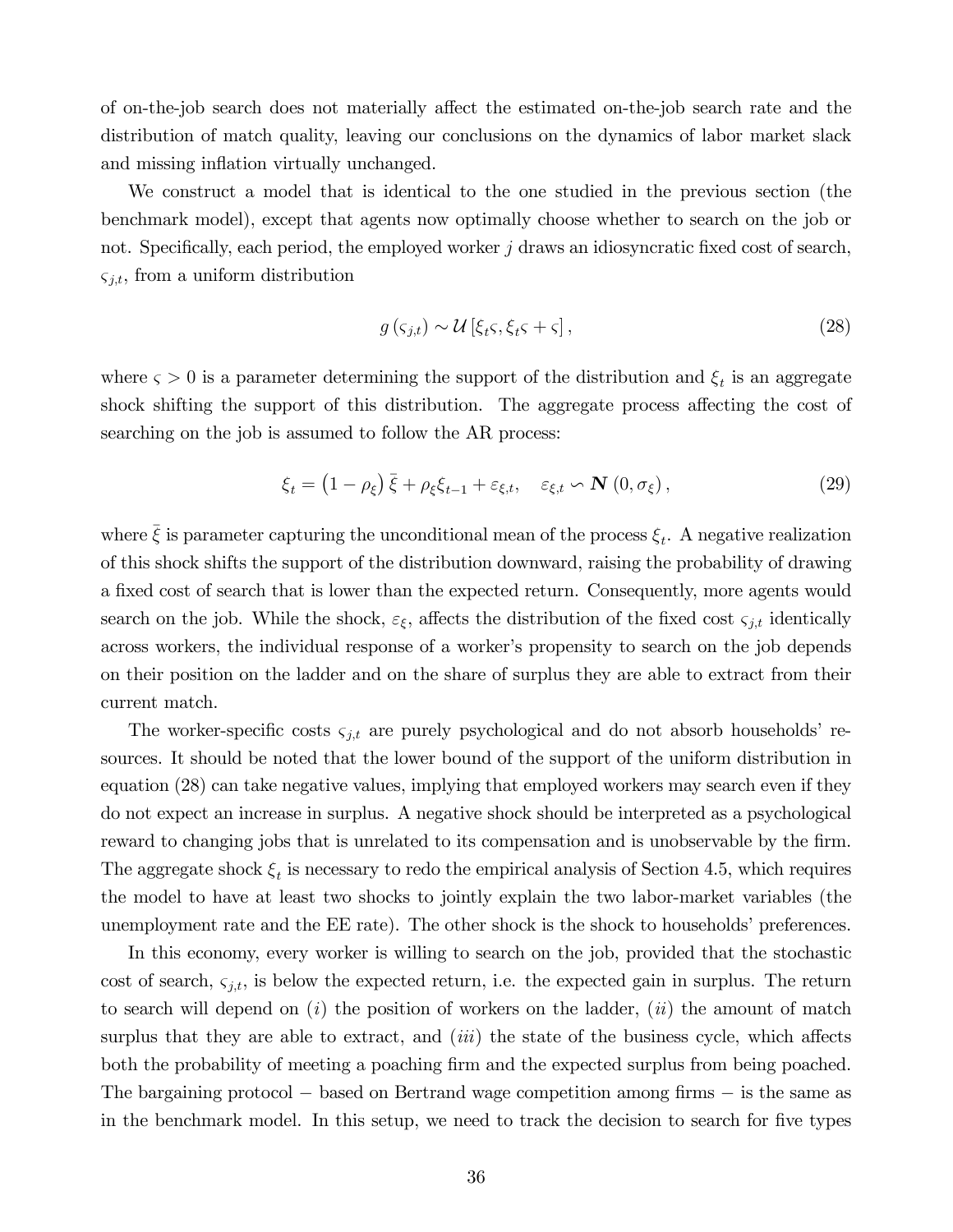

Figure 8: The in-sample dynamics of bad matches (left plot), good matches (central plot), and the on-the-job search rate (right plot) according to the benchmark model with exogenous on-the-job search (red dashed-dotted line) and the model with endogenous on-the-job search (blue solid line). Units: percentage points in deviation from their steady-state value.

of workers:  $(i)$  workers who are employed in a bad match and receive no surplus;  $(ii)$  workers who are in a good match and receive no surplus; *(iii)* workers who are in a bad match under full surplus extraction;  $(iv)$  workers who are in a good match with partial extraction of surplus (i.e., they get the surplus of a bad match); (v) workers who are employed with full extraction of a good-match surplus.<sup>31</sup> For each of the five categories of workers listed above, the fraction of workers who search on the job is determined by the uniform cumulative distribution; in symbols,  $0 < \text{Prob}\{s_{j,t} < E_t \Delta S_t(k)\} = \frac{E_t \Delta S_t(k)}{s} - \xi_t < 1$ , where  $E_t \Delta S_t(k)$  denotes the expected surplus gain from on-the-job search for each of the five types of workers  $(k = \{i, ii, iii, iv, v\})$ . More details about the model are provided in Appendix K.

In this extended model, a positive preference shock, by increasing the probability of meeting a poaching firm and hence the expected return from on-the-job-search, increases the fraction of employed workers who look for jobs. This is a key departure from the benchmark model, in which the on-the-job search rate is exogenous and orthogonal to preference shocks. These effects could potentially make the on-the-job search rate less countercyclical and, consequently, may impair the ability of our theory to explain the missing inflation.

To calibrate the model, we follow the same approach discussed in Section 4.1. This implies that all parameters that are common to the model with exogenous search will take the values reported in Table 1. There are only four parameters in the model with endogenous search that do not feature in the baseline model, and therefore need to be discussed here; they pertain to equations (28) and (29) above. The persistence and the standard deviation of the shocks to the distribution of the cost of on-the-job search,  $\xi_t$ , is estimated using a least-square approach.<sup>32</sup>

<sup>31</sup>Assuming that workers who are extracting the full surplus of their good match do not search would not materially affect the results of this robustness exercise.

<sup>&</sup>lt;sup>32</sup>We make an initial guess on the parameters  $\rho_{\xi}$  and  $\sigma_{\xi}$  and then use the Kalman filter to obtain the estimated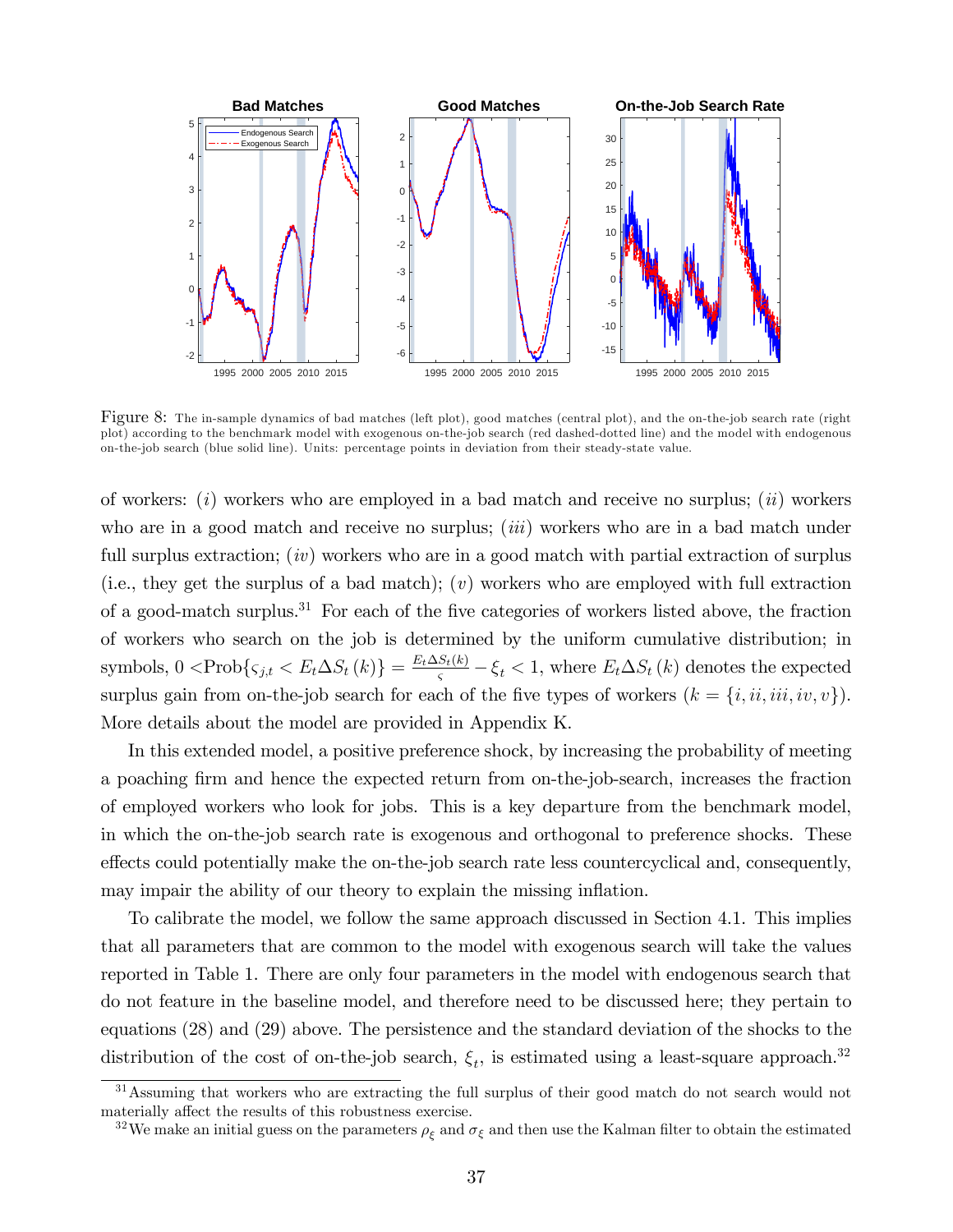The estimation leads to  $\rho_{\xi} = 0.7524$  and  $100\sigma_{\xi} = 5.08$ . The parameters  $\bar{\xi}$  and  $\varsigma$  are set to  $-0.1452$  and 0.5583, respectively, so as to ensure that the steady-state rate of EE transitions and the fraction of employed job seekers are consistent with the corresponding values in the model with exogenous on-the-job search.

Figure 8 compares the dynamics of bad matches, good matches, and the rate of on-the-job search (in percentage deviations from their steady-state value) obtained in the model with exogenous and endogenous on-the-job search (red dashed-dotted and blue solid lines, respectively). The two models deliver very similar results, with the endogenous-search model suggesting a somewhat more countercyclical on-the-job search rate and a somewhat larger slack at the end of the sample, as reflected in a larger mass of bad matches and a lower rate of on-the-job search rate. Similarly to the benchmark model, the model with endogenous search accounts for the missing inflation of the last decade.

The reason why the two models provide similar predictions lies in the lower procyclicality of the EE rate relative to the UE rate. This feature of the data is explained in both models by the countercyclical search behavior of the employed. In the model with endogenous on-the-job search, the stagnant EE flow during the past economic recovery is largely accounted for by the decline in the search rate of the workers employed in bad matches under full surplus extraction; these are workers who remained stuck in their bad match, unable to generate outside offers from good-match firms. Their low propensity to search sustained the creation of a large mass of low-productivity jobs, which had the effect of lowering further the intensity of interfirm wage competition (see Appendix L). This prediction is consistent with the hypothesis of discouragement, due to the growing struggle of a large share of American workers to find the type of job they had before the Great Recession (Jaimovich et al., 2020).

## 6 Empirical Performance in a Longer Sample Period

In this section, we discuss how well our measure of slack, defined in equation  $(15)$ , fares at explaining inflation dynamics relative to other popular measures when the sample period is extended to include the 1990s and the 2000s. The availability of data on EE flows prevents us to extend our analysis to earlier decades.

We find that the ability of our measure of slack to explain inflation dynamics is better than the traditional ones in this longer sample period. We do so in the simplest possible way, which is to compare how our measure of slack performs relative to other traditional theory-based ones,

series for the stochastic process of the shocks  $\tilde{\xi}_t \equiv (\xi_t - \bar{\xi})$  implied by the calibrated model and the data (the unemployment rate and the EE flow rate). We then regress the estimated series of  $\tilde{\xi}_t$  on  $\tilde{\xi}_{t-1}$  and obtain the OLS estimate of the parameters  $\rho_{\xi}$  and  $\sigma_{\xi}$ , which are then used to check our guess. If these values diverge, we update our guess using the last OLS estimate of these parameters and redo the procedure until convergence.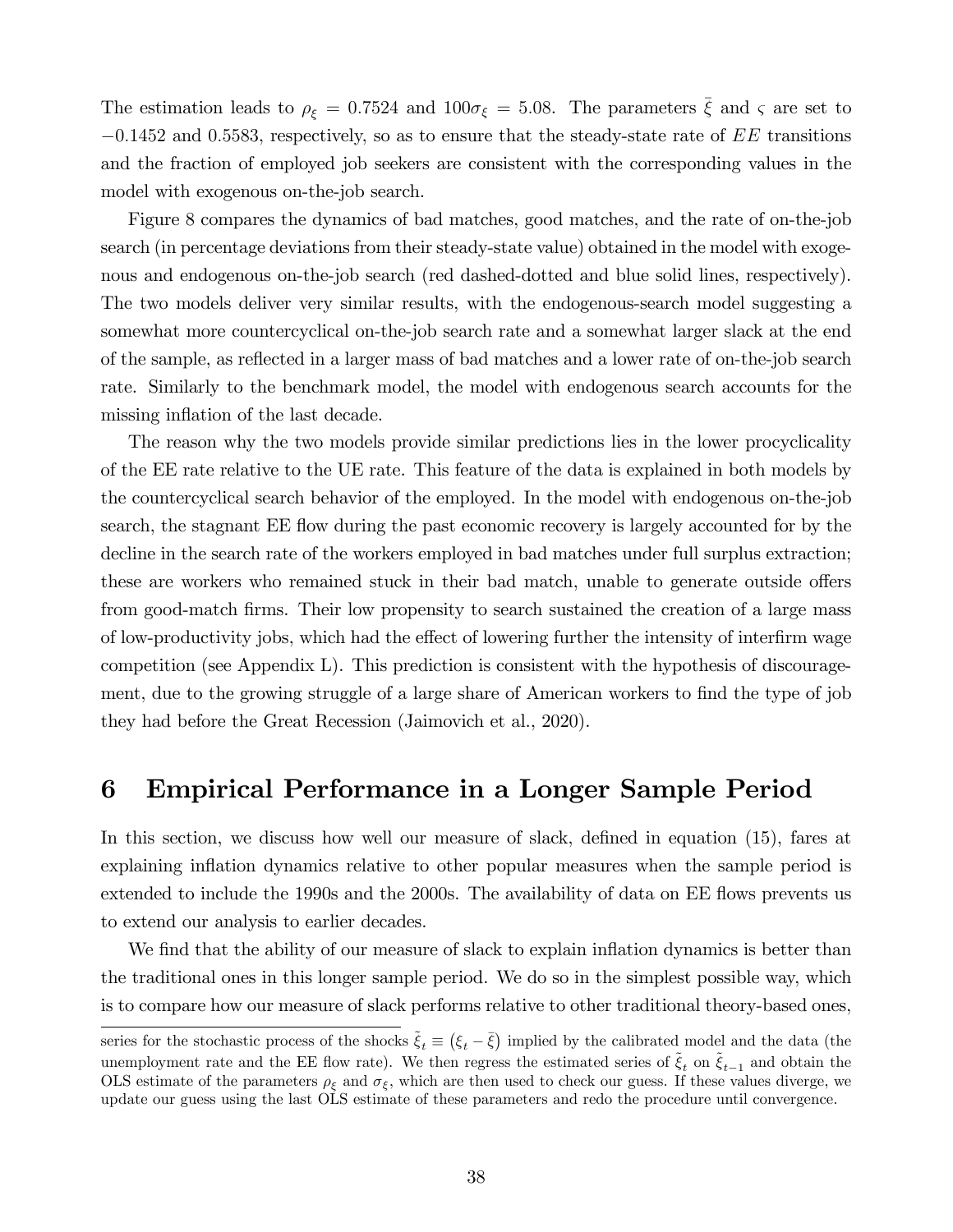using standard Phillips Curve regressions. That is, we estimate the equation

$$
\pi_t = \beta \cdot slack_t + \varepsilon_t,\tag{30}
$$

where  $\pi_t$  is the eight-quarter moving average of the quarter-over-quarter core PCE inflation rate (annualized and in percent) and in deviation from 2%, which is assumed to be the long-run value for core PCE inflation.<sup>33</sup> We use the moving average as we are not interested in fitting the high-frequency swings in inflation. The variable  $slack_t$  represents different measures of labor market slack: our own  $\Sigma_t$ , based on the intensity of wage competition, and each of the measures considered in Section 2—that is, the labor share; a version of the labor share augmented to account for search and matching frictions; the unemployment gap; and detrended total hours, which is the key observable to inform the output gap in state-of-the-art DSGE models, such as those in Christiano, Eichenbaum, and Evans (2005), Smets and Wouters (2007), and Justiniano, Primiceri, and Tambalotti (2010). After having estimated the Phillips curve (30) for the period 1990Q2 through 2018Q4, we compute the root mean squared error (RMSE) of the different specifications over different subsamples.

In this longer sample period, our measure of slack attains the smallest RMSE. The particularly appalling performance of the alternative measures of slack in the last decade are the main driver of this result, justifying our emphasis on the post-Great Recession recovery in the structural analysis of this paper.

## 7 Concluding Remarks

We showed that standard theories of inflation based on the New Keynesian Phillips curve fail to explain why ináation has remained subdued throughout the post-Great Recession recovery. We introduced a model with the job ladder in which the fraction of workers searching on the job influences labor market slack by affecting the degree of interfirm wage competition to hire employed workers. We found that the model explains the missing inflation of the past decade with the fall in the rate of on-the-job search and the associated weakening of wage competition among firms. Finally, we verified that when the on-the-job search rate is identified at micro levels using survey data, a similar fall in this rate is detected from 2014 through 2017.

Our paper opens avenues for future research on the appropriate stabilization policies in the presence of interfirm competition for the employed. For instance, an important question to explore is whether monetary policy, whose primary goal is to stabilize inflation, has any significant effect on the search behavior of the employed. While the empirical literature has

 $33$ We cannot use the *Survey of Professional Forecasters'* expectations of PCE inflation over the next ten years to compute the ináation gap as we did in our empirical analysis that focused on the last decade. The reason is that this measure of long-term ináation expectations became available only since 2008.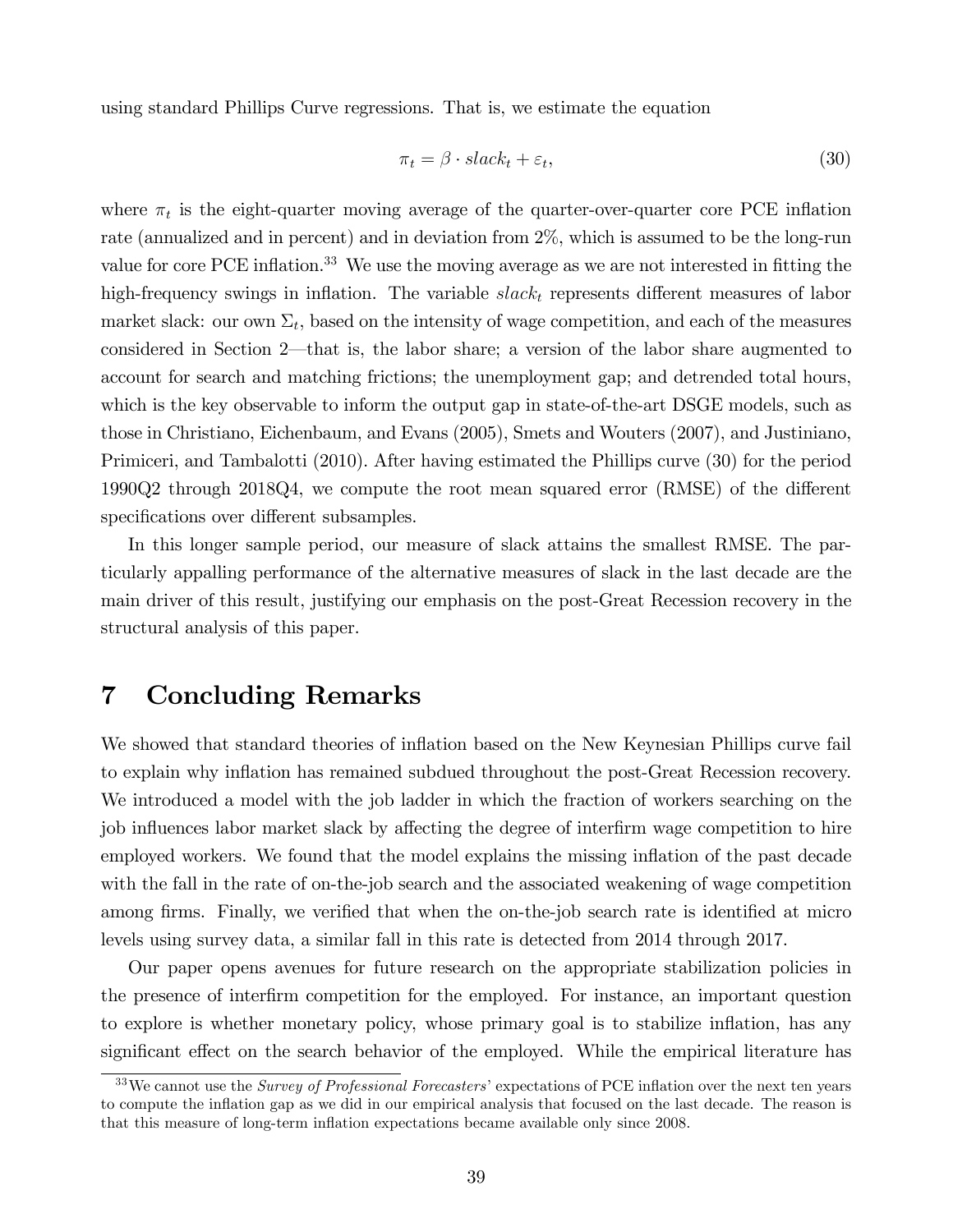made important progress in understanding how monetary impulses affect labor supply mobility, very little is known about the effectiveness of monetary stimuli in incentivizing workers to search on the job.

Our contribution is to show that accounting for on-the-job search improves our understanding of inflation dynamics. Dissecting among its various potential determinants is an active area of empirical labor research. Our finding implies that making further progress in this direction is all the more important, as it contributes to our understanding of macroeconomic dynamics, beyond the specificity of the labor market.

## References

- ABRAHAM, G. K., AND C. J. HALTIWANGER (2019): "How Tight is the Labor Market?," Federal reserve bank of chicago working paper.
- ATKESON, A., AND L. E. OHANIAN  $(2001)$ : "Are Phillips curves useful for forecasting inflation?," Federal Reserve Bank of Minneapolis Quarterly Review,  $25(1)$ , 2–11.
- AUTOR, D. (2010): "The Polarization of Job Opportunities in the U.S. Labor Market: Implications for Employment and Earnings," Report, Brookings Institute, April 30 2010.
- Autor, D., D. Dorn, L. F. Katz, C. Patterson, and J. V. Reenen (2020): "The Fall of the Labor Share and the Rise of Superstar Firms," Quarterly Journal of Economics, forthcoming.
- BARLEVY, G. (2002): "The Sullying Effect of Recessions," Review of Economic Studies, 69(1),  $65 - 96.$
- BRYNJOLFSSON, E., AND A. MCAFEE (2011): Race Against the Machine: How the Digital Revolution is Accelerating Innovation, Driving Productivity, and Irreversibly Transforming Employment and the Economy. Digital Frontier Press.
- CAHUC, P., F. POSTEL-VINAY, AND J.-M. ROBIN (2006): "Wage Bargaining with On-the-Job Search: Theory and Evidence,"  $Econometrica$ , 74(2), 323–364.
- CHRISTIANO, L., M. EICHENBAUM, AND C. EVANS  $(2005)$ : "Nominal Rigidities and the Dynamic Effects of a Shock to Monetary Policy," Journal of Political Economy, 113, 1–45.
- CHRISTIANO, L. J., M. S. EICHENBAUM, AND M. TRABANDT  $(2016)$ : "Unemployment and Business Cycles," Econometrica, 84, 1523-1569.
- COIBION,  $O_{\cdot}$ , AND Y. GORODNICHENKO (2015): "Is the Phillips Curve Alive and Well after All? Inflation Expectations and the Missing Disinflation," American Economic Journal:  $Macroeconomics, 7(1), 197-232.$
- COIBION, O., Y. GORODNICHENKO, AND M. ULATE (2019): "Is Inflation Just Around the Corner? The Phillips Curve and Global Inflationary Pressures," AEA Papers and Proceed $ings, 109, 465–69.$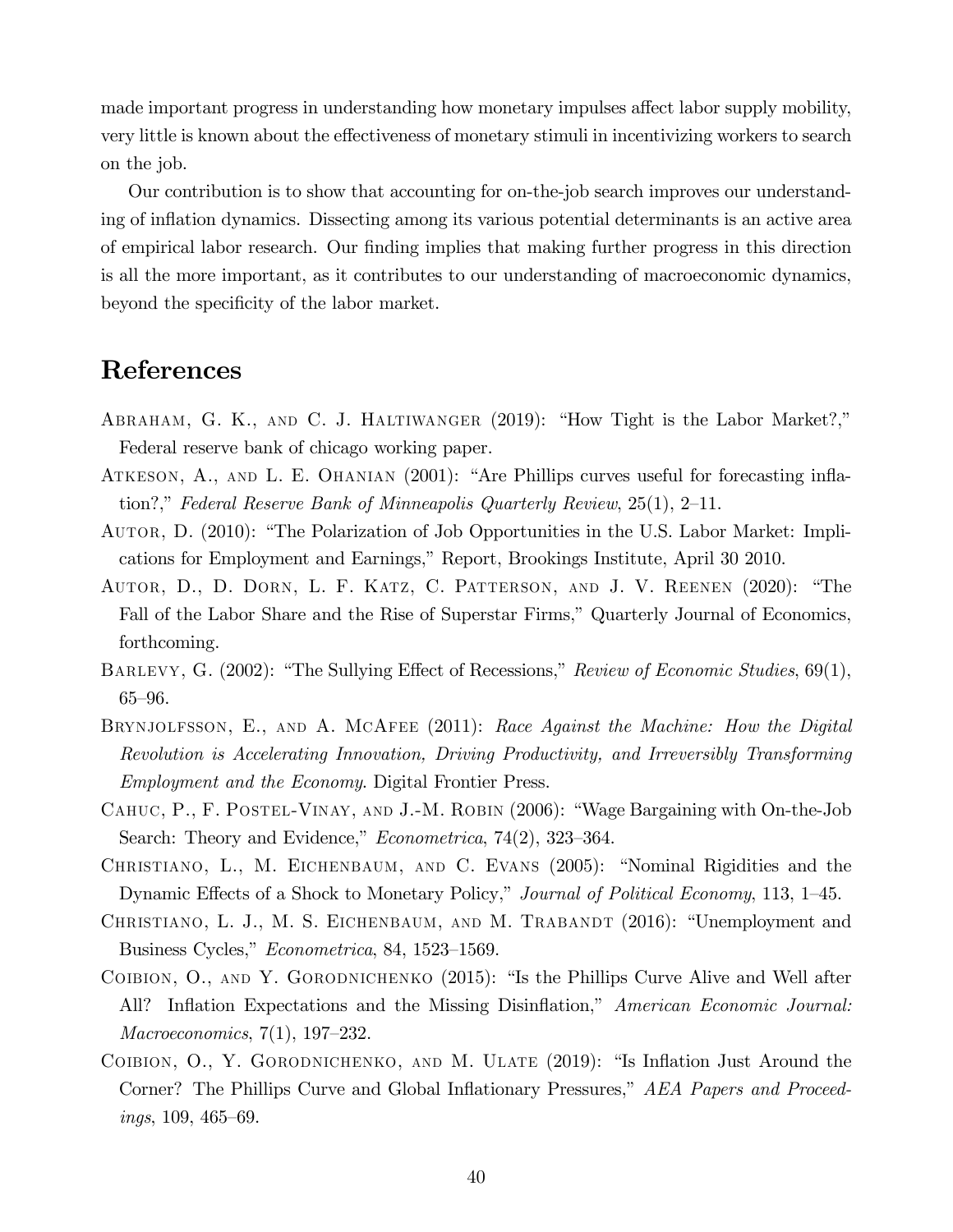- DAVIS, S. J., R. J. FABERMAN, AND J. HALTIWANGER (2012): "Labor market flows in the cross section and over time," Journal of Monetary Economics, 59(1),  $1 - 18$ .
- DEL NEGRO, M., M. LENZA, G. PRIMICERI, AND A. TAMBALOTTI (2020): "What's up with the Phillips Curve," *Brookings Papers on Economic Activity*, Spring, 301–357.
- DOTSEY, M., AND R. G. KING (2005): "Implications of state-dependent pricing for dynamic macroeconomic models," Journal of Monetary Economics,  $52(1)$ ,  $213-242$ .
- EECKHOUT, J., AND I. LINDENLAUB (2019): "Unemployment Cycles," American Economic Journal: Macroeconomics,  $11(4)$ , 175–234.
- FABERMAN, R. J., A. I. MUELLER, A. SAHIN, AND G. TOPA (2017): "Job Search Behavior among the Employed and Non-Employed," IZA Discussion Papers 10960, Institute of Labor Economics (IZA).
- FERNALD, J. G. (2016): "Reassessing Longer-Run U.S. Growth: How Low?," Working Paper 2016-18, Federal Reserve Bank of San Francisco.
- FUJITA, S., G. MOSCARINI, AND F. POSTEL-VINAY (2019): "Measuring Employer-to-Employer Reallocation," Working paper.
- GALÍ, J., AND M. GERTLER (1999): "Inflation Dynamics: A Structural Econometric Analysis," Journal of Monetary Economics, pp. 195–222.
- GALÍ, J., F. SMETS, AND R. WOUTERS (2011): "Unemployment in an Estimated New Keynesian Model," in *NBER Macroeconomics Annual 2011, Volume 26*, NBER Chapters, pp. 329–360. National Bureau of Economic Research, Inc.
- GERTLER, M., C. HUCKFELDT, AND A. TRIGARI (2019): "Unemployment Fluctuations, Match Quality, and the Wage Cyclicality of New Hires," Review of Economic Studies, forthcoming.
- GERTLER, M., L. SALA, AND A. TRIGARI (2008): "An Estimated Monetary DSGE Model with Unemployment and Staggered Nominal Wage Bargaining," Journal of Money, Credit and Banking,  $40(8)$ , 1713–1764.
- JAIMOVICH, N., I. SAPORTA-EKSTEN, H. SIU, AND Y. YEDID-LEVI (2020): "The Macroeconomics of Automation: Data, Theory, and Policy Analysis," mimeo.
- JAIMOVICH, N., AND H. SIU (2018): "The Trend is the Cycle: Job Polarization and Jobless Recoveries," Review of Economics and Statistics, forthcoming.
- JUSTINIANO, A., G. E. PRIMICERI, AND A. TAMBALOTTI (2010): "Investment shocks and business cycles," Journal of Monetary Economics,  $57(2)$ ,  $132-145$ .
- KIMBALL, M. S. (1995): "The Quantitative Analytics of the Basic Neomonetarist Model," Journal of Money, Credit and Banking,  $27(4)$ ,  $1241-1277$ .
- KRAUSE, M. U., D. LOPEZ-SALIDO, AND T. A. LUBIK  $(2008)$ : "Inflation dynamics with search frictions: A structural econometric analysis," Journal of Monetary Economics,  $55(5)$ , 892–916.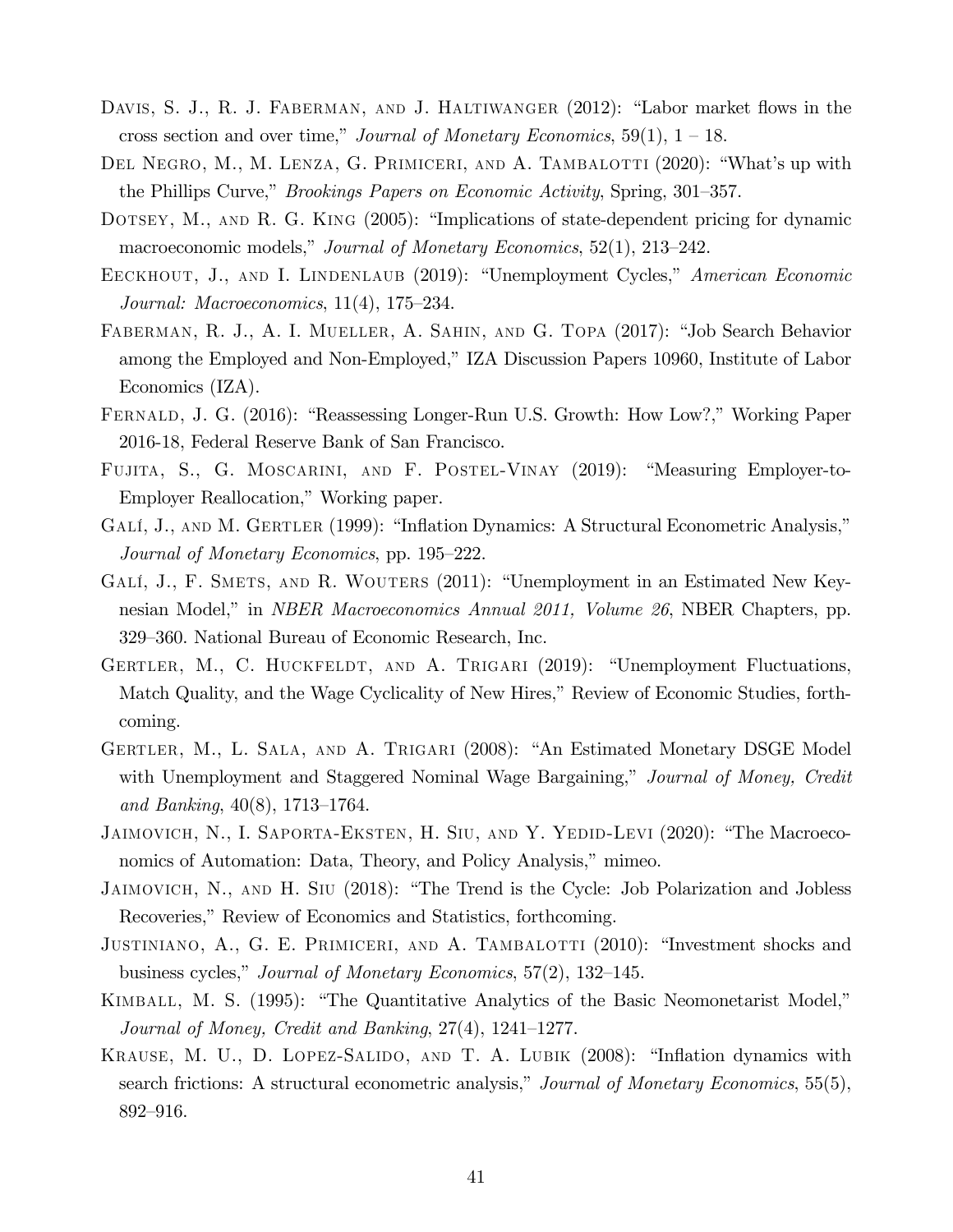- KUDLYAK, M., AND R. J. FABERMAN (2019): "The Intensity of Job Search and Search Duration," American Economic Journal: Macroeconomics,  $11(3)$ ,  $327-57$ .
- LEVIN, A., J. D. LOPEZ-SALIDO, AND T. YUN  $(2007)$ : "Strategic Complementarities and Optimal Monetary Policy," CEPR Discussion Papers 6423, C.E.P.R. Discussion Papers.
- LINDÉ, J., AND M. TRABANDT (2018): "Resolving the Missing Deflation Puzzle," mimeo, Freie Universitat Berlin.
- MCLEAY, M., AND S. TENREYRO (2019): "Optimal Inflation and the Identification of the Phillips Curve," in *NBER Macroeconomics Annual 2019, volume 34*. National Bureau of Economic Research, Inc.
- MOSCARINI, G., AND F. POSTEL-VINAY (2016): "Did the Job Ladder Fail after the Great Recession?," Journal of Labor Economics, 34(S1), 55–93.

(2018): "On the Job Search and Business Cycles," Mimeo Yale U. and U. College London.

- PHILLIPS, W. (1958): "The Relation Between Unemployment and the Rate of Change of Money Wage Rates in the United Kingdom,  $1861 - 1957$ ," *Economica*,  $25(100)$ ,  $293-299$ .
- POSTEL-VINAY, F., AND J.-M. ROBIN (2002): "Equilibrium Wage Dispersion with Worker and Employer Heterogeneity,"  $Econometrica$ , 70(6), 2295–2350.
- RAVENNA, F., AND C. E. WALSH (2008): "Vacancies, unemployment, and the Phillips curve," European Economic Review,  $52(8)$ ,  $1494-1521$ .
- RAVN, M. O., AND V. STERK (2017): "Job uncertainty and deep recessions," *Journal of* Monetary Economics,  $90(C)$ , 125–141.
- SHIMER, R. (2005): "The Cyclical Behavior of Equilibrium Unemployment and Vacancies," The American Economic Review,  $95(1)$ ,  $25-49$ .
- SILVA, J. I., AND M. TOLEDO (2009): "Labor Turnover Costs and the Cyclical Behavior of Vacancies and Unemployment," Macroeconomic Dynamics, 13(S1), 76–96.
- SIMS, C., AND T. ZHA (1998): "Bayesian Methods for Dynamic Multivariate Models," International Economic Review,  $39(4)$ ,  $949-68$ .
- SMETS, F., AND R. WOUTERS (2007): "Shocks and Frictions in US Business Cycles: A Bayesian DSGE Approach," The American Economic Review, 97(3), 586–606.
- STOCK, J. H., AND M. W. WATSON (2007): "Why Has U.S. Inflation Become Harder to Forecast?," Journal of Money, Credit and Banking,  $39(s1)$ ,  $3-33$ .
- STOCK, J. H., AND M. W. WATSON (2008): "Phillips Curve Inflation Forecasts," Working Paper 14322, National Bureau of Economic Research.

<sup>(2019): &</sup>quot;The Job Ladder: Inflation vs Reallocation," Mimeo Yale U. and U. College London.

<sup>- (2019): &</sup>quot;Slack and Cyclically Sensitive Inflation," Working Paper 25987, National Bureau of Economic Research.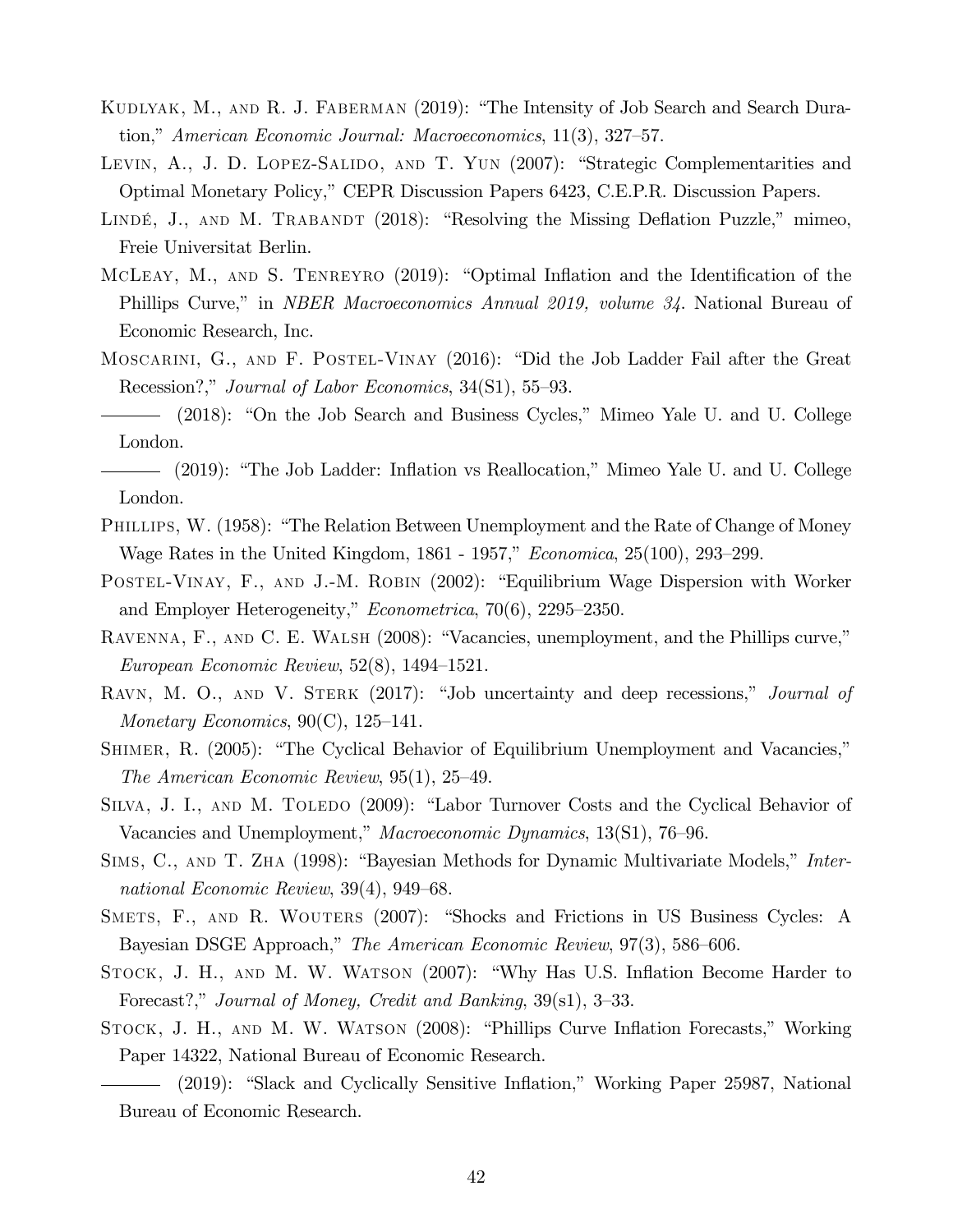## Appendices (Not For Publication)

In Appendix A, we show the  $EE/UE$  in the data. We summarize how to construct the measure of marginal costs in a standard New Keynesian model in Appendix B. Different calibrations and specifications for the Phillips curve studied in Section 2 of the main text are introduced, and their ability to account for the missing inflation after the Great Recession is evaluated in Appendix C, which focuses on Phillips curves with a backward-looking component. In Appendix D we describe how the data set to conduct the VAR analysis in Section 2 of the main text is constructed. In Appendix E, we show that state-of-the-art dynamic general equilibrium models have hard time explaining the missing inflation. We show how to work out equations  $(13)$ and (14) in the main text, which provide an analytical characterization of the surpluses in the model, in Appendix F. In Appendix H, we show the robustness of our main results by varying two parameters that are hard to calibrate: the probability of meeting a worker that is a bad match for the firm  $(\xi_b)$  and the probability that workers switch jobs if they receive an outside offer that makes them indifferent  $(\nu)$ . We also show how the results change when varying the persistence of the on-the-job search rate  $(\rho_s)$ . In Appendix I, we show how we solve the model with an occasionally binding zero lower bound for the nominal interest rate. In Appendix J we show how preference shocks propagate. Finally, we provide more specifics about the model in which agents optimally decide whether to search on the job and its predictions in Appendices K and L.

## A Acceptance Rate

Figure 9 shows the ratio of the employment-to-employment flow rate, corrected as suggested by Fujita, Moscarini, and Postel-Vinay (2019), to the unemployment-to-employment flow rate.<sup>34</sup> This plot shows that the EE/UE rate rapidly rose during the Great Recession. However, this rate steadily decreased during the recovery and eventually moved below its pre-Great Recession average computed over the period from February 1996 through December 2007, which is denoted by the red dashed line.<sup>35</sup>

Moscarini and Postel-Vinay (2019) interpret this rate as an acceptance rate. In their model, because the fraction of accepted offers is higher when more workers are employed in lowproductivity jobs, this rate is a proxy for the degree of labor misallocation and is inversely related to inflation. When this rate is low, few offers are accepted on average as labor is perfectly allocated and, as result, marginal costs and ináation are high in their model. In

<sup>&</sup>lt;sup>34</sup>The correction proposed by Fujita, Moscarini, and Postel-Vinay (2019) ends up revising the employmentto-employment rate upward in recent years, causing the fall of this ratio to be less rapid and dramatic during the post-Great Recession recovery than one would obtain by using the uncorrected CPS series for the EE flow rate.

<sup>&</sup>lt;sup>35</sup>The CPS data start in February 1996.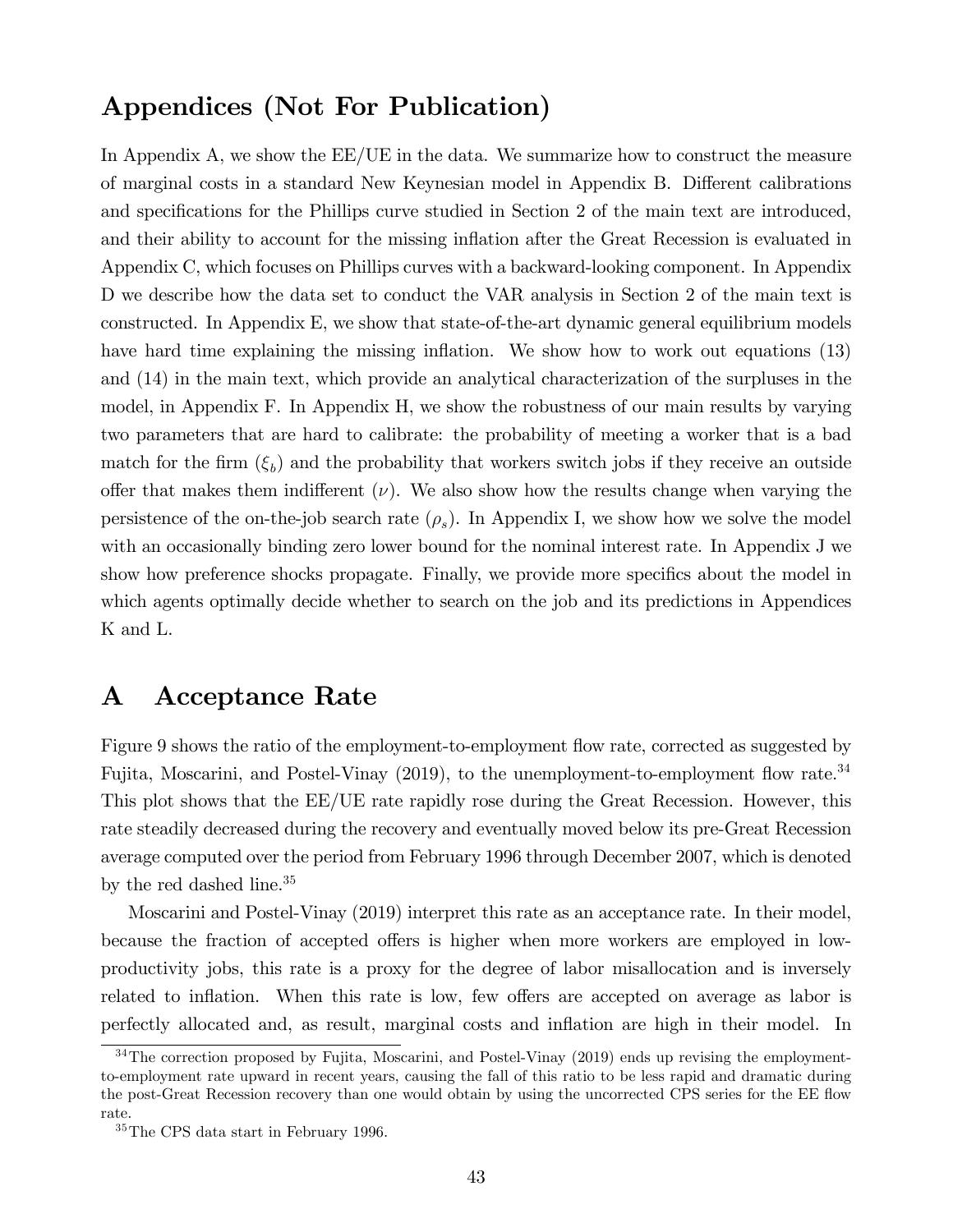

Figure 9: Acceptance Ratio. The ratio of the employment-to-employment áow rate to the unemployment-to-employment áow rate. Both rates are computed by taking the three-month moving average of the Current Population Survey (CPS) flow data. The red dashed line denotes the mean of the ratio computed from February 1996 through December 2007. The employment-to-employment rate is corrected as proposed by Fujita, Moscarini, and Postel-Vinay (2019).

our model, a low EE/UE rate may be due to either a high degree of misallocation or a low share of workers searching on the job. Therefore, this rate is not always a good predictor of labor misallocation and inflation in our model. A better predictor is the empirical measure of labor market slack, which is based on the intensity of interfirm wage competition, introduced in Section 3.6.

# B Computation of Real Marginal Costs in a Standard New Keynesian Model with Search and Matching

We follow the work by Krause, Lopez-Salido, and Lubik (2008), who study the behavior of real marginal costs in a simple New Keynesian model with search and matching frictions in the labor market. Equation (32) from Krause, Lopez-Salido, and Lubik (2008, p. 898) defines the real marginal cost as:

$$
mc_{t} = \frac{W_{t}}{\alpha \left(\frac{y_{t}}{n_{t}}\right)} + \frac{c'(v_{t})/q(\theta_{t}) - (1-\rho)E_{t}\beta_{t+1}c'(v_{t+1})/q(\theta_{t+1})}{\alpha \left(\frac{y_{t}}{n_{t}}\right)},
$$
(31)

where  $W_t$  denotes the real hourly wage,  $y_t/n_t$  is the average product of labor,  $c'(v_t)$  is the derivative of the vacancy cost function with respect to vacancies,  $q(\theta_t)$  is the vacancy filling rate,  $\beta_{t+1}$  is the discount factor, and  $\alpha$  is the elasticity of output to employment in the production function. The first component on the right-hand side of equation  $(31)$  is the unit labor cost, i.e., the ratio of the labor cost and the marginal product of labor. The second component stems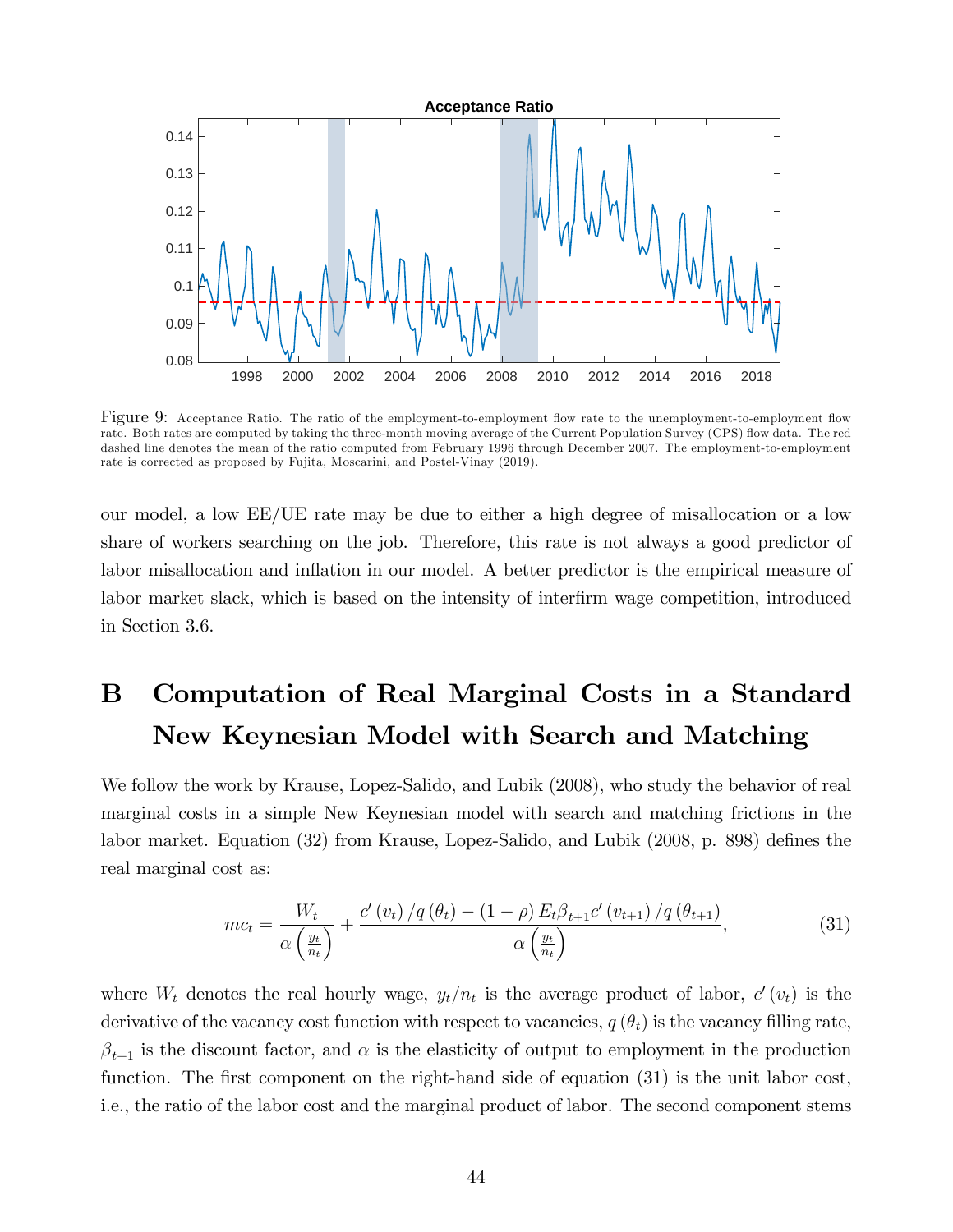

Figure 10: PCE refers to the Price Index for Personal Consumption Expenditures. The figure shows the inflation dynamics from 2009Q1 through 2017Q3 using three traditional theories of ináation using a slope of the inertial Phillips curve of 0.005 (left panel) and 0.0005 (right panel) and the core PCE inflation gap. The assumed degree of inertia is equal to 0.90.

from the existence of search and matching frictions and can be interpreted as cost savings from not having to hire in the following period.

Let  $s_t \equiv W_t/\alpha \left(\frac{y_t}{n_t}\right)$  $n_t$  denote the unit labor cost, which equals the labor share of income divided by the elasticity of output to employment. Krause, Lopez-Salido, and Lubik (2008) show that linearizing equation (31) and rearranging leads to the following expression:

$$
\widehat{mc_t} = \hat{s}_t + \frac{1-\phi}{1-\tilde{\beta}} \left[ \frac{\xi}{1-\xi} \left( \hat{h}_t - \tilde{\beta} E_t \hat{h}_{t+1} \right) + (\varepsilon_c - 1) \left( \hat{v}_t - \tilde{\beta} E_t \hat{v}_{t+1} \right) - \tilde{\beta} E_t \hat{\beta}_{t+1} - \left( 1 - \tilde{\beta} \right) \hat{w}_t \right],
$$
\n(32)

where a hat variable is used to denote log deviations from the steady-state,  $h_t$  denotes the job finding rate,  $\tilde{\beta}$  is a discount factor adjusted for the rate of job separation,  $\varepsilon_c$  is the elasticity of vacancy costs to vacancies,  $\xi$  is the elasticity of the matching function with respect to unemployment, and  $\phi = s/mc$  is the share of unit labor cost over total marginal costs. We follow the calibration in Krause, Lopez-Salido, and Lubik (2008) and assume that  $\xi = 0.5$ ,  $1 - \phi = 0.05$ , and  $\tilde{\beta} = 0.943$ . In line with the model specified in Section 3, we assume a linear vacancy cost function, which implies  $\varepsilon_c = 1$ , and log utility in consumption.

## C Traditional Measure of Slack: Robustness

The most popular Phillips curve used in empirical studies features a backward-looking term:

$$
\pi_t = \iota \pi_{t-1} + \kappa \varphi_t + E \pi_{t+1},\tag{33}
$$

where the parameter  $\iota$  reflects the degree of price indexation. We redo the same VAR-based exercise as the one in Section 2 to evaluate the robustness of these results to the introduction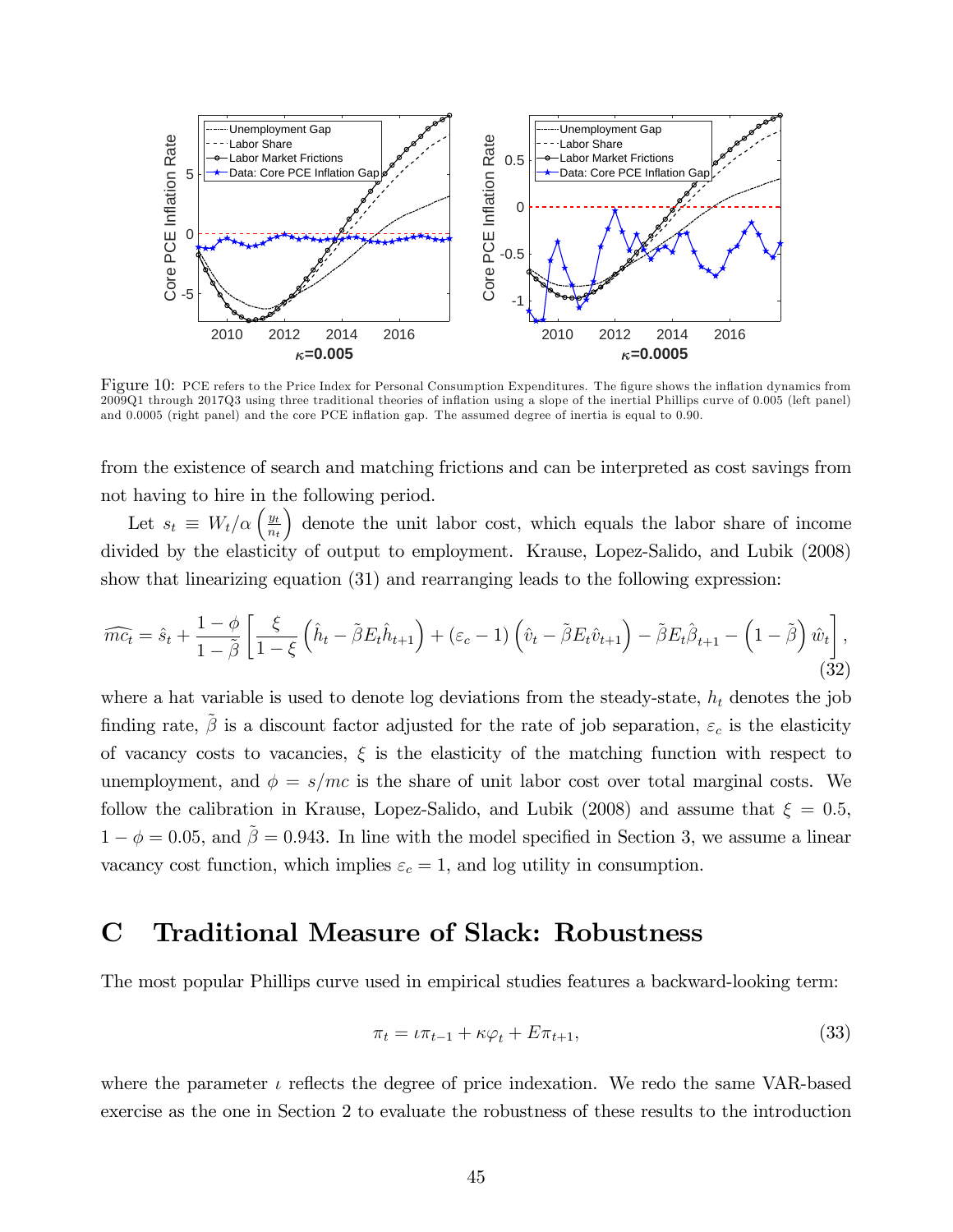of price indexation and of a flatter Phillips curve. We kick off by setting the degree of price indexation  $\iota_p$  to 0.9—an upper bound for plausible degrees of inertia. We consider two cases. In the first case, we assume that the slope of the Phillips curve is  $\kappa = 0.005$ , as in the baseline case analyzed in the main text. In the second case, we consider a very flat Phillips curve with a parameter  $\kappa = 0.0005$ . While the first case allows us to evaluate how much adding a backwardlooking component alters the result shown in the main text (Figure 2), the second case is useful to illustrate that even a very flat Phillips curve with a lot of price indexation cannot solve the missing inflation puzzle.

The results are shown in Figure 10. In the left panel we show the first case, which confirms that adding price indexation just makes the drop in inflation in 2009 more pronounced and delayed. According to the traditional measures of slack, ináation should have picked up by 2014; only the unemployment gap predicts ináation staying below its long-run level until the end of 2015. None of the measures explains why inflation has not risen after nine years of economic expansion, even after introducing a very large degree of price indexation.

In the right panel of Figure 10 we show the second case, which combines a large degree of price indexation with an extremely áat slope of the Phillips curve. Comparing the plots of the left and right panels of Figure 10 reveals that a reduction of the slope in the presence of high indexation decreases the predicted fall in inflation at the beginning of the sample and contains the predicted rise in inflation at the end of the sample. Therefore, we conclude that a flatter Phillips curve in and of itself does not solve the puzzle of the persistently low inflation observed in the past decade. This is the case even if one endows the Phillips curve with a very large price inertia.

### D Construction of the Time Series and Their Sources

The time series used for the VAR analysis have been constructed from the following data downloaded from the St. Louis Fed's database called Federal Reserve Economic Data (FRED). The labor share of income is computed as the ratio of total compensation in the nonfarm business sector divided by nominal nonfarm GDP. In turn, total compensation is computed as the product of compensation per hour (COMPNFB) times total hours (HOANBS), and nominal GDP is the product of real output (OUTNFB) times the appropriate deáator (IPDNBS). All series are quarterly and seasonally adjusted. We compute the deviations of the labor share from its trend by computing log deviations from an eight-year moving average.

We follow Shimer (2005) and compute the job finding rate as  $\phi_t = 1 - (u_{t+1} - u_{t+1}^s)/u_t$ , where  $u_{t+1}^s$  denotes the number of workers employed for less than five weeks in month  $t + 1$ (UEMPLT5). The total number of workers unemployed in each month is computed as the sum of the number of civilians unemployed less than five weeks (UEMPLT5), for  $5$  to  $14$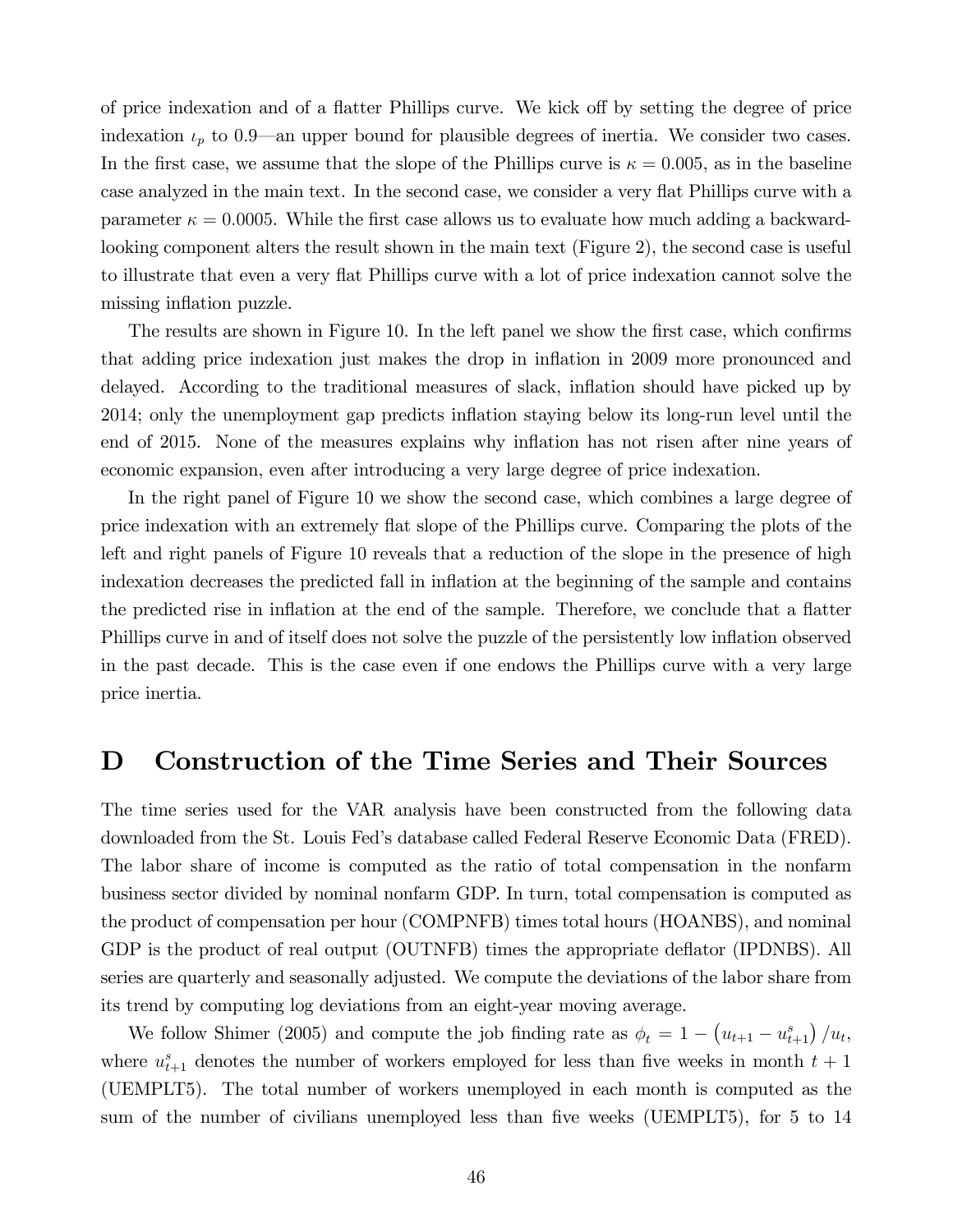

Figure 11: Left panel: PCE refers to the Price Index for Personal Consumption Expenditures. The black solid line: Ináation predicted by the model of Smets and Wouters (2007) conditional on observing the series of hours plotted on the right panel. The blue starred line: the difference between the annualized quarter-to-quarter core PCE inflation rate and the ten-year-ahead core PCE inflation expectations based on the Survey of Professional Forecasters. Right panel: Hours worked detrended using their eight-year moving average.

weeks (UEMP5TO14), 15 to 26 weeks (UEMP15T26), and 27 weeks and over (UEMP27OV). The primary data are constructed by the U.S. Bureau of Labor Statistics from the CPS and seasonally adjusted. To obtain quarterly percentage point deviations of the job finding rate from its trend, we average monthly data over each quarter and then subtract the actual job finding rate from its eight-year moving average.

We also use data on real gross domestic product (GDPC1), real gross private domestic investment (GDPIC1), and real personal consumption expenditures (PCECC96). All data are quarterly and seasonally adjusted. When computing percentage deviations of each of these times series from its trend, we first remove a quadratic trend from the variable in logs and then take the difference from its eight-year moving averages. To compute percentage deviations of real wages from the trend we first remove a linear trend to the log of compensation per hour (COMPNFB) and then take the difference with respect to its eight-year moving average.

We measure aggregate price inflation by taking log differences on the previous quarter of the seasonally adjusted Consumer Price Index for All Urban Consumers (CPIAUCSL). We also use quarterly data on the effective federal funds rate (FFR) and on the short-term natural rate of unemployment (NROUST). We compute percentage point deviations of ináation, the federal funds rate, and the natural rate of unemployment from trend as the difference from each series' eight-year moving average.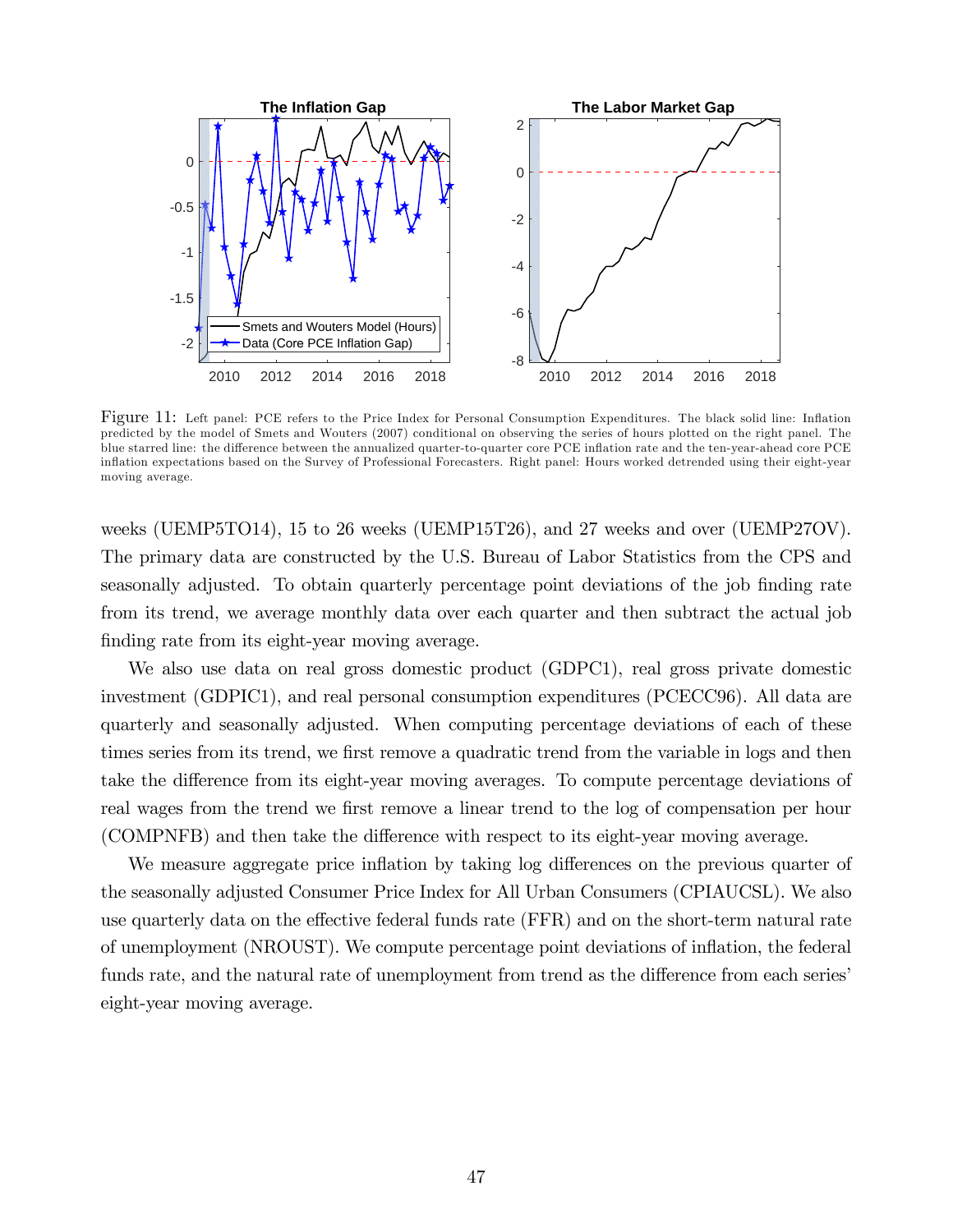## E A State-of-the-Art Dynamic General Equilibrium Model (Smets and Wouters 2007)

In this appendix, we evaluate the ability of a leading empirical general equilibrium model to reconcile labor market and inflation dynamics in the post-Great Recession recovery. We use the popular model introduced by Smets and Wouters (2007) to perform this exercise. This is a model with many real and nominal frictions and a large array of shocks and is well known to Öt the U.S. macro series well. Smets and Wouters conduct a Bayesian estimation of the parameters of their model using seven observables: consumption growth, investment growth, GDP growth, hours (detrended for the labor force participation), inflation, real wage, and the federal funds rate. Their sample period goes from 1966Q1 through 2004Q4. We extend their data set trough 2018Q4 and detrend the series of hours using a eight-year moving average. We make the latter change because the series of hours exhibited a significant downward shift since the onset of the Great Recession and has never attained its pre-recession level again.

We use the extended data set to estimate the model. Then the same data set is used to filter the state variables of the estimated model from the first quarter of 1966 through the fourth quarter of 2008. For the subsequent periods  $(2009Q1-2018Q4)$ , we filter the state variables of the estimated model using only the series of hours in order to obtain inflation predictions conditional on labor market data only. Recall that the emphasis of this paper is on the apparently waning link between the labor market and inflation. The black solid line in the right panel of Figure 11 shows the series of hours detrended using a eight-year moving average, which we use to simulate the Smets and Wouters model.

Based on the series of hours, the Smets and Wouters' model predicts that inflation is above target already in 2012. See the black solid line in the left panel of Figure 11. The plot also reports the inflation gap in the data (blue starred line), which is computed by taking the difference between the annualized quarter-to-quarter core PCE inflation rate and the ten-yearahead core PCE inflation expectations based on the *Survey of Professional Forecasters*. The inflation gap in the data remains persistently below zero, whereas the Smets and Wouters' model predicts that inflation moves above its long-run level as early as in 2012. Indeed, the right panel of Figure 11 shows that the series of hours implied that the labor market became tight (positive labor market gap) in 2015.

### F Job Values and Sequential Auctions

In this section we derive the expressions for the surplus function  $S_t(y)$  in equation (13), following the approach in Moscarini and Postel-Vinay (2019). We start by characterizing the value functions for the states of employment and unemployment. The value of unemployment to a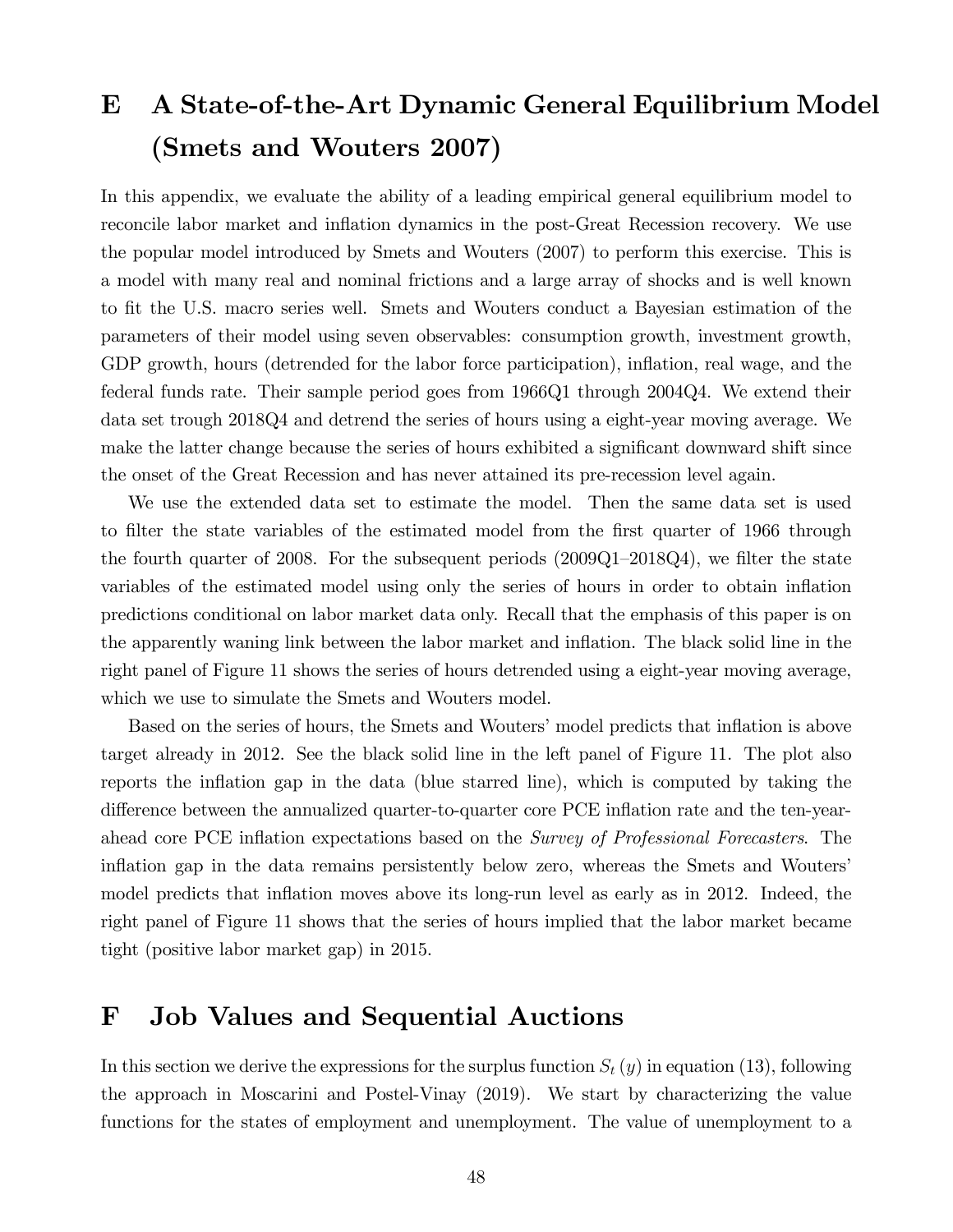worker  $j$  measured after worker reallocation has taken place and expressed in utility units is determined as follows::

$$
\lambda_t V_{u,t}^j = b + \beta E_t \phi \left( \theta_{t+1} \right) \lambda_{t+1} \left[ V_{e,t+1}^j \left( w_{t+1}(j), y_{t+1}(j) \mid e_{t+1}^0 = 0 \right) \right] + \beta E_t \left( 1 - \phi \left( \theta_{t+1} \right) \right) \lambda_{t+1} V_{u,t+1}^j, \tag{34}
$$

where we let the indicator function  $e_{t+1}^0 = \{0, 1\}$  denote the state of employment at the beginning of period  $t + 1$ , before reallocation takes place.

The value to a worker j of being employed at the production stage of period  $t$  in a job of productivity  $y_t$  at wage  $w_t$  after reallocation has taken place, but before the realization of the current-period separation shock, is determined as follows:

$$
\lambda_t V_{e,t}^j(w_t(j), y_t(j)) = \lambda_t \frac{w_t(j)}{P_t} + \beta E_t \lambda_{t+1} \left\{ \delta \left[ 1 - \phi \left( \theta_{t+1} \right) \right] V_{u,t+1}^j + \delta \phi \left( \theta_{t+1} \right) V_{e,t+1}^j \left( w_{t+1}(j), y_{t+1}(j) \right) \right\} e_{t+1}^0 = 0
$$
\n
$$
+ \left( 1 - \delta \right) V_{e,t+1}^j \left( w_{t+1}(j), y_{t+1}(j) \right) \left| w_t(j), y_t(j), e_{t+1}^0 = 1 \right) \right\}.
$$
\n(35)

The above expression implies that the worker receives a wage  $\frac{w_t(j)}{P_t}$  in exchange for her labor services, plus a continuation value, which depends on whether the worker separates or not at the end of the period. If separation occurs at rate  $\delta$ , the worker will still be in the state of unemployment by the end of period  $t+1$  if no job is found, which occurs with probability  $1 - \phi(\theta_{t+1})$ . In this case the worker receives the expected present value  $E_t V_{u,t+1}^j$ . If instead the newly separated worker finds a job in period  $t+1$  with probability  $\phi(\theta_{t+1})$ , she gets the payoff of being in a match of productivity  $y_{t+1}(j)$ , paying the wage  $w_{t+1}(j)$ , which is conditional on the worker having separated at the end of time t and therefore being unemployed at the beginning of  $t + 1$ . The expected present discounted value of a such job, expressed in units of the numeraire good is denoted by  $E_t V_{e,t+1}$   $\left[w_{t+1}(j), y_{t+1}(j) \mid e_{t+1}^0 = 0\right]$ . With probability  $1-\delta$  instead, the worker does not separate at the end of time t, receiving  $E_t V_{e,t+1} [w_{t+1}(j), y_{t+1}(j) | w_t(j), y_t(j), e_{t+1}^0 = 1]$ at the end of the next period. This expression captures the value of being employed at the end of time  $t + 1$  in a match with productivity  $y_{t+1}$  at the wage  $w_{t+1}$ , conditional on having been employed in a match with productivity  $y_t(j)$  and wage  $w_t(j)$  in the previous period and not having separated between periods, i.e., being in employment at the beginning of period  $t + 1$ . Note that this expected value includes the possibility of a job-to-job transition in period  $t + 1$ .

We assume that firms have all the bargaining power, and hence, the unemployed workers who take up a new offer are indifferent between being employed or unemployed, i.e.,

$$
\lambda_t V_{e,t} \left( w_t \left( j \right), y_t \left( j \right) \mid e_t^0 = 0 \right) = b + \beta E_t \lambda_{t+1} V_{u,t+1}^j \tag{36}
$$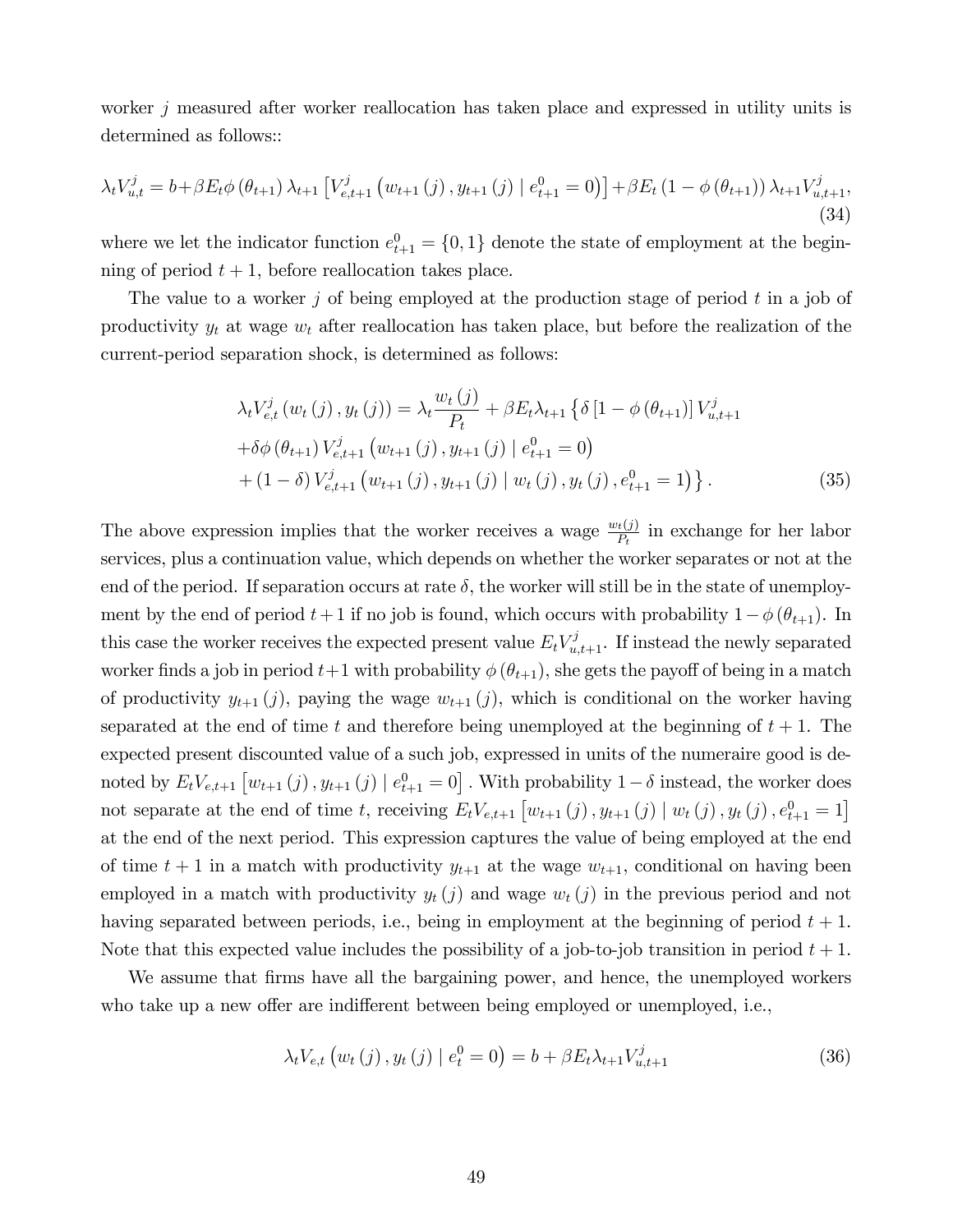independently of  $y_t(j)$ . It follows that

$$
V_{u,t}^j = \frac{b}{\lambda_t} + \beta E_t \frac{\lambda_{t+1}}{\lambda_t} V_{u,t+1}^j = V_{u,t}.
$$
\n(37)

Let  $V_{e,t}^*(y)$  denote the value to the worker of being employed under full extraction of a firm's willingness to pay at the end of time t. In this case a worker of productivity y receives the maximum value that the firm is willing to promise in period  $t$ , including the payment of the current-period wage. Let  ${w_s^*(y)}_{s=t}^{\infty}$  denote the state-contingent contract that delivers  $V_{e,t}^*(y) \equiv V_{e,t}(w_t^*, y)$ . By promising to pay the contract  $\{w_s^*(y)\}_{s=t}^\infty$ , the firm breaks even in expectation, that is, the expected present value of future profits is zero.

Now consider a firm that is currently employing a worker with productivity  $y$  under any promised contract  ${w_s(y)}_{s=t}^{\infty}$ . Assume that the worker is poached by a firm with match productivity  $y'$ . The outcome of the auction must be one of the following three:

- 1.  $V_{e,t}^*(y') < V_{e,t}(w_t, y)$ ; in this case the willingness to pay of the poaching firm is less than the value of the contract that the worker is currently receiving. As a result, the incumbent firm retains the worker with the same wage contract with value  $V_{e,t} (w_t, y)$ .
- 2.  $V_{e,t}(w_t, y) \leq V_{e,t}(y') \leq V_{e,t}(y)$ ; in this case the willingness to pay of the poaching firm is greater or equal to the value of the contract the worker is receiving in his current job, but lower than the willingness to pay of the incumbent Örm. The two Örms engage in Bertrand competition, and as a result, the incumbent firm retains the worker offering the new contract  $V_{e,t}^*(y')$ .
- 3.  $V_{e,t}^*(y) \leq V_{e,t}^*(y')$ ; in this case the poaching firm has a willingness to pay that is no less than the incumbent's. If this condition holds with strict inequality, the current match is terminated and the worker is poached at the maximum value of the contract that the incumbent is willing to pay. If instead the worker is poached by a firm with equal productivity, it is assumed that job switching takes place with probability  $\nu$ . In either case, the continuation value of the contract obtained by the worker is  $V_{e,t}^*(y)$ .

The bargaining protocol above, together with the assumption that entrant firms make zero profits in expectations, yields the free entry-condition, i.e., equation  $(12)$  in the main text, which we display again below for convenience:

$$
c^{f} + \frac{c}{\varpi_{t}} = \frac{u_{0,t}}{u_{0,t} + s_{t} (1 - u_{0,t})} \left\{ \xi_{b} S_{t} (y_{b}) + \xi_{g} S_{t} (y_{g}) \right\} + \frac{s_{t} (1 - u_{0,t})}{u_{0,t} + s_{t} (1 - u_{0,t})} \left\{ \xi_{g} \frac{l_{b,t}^{0}}{1 - u_{0,t}} [S_{t} (y_{g}) - S_{t} (y_{b})] \right\}.
$$
\n(38)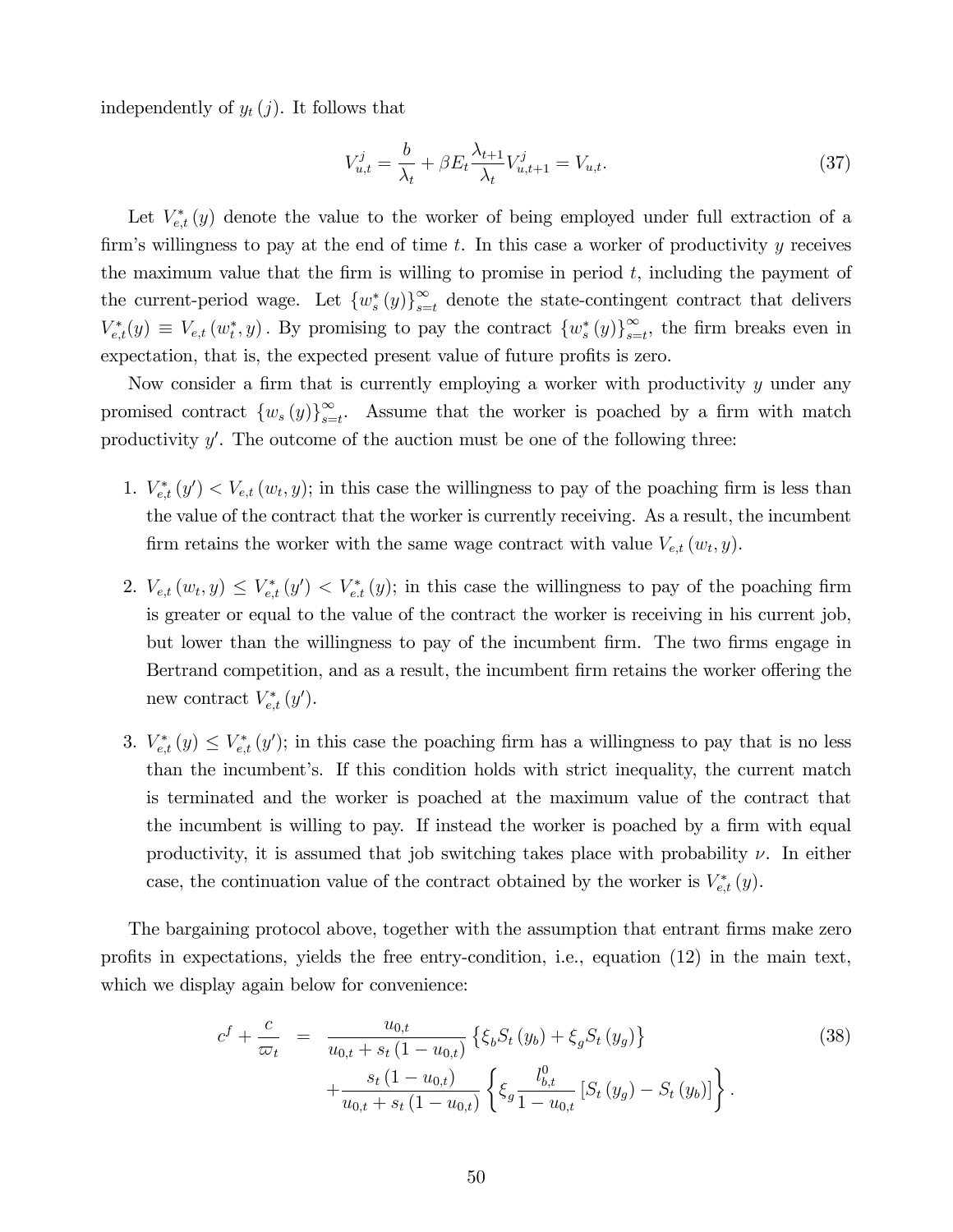Substituting out for the surplus functions in the above equations requires some steps. Start by considering the case of a firm that has promised to pay the contract  $\{w_s^*(y)\}_{s=t}^{\infty}$ , which implies that the Örm breaks even in expectation and is not able to promise higher wage payments in case it enters an auction with a poaching firm. In this case, if no outside offers arrive the worker receives a continuation value of  $V_{e,t}^*(y)$  from the incumbent firm. Otherwise the worker is poached and, in accordance with point  $(3)$  above, receives from the new firm a contract that is also worth  $V_{e,t}(w', y') = V_{e,t}^*(y)$ . So either way, the worker receives a contract of value  $V_{e,t}^*(y)$ . The value to a worker of being employed under the contract  $\{w_s^*(y)\}_{s=t}^\infty$  can therefore be written as:

$$
V_{e,t}^{*}(y) = \varphi_{t}y + \beta E_{t} \frac{\lambda_{t+1}}{\lambda_{t}} \left[ \delta V_{u,t} + (1 - \delta) V_{e,t+1}^{*}(y) \right],
$$
\n(39)

where  $\varphi_t y$  is the marginal revenue product of selling y units of the service to the price setters. Subtracting (37) from the above equation yields:

$$
V_{e,t}^{*}(y) - V_{u,t} = \varphi_t y - \frac{b}{\lambda_t} + (1 - \delta) \beta E_t \frac{\lambda_{t+1}}{\lambda_t} \left[ V_{e,t+1}^{*}(y) - V_{u,t+1} \right]. \tag{40}
$$

Notice that the value to the worker of extracting all the rents associated with a type- $y$  match,  $V_{e,t}^*(y) - V_{u,t}$ , is in fact simply the surplus  $S_t(y)$ . Iterating forward on the above expression, we can define the surplus of a match with productivity  $y$  as:

$$
S_t(y) = E_t \left[ \sum_{\tau=0}^{\infty} \left( 1 - \delta \right)^{\tau} \left( \frac{\lambda_{t+\tau}}{\lambda_t} \varphi_{t+\tau} y - \frac{b}{\lambda_t} \right) \right]. \tag{41}
$$

Notice that the surplus function above is affine increasing in  $y$ , which implies that firms with higher productivity win the auction and, therefore, workers cannot move to jobs with lower productivity. For convenience, we can rearrange the above expression as

$$
S_t(y) = y\mathcal{W}_t - \frac{b\lambda_t^{-1}}{1 - \beta(1 - \delta)},\tag{42}
$$

where

$$
\mathcal{W}_{t} = \varphi_{t} + \beta \left( 1 - \delta \right) E_{t} \frac{\lambda_{t+1}}{\lambda_{t}} \mathcal{W}_{t+1}.
$$
\n
$$
\tag{43}
$$

Seen from the point of view of a service sector firm,  $W_t$  can be interpreted as the expected present discounted value of the entire stream of current and future real marginal revenues derived from selling one unit of the service until separation. From the point of view of a price setting firm, which purchases labor services,  $W_t$  can be interpreted as the expected present discounted value of the cost of purchasing one unit of the labor service by a firm until separation.

Using equation (42) we can now substitute for the surplus functions and rearrange to rewrite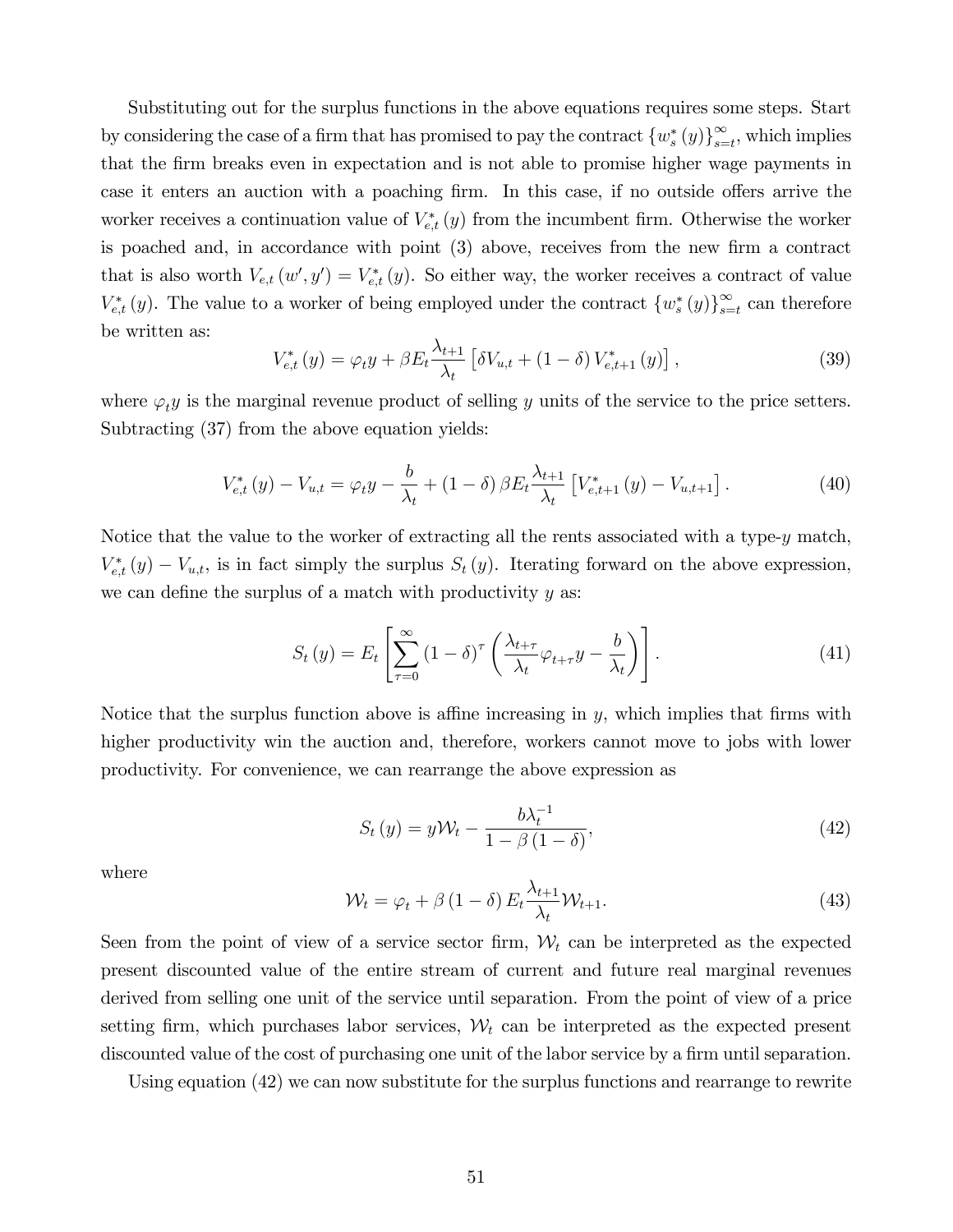

Figure 12: Robustness. Left panel: The shaded area show the sensitivity of the model's predicted year-over-year inflation rate to changes in the probability that the meeting between the worker and the firm generates a bad match  $(\xi_b)$ . The blue solid line denotes the model's predicted year-over-year inflation rate for our baseline calibration shown in Table 1. The red starred line denotes the year-over-year inflation rate in the data (core inflation according to the Price Index for Personal Consumption Expenditures, or PCE) in deviations from the Survey of Professional Forecasters<sup>;</sup> PCE inflation expectations over the next ten years. The middle and right panels show the same plot when we perturb the probability that workers accept an offer if they are indifferent  $(\nu)$  and the persistence of the on-the-job search rate  $(\rho_s)$ .

the free-entry condition (12) as:

$$
c^{f} + \frac{c}{\varpi_{t}} = \frac{u_{0,t}}{u_{0,t} + s_{t} (1 - u_{0,t})} \left[ \mathcal{W}_{t} \left( \xi_{b} y_{b} + \xi_{g} y_{g} \right) - \frac{b \lambda_{t}^{-1}}{1 - \beta (1 - \delta)} \right] + \frac{s_{t}}{u_{0,t} + s_{t} (1 - u_{0,t})} \xi_{g} l_{b,t}^{0} \mathcal{W}_{t} \left( y_{g} - y_{b} \right).
$$
\n(44)

# G The Causal Link Between Unemployment, Bad matches, On-the-Job Search and Inflation

Rewrite the free entry condition in eq.(12) after substituting the surplus functions using (13) and (14) to get:

$$
c^{f} + c\theta_{t} = \frac{u_{0,t}\phi(\theta_{t})}{u_{0,t} + s(1 - u_{0,t})} \left[ \mathcal{W}_{t} \left( \xi_{b}y_{b} + \xi_{g}y_{g} \right) - \frac{b}{\lambda_{t}} \frac{1}{1 - \beta(1 - \delta)} \right] + \frac{s\phi(\theta_{t})}{u_{0,t} + s(1 - u_{0,t})} \mathcal{W}_{t} \xi_{g} l_{b,t}^{0} \left[ y_{g} - y_{b} \right].
$$
\n(45)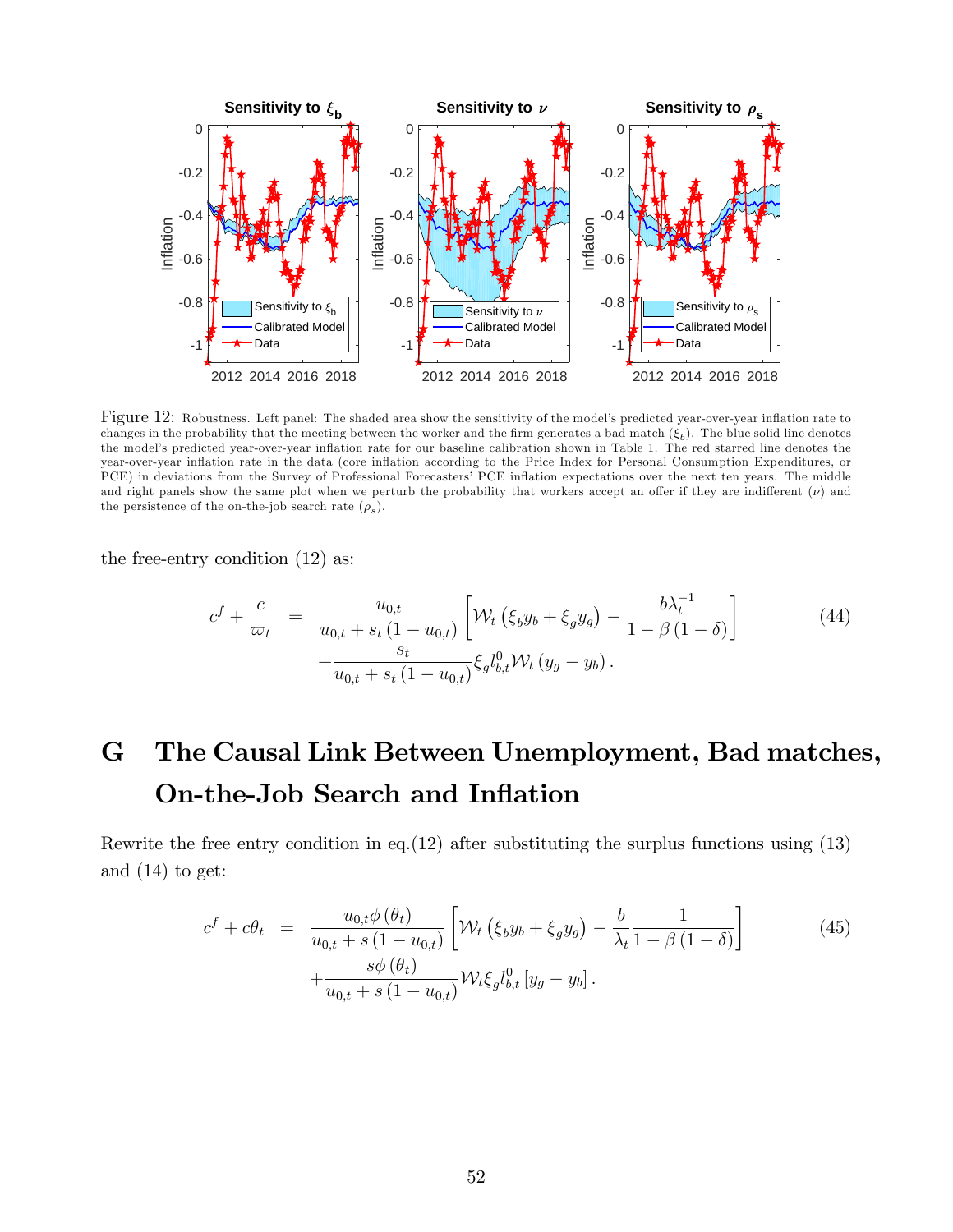This equation can be loglinearized to get

$$
\begin{split}\n&\left\{c\theta - \frac{u_0}{u_0 + s(1 - u_0)}\phi'(\theta)\left[\mathcal{W}\left(\xi_b y_b + \xi_g y_g\right) - \frac{b}{\lambda} \frac{1}{1 - \beta(1 - \delta)}\right]\theta\right. \\
&\left. - \frac{s}{u_0 + s(1 - u_0)}\phi'(\theta)\xi_g\left[y_g - y_b\right]l_b^0\mathcal{W}\theta\right\} \cdot \hat{\theta}_t \\
&- \left\{\frac{u_0}{u_0 + s(1 - u_0)}\phi(\theta)\left[\frac{b}{\lambda} \frac{1}{1 - \beta(1 - \delta)}\right]\right\} \cdot \hat{\lambda}_t \\
&- \left\{\frac{u_0}{u_0 + s(1 - u_0)}\phi(\theta)\left[\mathcal{W}\left(\xi_b y_b + \xi_g y_g\right)\right] + \frac{s\phi(\theta)}{u_0 + s(1 - u_0)}\xi_g\left[y_g - y_b\right]l_b^0\mathcal{W}\right\}\widehat{\mathcal{W}}_t \\
&- \left\{\frac{s\phi(\theta)}{u_0 + s(1 - u_0)}\xi_g\left[y_g - y_b\right]l_b^0\mathcal{W}\right\} \cdot \hat{l}_{b,t}^0 \\
&- \left\{\frac{u_0 s}{\left[u_0 + s(1 - u_0)\right]^2}\phi(\theta)\left[\xi_g S_g\left[1 - \frac{l_b^0}{1 - u_0}\left(1 - s\right)\left(1 - u_0\right)\right]\right] \\
&+ \xi_b S_b + \frac{l_b^0}{1 - u_0}\left(1 - s\right)\left(1 - u_0\right)S_b\right\} \cdot \hat{u}_{0,t} \\
&- \left\{\frac{s u_0(1 - u_0)}{\left[u_0 + s(1 - u_0)\right]^2}\phi(\theta)\left[\xi_b S_b + \xi_g S_g\left(1 - \frac{l_b^0}{1 - u_0}\right) + \xi_g \frac{l_b^0}{1 - u_0}S_b\right]\right\}\hat{s}_t = 0,\n\end{split}
$$

which in turn can be rewritten as

$$
\widehat{\mathcal{W}}_t = a_1 \widehat{\theta}_t - a_2 \widehat{\lambda}_t - a_3 \widehat{l}_{b,t}^0 - a_4 \widehat{u}_{0,t} + a_5 \widehat{s}_t,
$$

where the coefficient  $a_i$  for  $i = \{1, 2, ..., 5\}$  are the ratios of the expressions in the curly brackets that multiply the variable  $\hat{\theta}_t$ ,  $\hat{\lambda}_t$ ,  $\hat{l}_{b,t}^0$ ,  $\hat{u}_{0,t}$ ,  $\hat{s}_t$ , respectively, and divided by the positive bracketed expression that premultiplies  $\hat{\mathcal{W}}_t$ . Note that  $a_3 > 0$ ,  $a_4 > 0$  and  $a_5 > 0$  implies that  $\frac{\partial \mathcal{W}_t}{\hat{l}_{b,t}^0} < 0$ ,  $\frac{\partial W_t}{\partial u_{0,t}}$  < 0 and  $\frac{\partial W_t}{\partial t}$  > 0. Also note that W is a present discounted value of current and future real marginal costs, similarly to inflation. Taking  $\widehat{\mathcal{W}}_t$  as a proxy for inflation, implies an unambiguous response of inflation to the dynamics of  $\hat{l}_{b,t}^0$ ,  $\hat{u}_{0,t}$  and  $\hat{s}_t$ .

We note that given our calibration, the contributions of  $a_1\hat{\theta}_t$  and  $a_2\hat{\lambda}_t$  to the fluctuations of  $\widehat{\mathcal{W}}_t$  are small enough that the dynamics of  $\hat{l}^0_{b,t}$ ,  $\hat{u}_{0,t}$  and  $\hat{s}_t$  are in practice sufficient to characterize the response of inflation. In particular, we note that the coefficient  $a_1$ , being the difference between a positive term and two negative terms, is very small in a reasonable parameterization. Extreme and unreasonable parameterizations, for instance obtained by setting  $\phi'(\theta) = 0$ , by maximizing the value of the coefficient  $a_1$ , could break the combined importance of  $\hat{l}_{b,t}^0$ ,  $\hat{u}_{0,t}$ and  $\hat{s}_t$  in explaining inflation dynamics. Intuitively, in our calibration inflation depends on the three sources of interfirm competition captured by our measure of slack, whereas time variation in the variable cost of posting a vacancy is not important.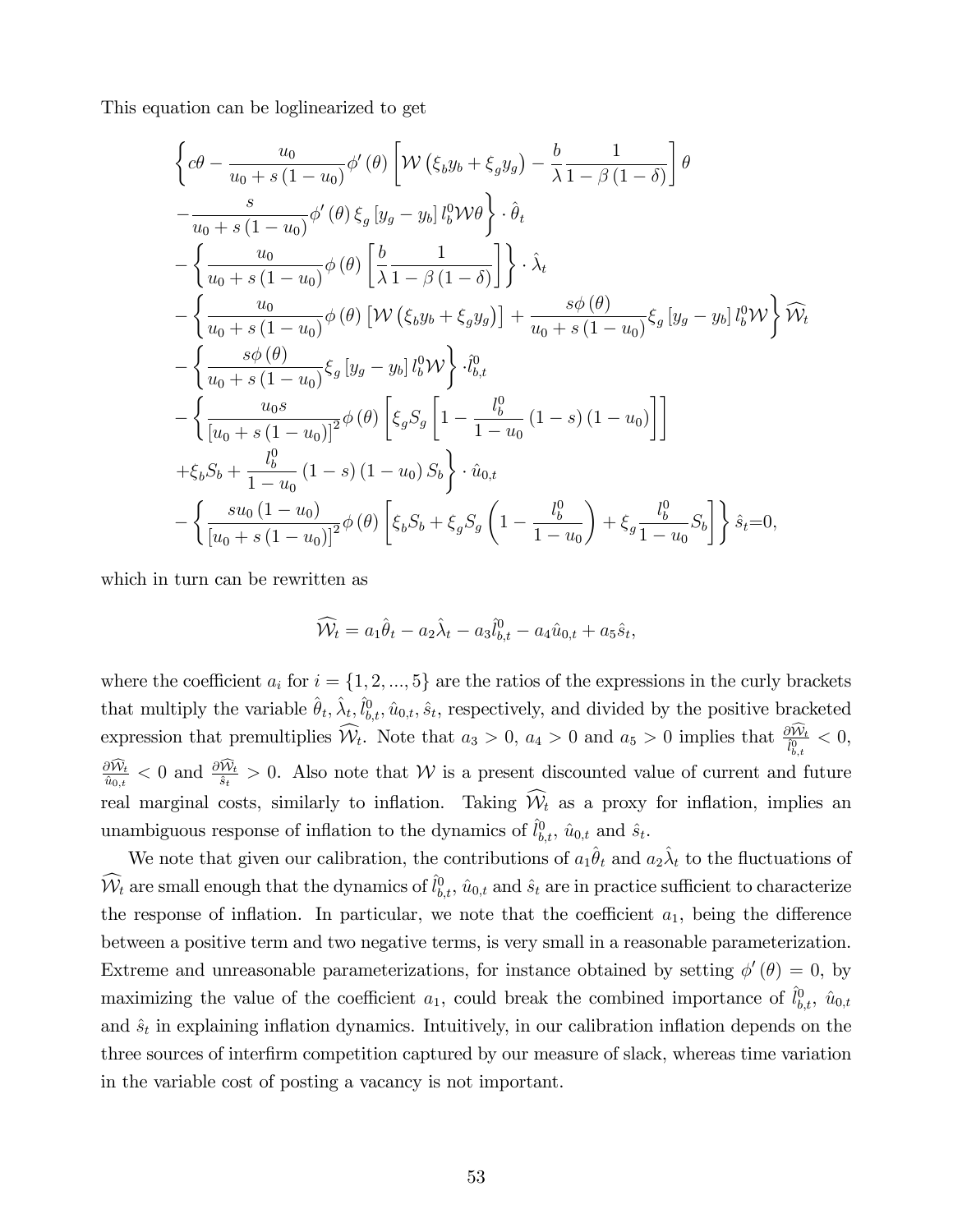## H Robustness

The shaded area in the panels of Figure 12 shows how the model's prediction of inflation changes as we vary the probability of meeting a worker that is a bad match for the firm  $\xi_b$  (left), the probability that workers switch jobs if they receive an outside offer that makes them indifferent ( $\nu$ ) (middle), or the persistence of the on-the-job search rate ( $\rho_s$ ) (right). We consider values of the parameter  $\xi_b$  ranging from 0.6 through 0.8, values of the parameter  $\nu$  ranging from 0.25 through 0.75, and values of the parameter  $\rho_s$  ranging from 0 through 0.97 (the highest confidence bound when the AR parameter of the series of the-on-the-job search  $\tilde{s}_t$  is estimated by OLS). The blue solid line and the red starred lines denote the model's predicted inflation rate and the core PCE inflation gap for the baseline calibration reported in Table 1, respectively. These lines are the same as the ones plotted in the left panel of Figure 5.

## I Solving the Model with the ZLB Constraint

After being solved, our linearized model with the occasionally binding ZLB constraint in equation (20) can be represented in state-space form as follows:

$$
s_t = \Gamma_0 s_{t-1} + \Gamma_1 \varepsilon_t^1 + \Gamma_2 \varepsilon_t^2 \tag{46}
$$

where the first  $k+1$  rows of  $s_t$  contain the current policy rate and the expectations of the policy rate in quarter  $t + 1, ..., t + k$ . The model's structural shocks are contained in  $\varepsilon_t^2$ . This vector of shocks includes the preference shock and the shocks to the on-the-job search rate. The linear system above also features a vector of dummy shocks  $\varepsilon_t^1$ . These shocks in  $\varepsilon_t^1$  are appended to the Taylor rule so that the constrained Taylor rule in equation (20) can be written as

$$
\frac{R_t}{R^*} = \left(\frac{R_{t-1}}{R^*}\right)^{\rho_r} \left[ \left(\frac{\Pi_t}{\Pi^*}\right)^{\phi_{\pi}} \left(\frac{Q_t}{Q^*}\right)^{\phi_y} \right]^{1-\rho_r} + \sum_{j=0}^k \eta_{t-j}^j, \tag{47}
$$

where  $\eta_t^j$  are  $k+1$  monetary shocks that are known by agents at time t and will hit the economy at time  $t+j$ . These shocks belong to the vector  $\varepsilon_t^1$  in equation (46). These dummy shocks serve the sole purpose of enforcing the ZLB constraint (i.e., prevent agents from expecting negative nominal interest rates in any state of the world). Thus, the realizations of these dummy shocks will be equal to zero in every states of the world in which the current and expected nominal interest rates do not violate the ZLB constraint. It should be noted that the matrix  $\Gamma_1$  is a matrix with  $k + 1$  columns.

As explained in the main text, the shocks are obtained by inverting the  $2 \times 2$  square matrix  $Z\Gamma_2$ , where the matrix Z is a 2  $\times$  2 observation matrix such that  $Y_t = Zs_t$  with the vector  $Y_t$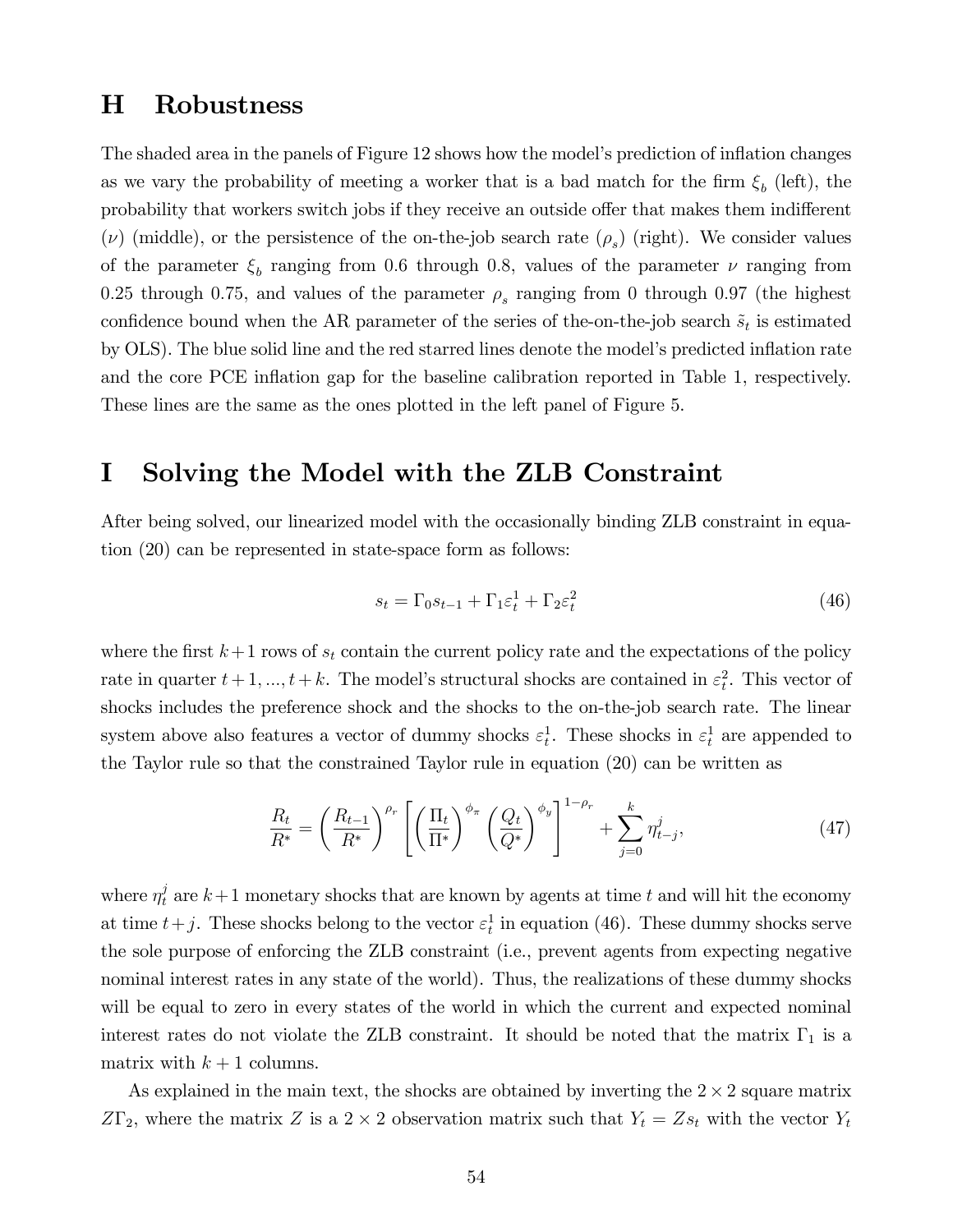including the observables (i.e., the unemployment rate and the EE flow rate) used in the empirical exercise whose results are described in Section 4.3 and Section 4.5. Under the assumption that the matrix  $Z\Gamma_2$  is invertible (as it is in our case), this inversion allows us to retrieve the sequence of shocks  $\varepsilon_t^2$  that identically explains the observed rate of unemployment and the EE rate.

We start by setting  $t = 1$ , which denotes the first period of our sample  $Y_t$ , and go through the following steps:

- 1. Given the realization of the two shocks  $\varepsilon_t^2$  at time t, we set the matrix  $\Psi(0) = \mathbf{0}_{k+1 \times k+1}$ ,  $\varepsilon_t^1(0) = \mathbf{0}_{k+1 \times 1}, i = 0$ , and go to Step 2.
- 2. Define the vector of adjustments to forward guidance shocks  $\Delta \varepsilon_t^1$  that ensures the current and/or the expected path of the future interest rates will respect the ZLB as follows:

$$
\Delta \varepsilon_t^1 = \left(\Gamma_1^{(0:k)}\right)^{-1} \left[ -\ln R_* - \Gamma_0^{(0:k)} s_{t-1} - \Gamma_1^{(0:k)}(i) \cdot \Psi(i) \varepsilon_t^1(i) - \Gamma_2^{(0:k)} \varepsilon_t^2 \right],\tag{48}
$$

where  $\Gamma_1^{(0:k)}$  denotes the square submatrix made of the first  $k+1$  rows of the matrix  $\Gamma_1$ . With  $\Delta \varepsilon_t^1$  at hand, we update  $\varepsilon_t^1$   $(i+1) = \varepsilon_t^1$   $(i) + \Delta \varepsilon_t^1$ . Note that if the ZLB constraint is not binding at time  $t, \Delta \varepsilon_t^1 = \mathbf{0}_{k+1 \times 1}$ .

3. Check if the below inequality is satisfied (the ZLB is not binding),

$$
\Gamma_0^{(0:k)} s_{t-1} + \Gamma_1^{(0:k)} \cdot \Psi(i) \varepsilon_t^1 (i+1) + \Gamma_2^{(0:k)} \varepsilon_t^2 > -\ln R_*.
$$
 (49)

We adjust the diagonal matrix of zeros and ones,  $\Psi(i+1)$ , so that the set of horizons at which the ZLB is binding is characterized with a value equal to one in this matrix. If  $\Psi(i+1) \varepsilon_t^1(i+1) \neq \Psi(i) \varepsilon_t^1(i)$ , set  $i = i+1$  and go to Step 2, or else the fixed point is found and we set  $\varepsilon_t^1 = \Psi(i+1) \varepsilon_t^1(i+1)$  and go to Step 4.

4. Compute the next period's state vector as follows:

$$
s_t = \Gamma_0 s_{t-1} + \Gamma_1 \varepsilon_t^1 \left( i + 1 \right) + \Gamma_2 \varepsilon_t^2. \tag{50}
$$

Set  $t = t + 1$ , and go back to Step 1.

The  $s_t$  coming from equation (50) is the vector containing the model-predicted values of the state variables, which is used to generate all the empirical results of the paper.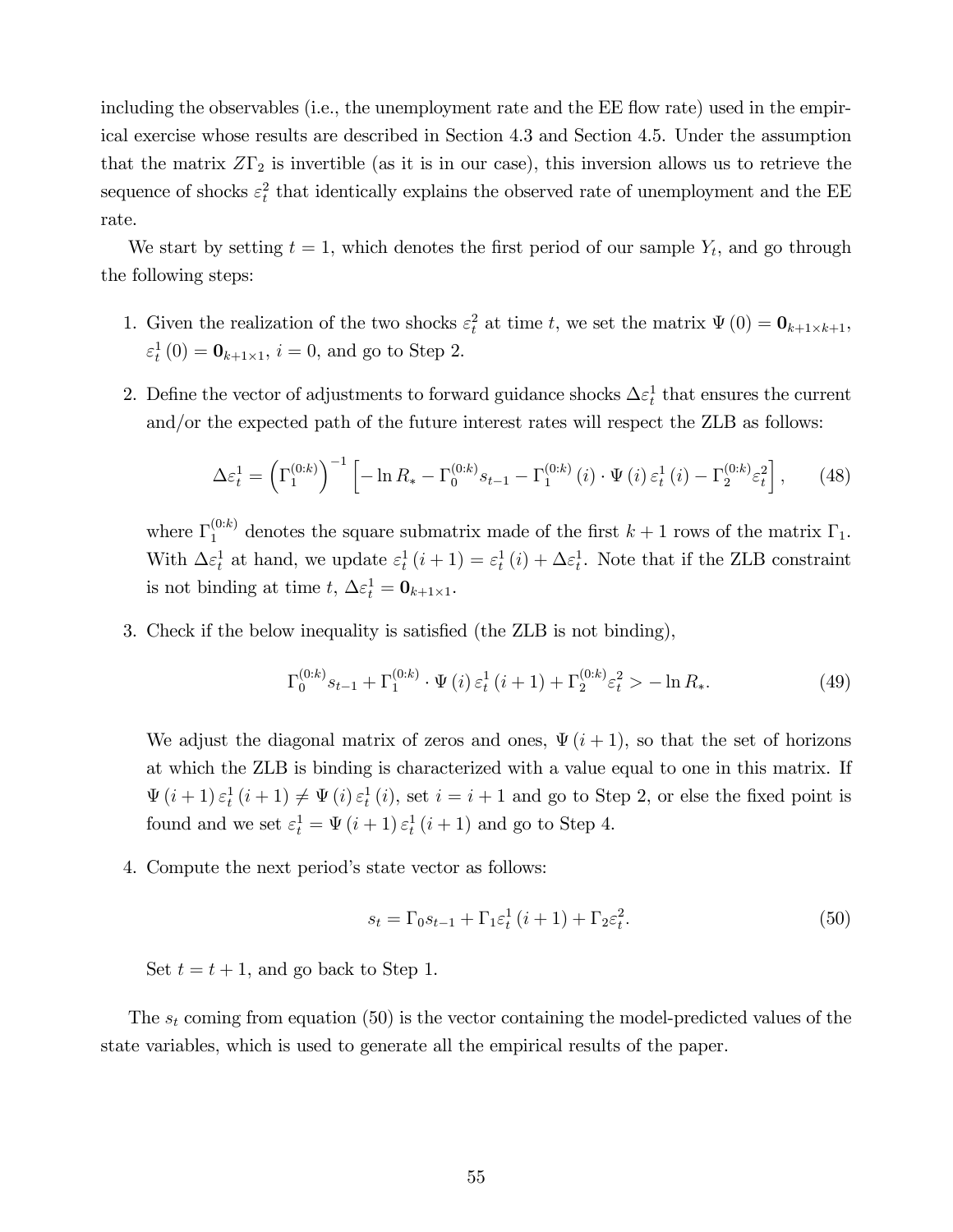

Figure 13: Impulse responses to a negative preference shock by one standard deviation. The unemployment rate, the fraction of unemployed job seekers, and the shares of good and bad matches are measured at the beginning of the period, consistently with the definition of labor market slack  $\Sigma_t$  in equation (15). Units: percentage points. Inflation and interest rate are expressed in annualized rates.

## J Propagation of Preference Shocks

Figure 13 shows the responses to a negative preference shock. As done in the main text, we report the responses of the labor market variables (unemployment, bad matches, and good matches) at the beginning of the period, and as such they do not respond on impact by construction. When the preference shock hits, households want to save more and consume less. As a result, households' demand for the differentiated goods falls, leading to a drop in the price setters' demand for the labor service and hence in its relative price  $\varphi_t$ . Forward-looking price setters anticipate that marginal costs will remain low and cut their price, leading the inflation rate to fall. Concurrently, the weakening of the price setters' demand for labor service reduces entry in the labor market, which in turn induces unemployment to rise over the subsequent periods. As the fraction of unemployed job seekers surges, labor becomes cheaper in expectation for an entrant service firm, because it is now more likely to extract a nonzero surplus from the match. As a result, equation (15) implies an increase in labor market slack, along with a decrease in the price of labor service, and, therefore, an even further drop in inflation in the second period.

Also note that the stock of bad matches falls initially and then rises as the entry of more labor service firms allows unemployed workers to find jobs and thus climb the ladder anew. This rise in bad matches, along with the fall in good matches, further contributes to keeping labor cheap for longer and to depressing price dynamics. Our measure of slack captures these effects through the second term on the right-hand side of equation  $(15)$ .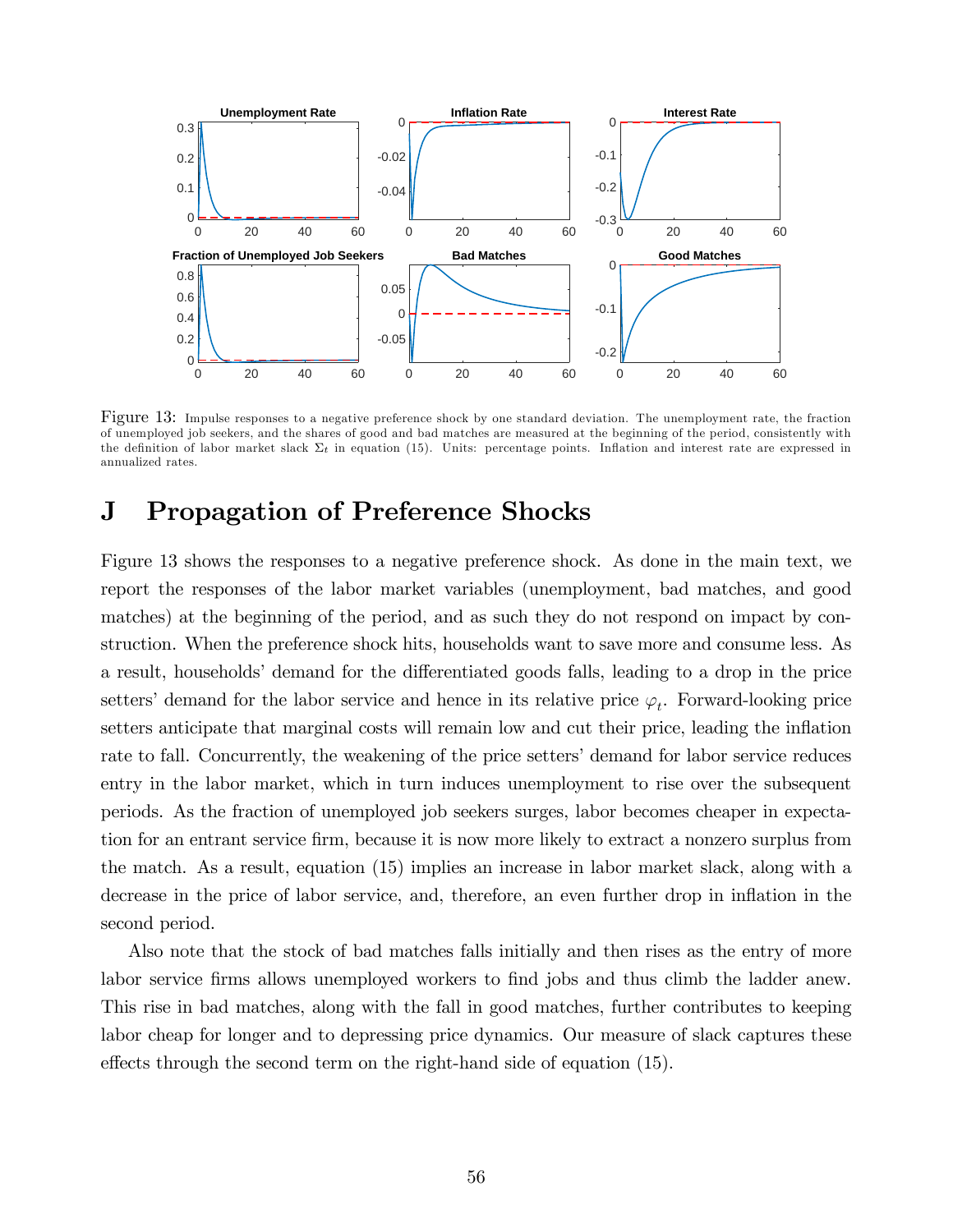### K The Model with Endogenous Search Intensity

Assume that each period, every employed worker draws a fixed cost of search from a uniform distribution

$$
g\left(\varsigma\right) \sim \mathcal{U}\left[\xi_t \varsigma, \xi_t \varsigma + \varsigma\right],\tag{51}
$$

where  $\varsigma > 0$  is a parameter. We assume that the aggregate shock to the cost of searching on the job behaves as follows

$$
\xi_t = \left(1 - \rho_{\xi}\right)\bar{\xi} + \rho_{\xi}\xi_{t-1} + \varepsilon_{\xi,t}, \quad \varepsilon_{\xi,t} \backsim \mathbf{N}\left(0, \sigma_{\xi}\right). \tag{52}
$$

Let  $l_i^{i,u}$  denote the number of workers employed in matches of type  $i \in (b,g)$  under zero surplus, and  $\bar{\varsigma}^{i,u}_{t}$  $t_t^{i,u}$  the threshold value that makes them indifferent to search on the job or not. Similarly, let  $l_t^{i,j}$  and  $\bar{\zeta}_t^{i,j}$  denote the measure of workers and threshold search costs that refer to workers employed in matches of type  $i \in (b, g)$  under extraction of surplus of a job of type  $j \in (b, g)$ . The threshold value of the search cost that makes a worker employed in a bad match under zero surplus indifferent between searching on the job and not searching is  $\bar{\zeta}_t^{b,u} = \phi_t S_{b,t}$ . For a worker employed in a good match under zero surplus, the threshold is  $\bar{\varsigma}_{t}^{g,u} = \phi_t \left( \xi_b S_{b,t} + \xi_g S_{g,t} \right)$ . For a worker employed in jobs of type i under full extraction of a bad job surplus we get the following threshold:  $\bar{\zeta}_t^{b,b} = 0$ . For worker employed in a good match under partial extraction, we obtain  $\bar{s}_{t}^{g,b} = \phi_t \xi_g (S_{g,t} - S_{b,t})$ . Finally, for workers employed in good jobs under full extraction of the surplus, the threshold for searching is  $\bar{\varsigma}_t^{g,g} = 0$ .

The assumption that  $g(\zeta)$  is uniformly distributed implies that

$$
Prob\left\{ \varsigma_{j,t} < \overline{\varsigma}_t^{i,j} \right\} \equiv G\left(\varsigma < \overline{\varsigma}^{i,j}\right) = \frac{\overline{\varsigma}_t^{i,j}}{\varsigma} - \xi_t,\tag{53}
$$

if  $\xi_t \varsigma < \overline{\varsigma}_{j,t} < \xi_t \varsigma + \varsigma$ . Note that  $G(\varsigma < \overline{\varsigma}^{i,j})$  for each type  $(i, j)$  represents the fraction of workers whose period cost of search is lower than their threshold. By the law of the large numbers, this value equals the measure of workers of type  $(i, j)$  who search on the job. These measures are necessary to characterize the workers' laws of motion across the rungs of the ladder.

The laws of motion for the workers employed under zero surplus is

$$
l_t^{i,u} = l_{0,t}^{i,u} + \phi_t \xi_i u_{0,t} - l_{0,t}^{i,u} G\left(\overline{\xi}_t^{i,u}\right) \phi_t \quad \text{ for } i = \{b,g\},\tag{54}
$$

$$
l_{0,t+1}^{i,u} = (1 - \delta) l_t^{i,u}.
$$
\n(55)

The law of motion for the workers employed in bad matches under full extraction of bad match surplus is

$$
l_t^{b,b} = l_{0,t}^{b,b} + l_{0,t}^{b,u} G\left(\bar{\varsigma}_t^{b,u}\right) \xi_b \phi_t - l_{0,t}^{b,b} G\left(\bar{\varsigma}_t^{b,b}\right) \phi_t \xi_g \tag{56}
$$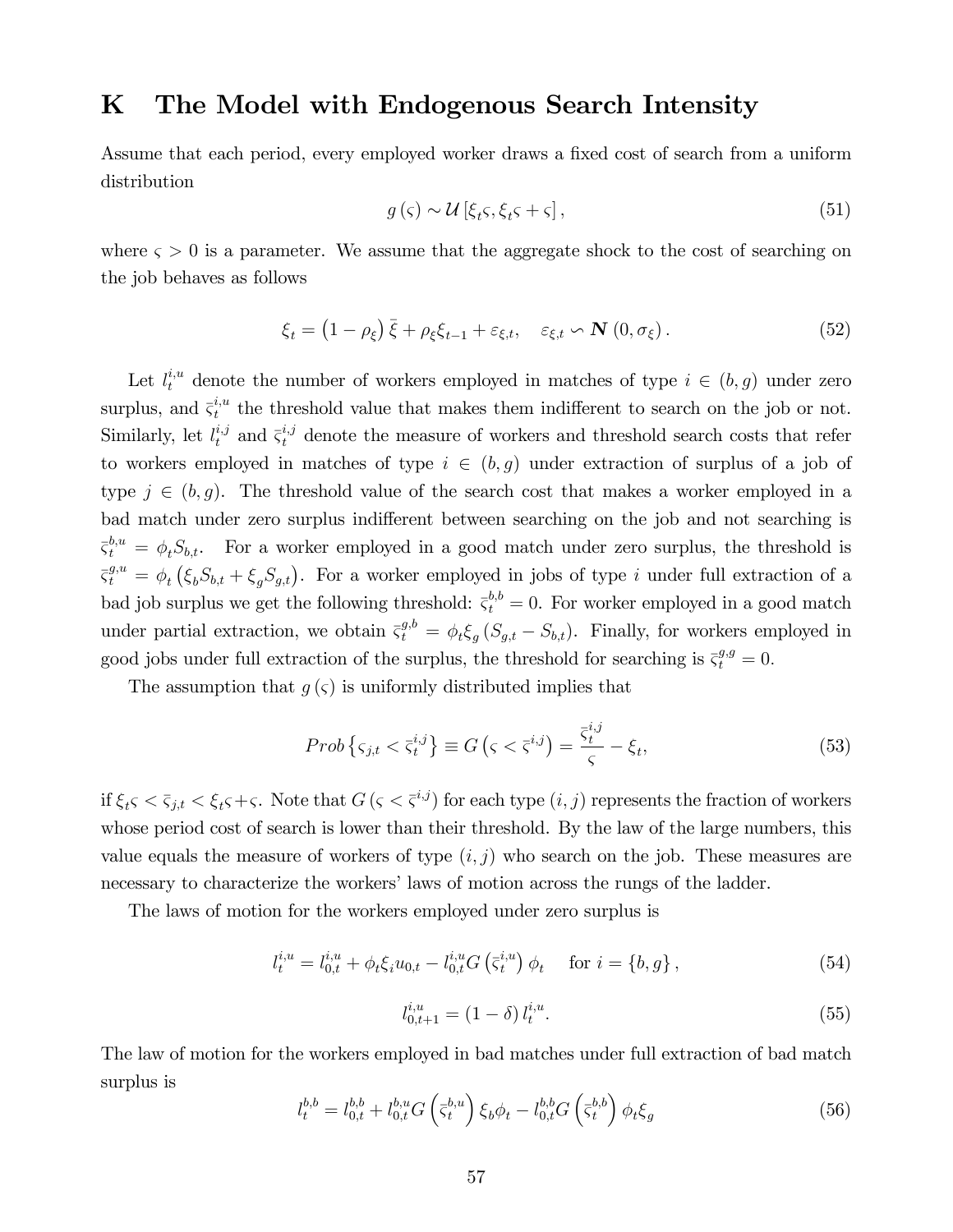$$
l_{0,t+1}^{b,b} = (1 - \delta) l_t^{b,b}.
$$

The law of motion for the workers employed in good matches under full extraction of bad match surplus is

$$
l_t^{g,b} = l_{0,t}^{g,b} + l_{0,t}^{b,u} G\left(\bar{\varsigma}_t^{b,u}\right) \xi_g \phi_t + l_{0,t}^{b,b} G\left(\bar{\varsigma}_t^{b,b}\right) \phi_t \xi_g + l_{0,t}^{g,u} G\left(\bar{\varsigma}_t^{g,u}\right) \xi_b \phi_t - l_{0,t}^{g,b} G\left(\bar{\varsigma}_t^{g,b}\right) \phi_t \xi_g \tag{57}
$$

$$
l_{0,t+1}^{g,b} = (1 - \delta) l_t^{g,b}.
$$
\n(58)

Equations (54), (56) and (57) above solve for  $l_t^{i,u}$  and  $l_t^{i,b}$  $t^{i,0}$ , for  $i = \{b, g\}.$ 

The total measure of workers searching at every point in time is:

$$
l_{0,t}^s = l_{0,t}^{b,u} G\left(\overline{\varsigma}_t^{b,u}\right) + l_{0,t}^{g,u} G\left(\overline{\varsigma}_t^{g,u}\right) + l_{0,t}^{b,b} G\left(\overline{\varsigma}_t^{b,b}\right) + l_{0,t}^{g,b} G\left(\overline{\varsigma}_t^{g,b}\right). \tag{59}
$$

The law of motion for the workers employed in good matches under full extraction of the good job surplus is:

$$
l_t^{g,g} = l_{0,t}^{g,g} + \left[ l_{0,t}^{g,u} G\left(\bar{\zeta}_t^{g,u}\right) + l_{0,t}^{g,b} G\left(\bar{\zeta}_t^{g,b}\right) \right] \xi_g \phi_t,\tag{60}
$$

$$
l_{0,t+1}^{g,g} = (1 - \delta) l_t^{g,g}.
$$
\n(61)

Total employment can be computed as

$$
l_{0,t} = l_{0,t}^{b,u} + l_{0,t}^{b,b} + l_{0,t}^{g,u} + l_{0,t}^{g,b} + l_{0,t}^{g,g}.
$$
\n
$$
(62)
$$

# L The Evolution of Match-Quality in the Model with Endogenous Search

The shock  $\xi_t$  is pinned down by the joint dynamics of the EE rate and the UE rate implied by the observed unemployment rate. The lower degree of procyclicality of the EE rate relative to the job finding rate leads the shock  $\xi_t$  to lower the support of the distribution of search costs in recession and to raise it in expansion. A lower support implies that, everything else equal, more employed workers will draw search costs that lie below the threshold that makes them indifferent between searching or not. Hence, more of them will search. How the probability to search on the job responds to the shock  $\xi_t$  depends on the position of workers on the ladder and the surplus they are able to extract. Specifically, the fraction workers employed in a bad match is very countercyclical and attains its historical low at the end of the sample.<sup>36</sup> This

 $36$ Workers who have not received any outside offers and thereby receive no surplus are the ones who search more intensively. However, their propensity to search is highly procyclical being primarily affected by the dynamics of the job Önding rate. At the end of the sample, these workers search a lot A similarly procyclical pattern is followed by the search rate of those workers employed in good matches under partial extraction of surplus (i.e., they are in a good match but they have so far failed to secure a good outside offer). Nevertheless,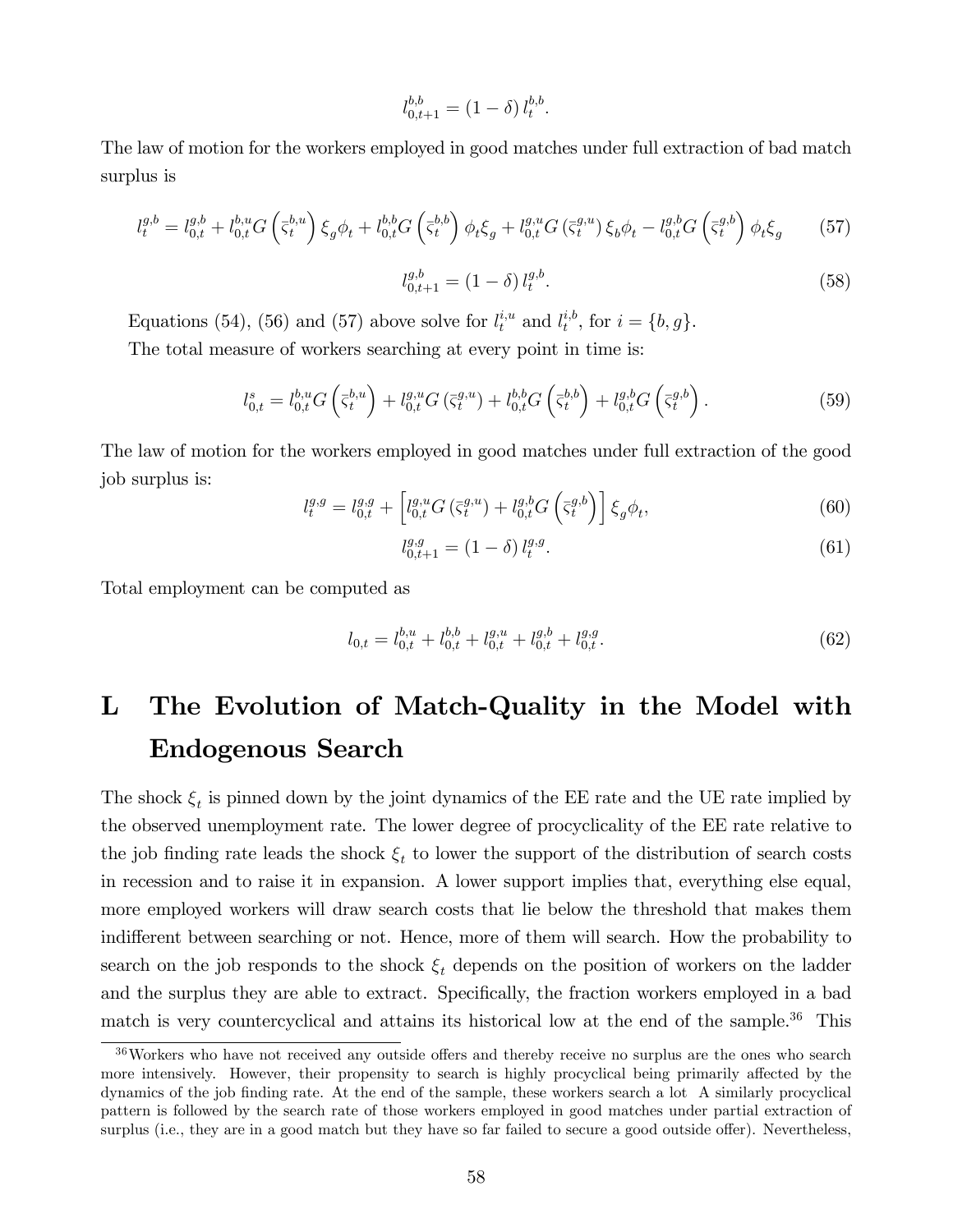

Figure 14: Breakdown of Bad Matches and Good Matches. Left plot: bad matches. Right plot: good matches. Unit: deviations from steady state in percentage points.

implies that the bad matches remain persistently above their long-run level throughout the last recovery. Remarkably, even though the job finding rate attains very high levels at the end of the sample, our model with endogenous on-the-job search predicts that the mass of bad matches decreases only very slowly. This sluggish adjustment in the measure of bad matches is mainly accounted for by the workers who are stuck in a bad match under full surplus extraction. A graph showing the breakdown in the behavior of bad matches by surplus extraction is provided in Figure 14.

The left plot of Figure 14 shows the decomposition of bad matches into workers in bad matches with no surplus (the blue solid line) and those with full surplus extraction of surplus (the black dashed line). The latter are workers in a bad match that were able to secure an outside offer from another firm that is a bad match for the worker. As one can see, the share of these workers raises at the beginning of the expansion, which is typical of the job ladder, but, instead of converging back to steady state, it levels out until the end of the expansion. This happens because the propensity of these workers to search on the job declines during the recovery.

The presence of workers who are stuck in a bad match, having failed to attract a good offer, contributes to mitigate the intensity of interfirm wage competition. As explained in Section 3.6 in the context of the baseline model, these workers represent a relatively cheap source of labor from the perspective of an entrant firm, given their expected productivity. As a result, this large share of bad matches brings about slack, thereby exerting downward pressure on inflation. Indeed, the model with endogenous on-the-job search predicts inflation to remain below its longer-run level (2%) throughout the long post-Great Recession recovery, echoing the

their search rate is less volatile than those of the workers who are extracting zero surplus.